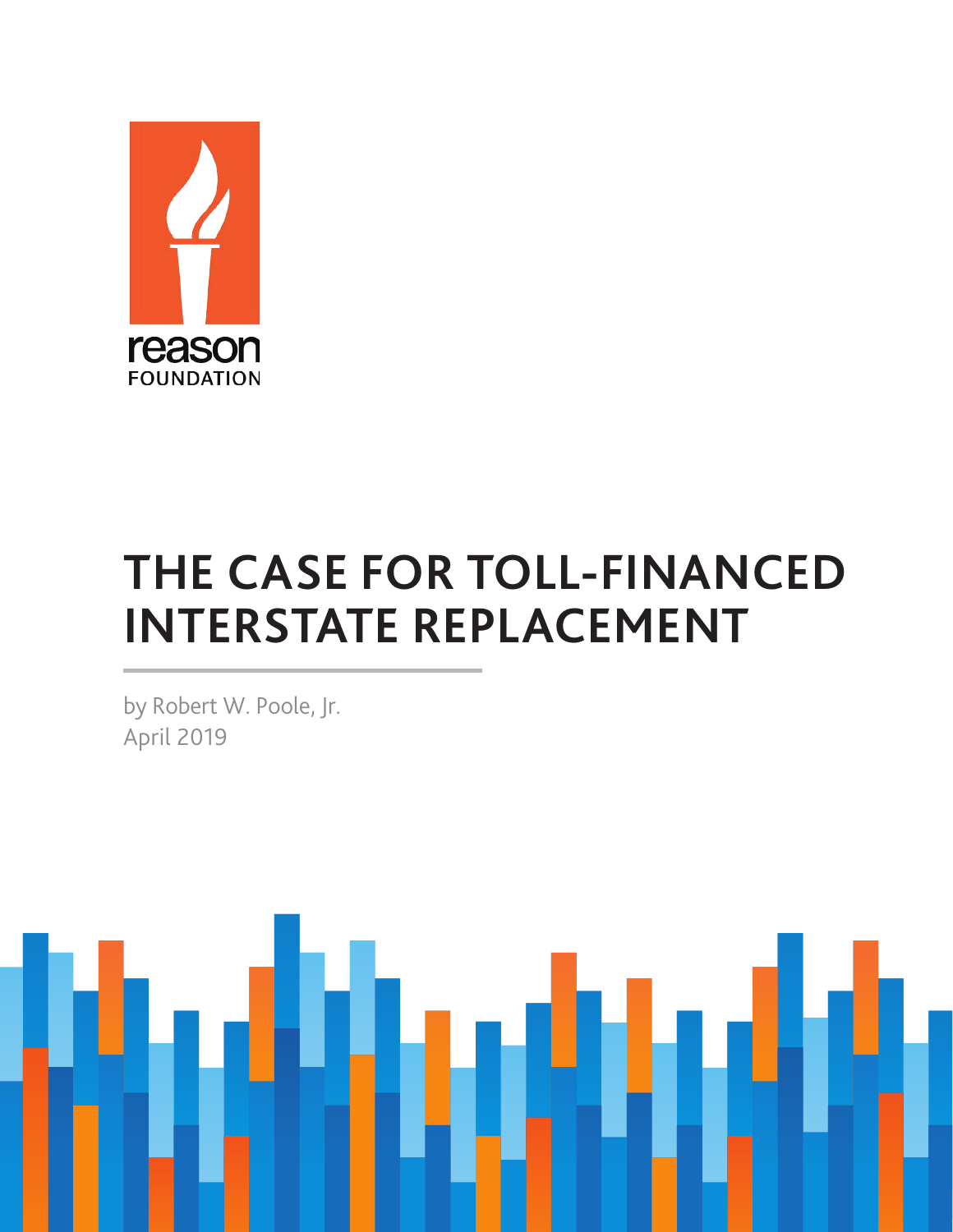

Reason Foundation's mission is to advance a free society by developing, applying and promoting libertarian principles, including individual liberty, free markets and the rule of law. We use journalism and public policy research to influence the frameworks and actions of policymakers, journalists and opinion leaders.

Reason Foundation's nonpartisan public policy research promotes choice, competition and a dynamic market economy as the foundation for human dignity and progress. Reason produces rigorous, peerreviewed research and directly engages the policy process, seeking strategies that emphasize cooperation, flexibility, local knowledge and results. Through practical and innovative approaches to complex problems, Reason seeks to change the way people think about issues, and promote policies that allow and encourage individuals and voluntary institutions to flourish.

Reason Foundation is a tax-exempt research and education organization as defined under IRS code 501(c)(3). Reason Foundation is supported by voluntary contributions from individuals, foundations and corporations. The views are those of the author, not necessarily those of Reason Foundation or its trustees.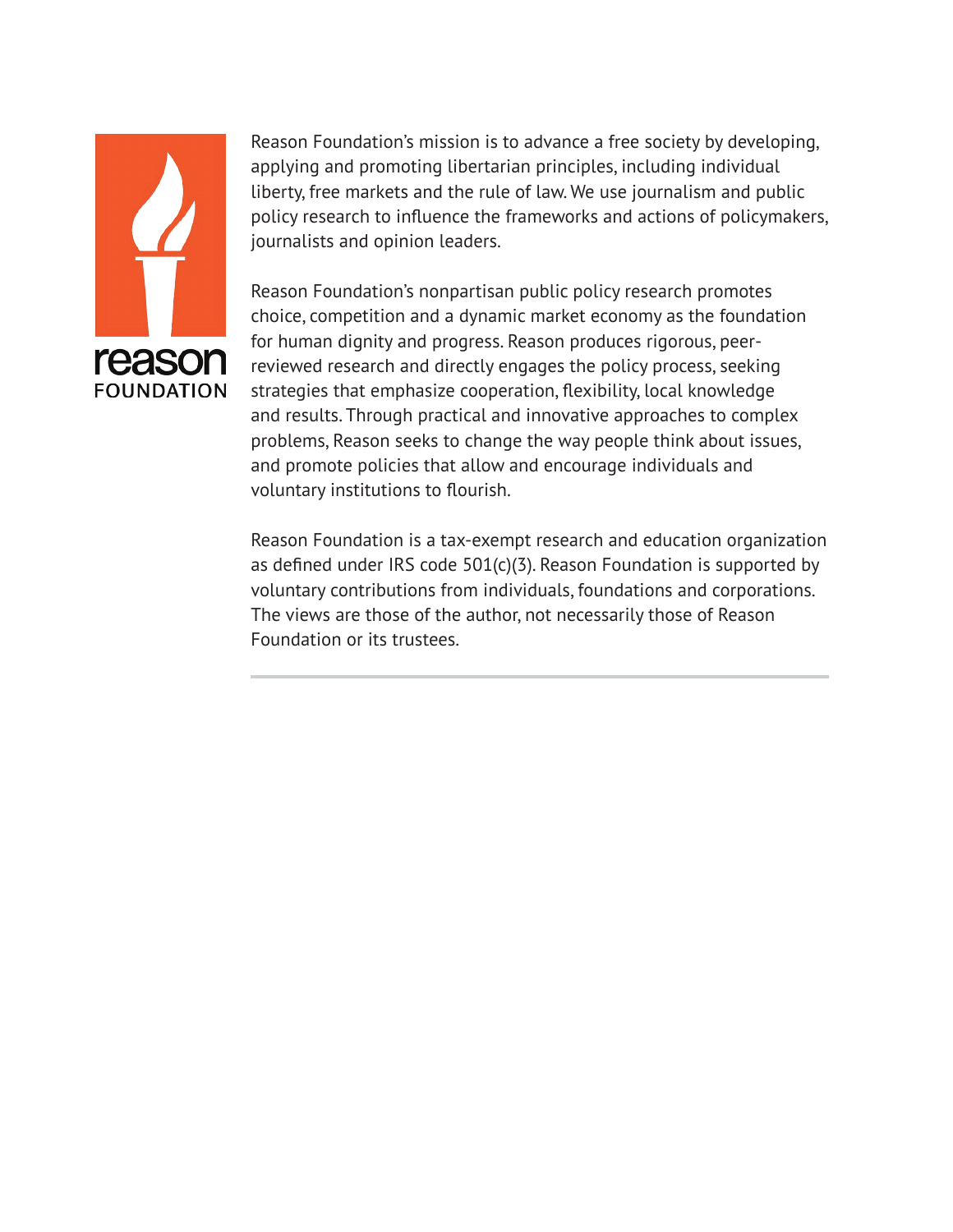## **EXECUTIVE SUMMARY**

In December 2018 the Transportation Research Board's Future Interstate Study Committee released its long-awaited report, *Renewing the National Commitment to the Interstate Highway System: A Foundation for the Future*. At 649 pages, including 10 appendices, it makes a powerful, evidence-based case that the Interstates are wearing out and need what amounts to replacement. Unfortunately, the report's main recommendation—a huge increase in federal fuel taxes to support reconstructing the system using the original 90% federal and 10% state funding program—is both highly unlikely and inadvisable.

The Committee's *findings* are very important. First, most of the Interstate System already has, or soon will have, exceeded its original design life and will need reconstruction. A large fraction will likely require full-depth pavement replacement, from the sub-base up and yet there are no real data available on the extent of this need, and the federal Highway Economic Requirements System includes no unit costs (per lane-mile) for this most expensive kind of reconstruction. Hence, the reconstruction cost estimates in the report may well be under-estimates.

Second, contrary to widespread assertions during the last decade that the era of traffic growth had ended, we now have renewed annual growth in vehicle-miles of travel (VMT), with truck VMT growing faster than passenger-vehicle VMT. The report uses a baseline figure of 1.5% for overall annual VMT growth, with lower and upper bounds of 0.75% and 2%. This growth supports the need for widening many corridors—and to minimize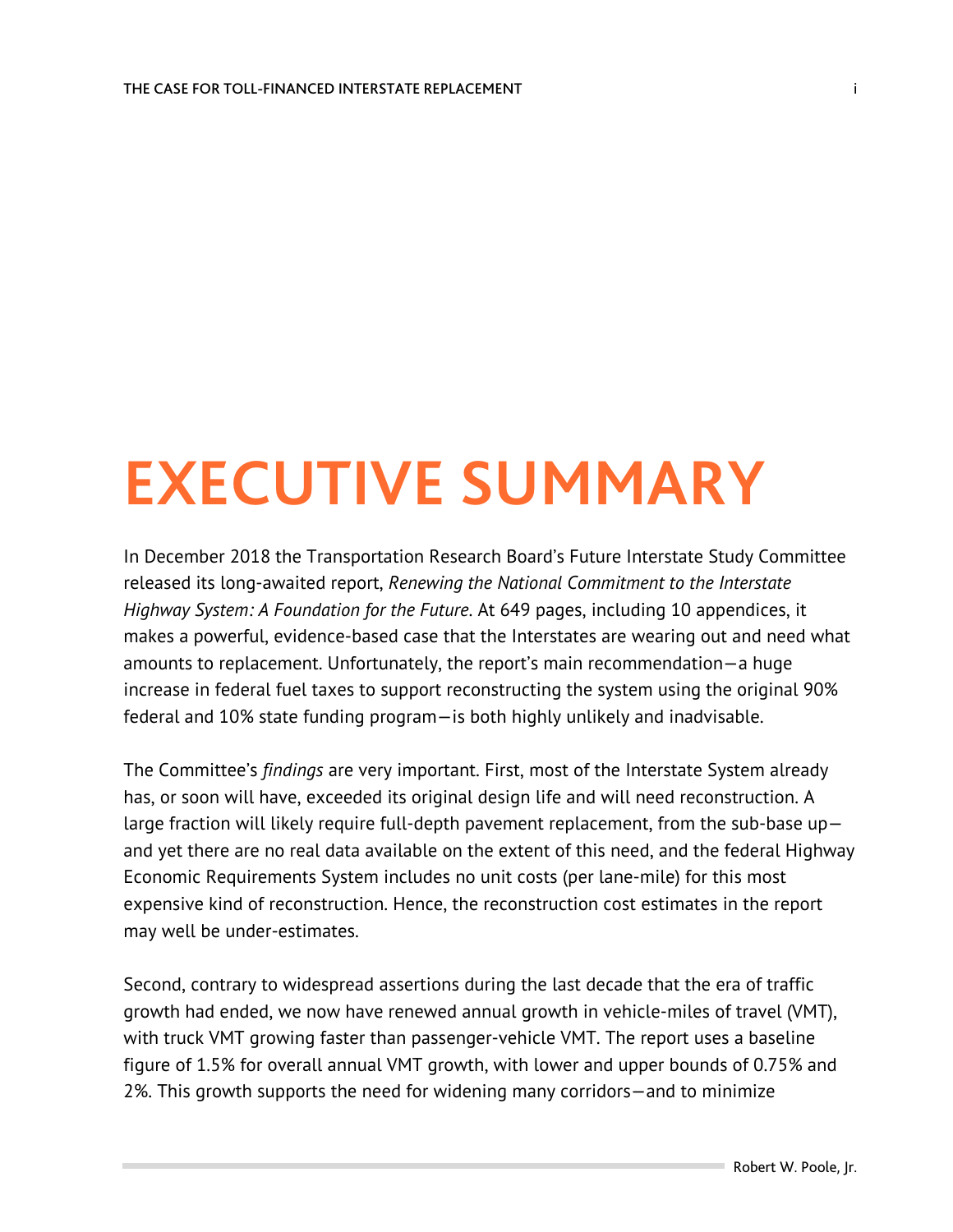inconvenience to highway users, if a stretch of Interstate needs widening, it's best to do this as part of the planned reconstruction process.

Dedicated truck lanes are mentioned, but assessed only on the extent to which they might reduce congestion, when their real value will be to (1) increase trucking *productivity* by allowing much greater use of longer combination vehicles (LCVs) in barrier-separated lanes, and (2) reduce environmental impact by hauling more ton-miles per gallon of fuel and facilitating fuel-saving truck platooning.

While the report's proposed \$57 billion per year for 20 years is a very large number, it would not produce as much improvement as might be imagined. Despite a \$44 billion backlog of Interstate bridge rehabilitation and replacement needs, the report would continue the current status quo approach of very gradual reduction in deficient bridges. It would accept that after 20 years of major investment, Interstate miles in "poor" condition would double, from 2% to 4%. And it would accept increases over today's massive urban Interstate traffic congestion, unless annual growth in vehicle-miles of travel were to be an unrealistically low 0.75%. At its more-realistic rates of VMT growth, congestion would be *4% worse* than today (at 1.5% annual VMT growth) or *29% worse* than today (at 2.0% VMT growth) after 20 years of spending \$57 billion per year.

A likely reason for the projected worsening of congestion is that the \$57 billion per year does not include two major needs the report discusses: networks of express toll lanes on urban Interstates in very large metro areas and the replacement of up to 100 obsolete bottleneck interchanges in urban areas. Those improvements are already reducing congestion in the metro areas where they have been implemented, but are not included in the report's investment proposal.

On the *recommendations* for how to pay for and accomplish Interstate modernization, the report is most disappointing. Its analysis includes discussion of many factors that could have led to a bold proposal, such as financing the needed replacement and modernization based on toll revenue. The report discusses the merits of tolling compared with the projected decline of fuel taxation as vehicle propulsion changes (such as increased use of electric vehicles) in coming decades. And it also explains the wisdom of *financing* largescale, long-lived capital improvements to infrastructure, which enables the benefits to be received sooner. It discusses the need to shift from per-gallon taxes to per-mile charges, but never makes the obvious point that a per-mile toll *is a mileage-based user fee*—and that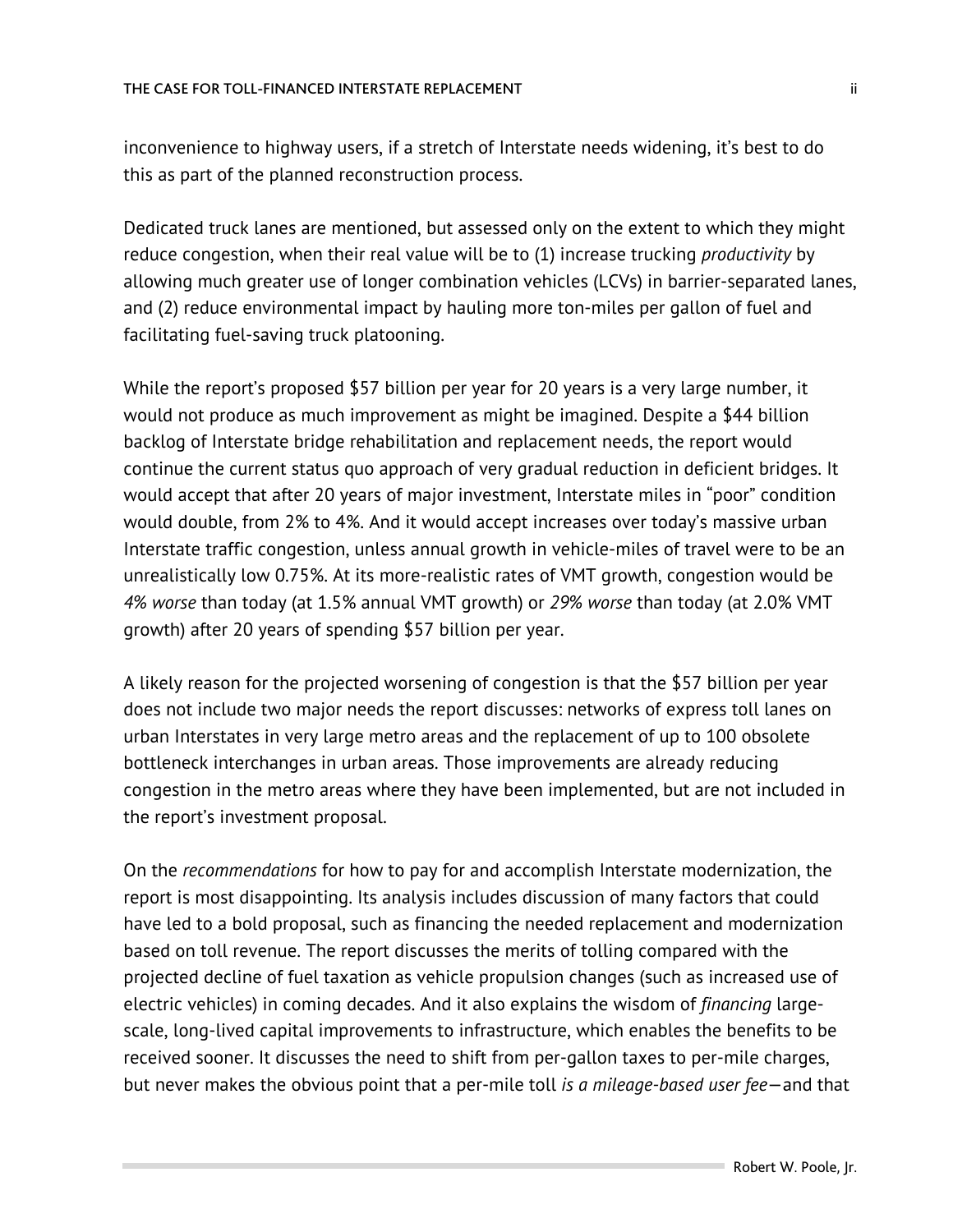converting the Interstates to per-mile tolling would transition over 25% of all U.S. VMT to per-mile charging.

To its credit, the report *does* recommend removing the 1956 federal ban on tolls on the Interstates (other than the few segments that were already in operation or under construction as toll roads in 1956). And it mentions the need, in coming decades, for electric vehicle charging stations "on" the Interstates, but never faces up to the federal ban on such commercial services being provided at Interstate rest areas. The only way out of that conundrum would be to persuade somebody to install EV charging facilities at their own expense and then *give away the electricity*. Both the tolling ban and the rest-area ban should have no part in a  $21<sup>st</sup>$  century Interstate System. This change would also permit next-generation "rest areas" to become full-fledged service plazas like those on existing toll roads, offering all forms of refueling, ample safe overnight parking spaces for heavy trucks, shops and restaurants, etc.

In short, Committee's report missed an important opportunity. Its research results could have been marshalled to support a plan to accomplish two major goals in one overall program: launching the national transition to mileage-based user fees *and* replacing the first-generation Interstates with a much-improved second-generation system. The key to doing both would be to use per-mile all-electronic toll revenues to underwrite revenue bonds for reconstruction and selective widening of the existing system—and its possible extension to metro areas that have developed since the 1950s but have no nearby Interstate access.

The report's illustration of a 60% increase in federal gasoline and diesel taxes is misleading, since it is far less than would be needed to achieve the report's aim of investing \$57 billion per year. Even a 60% increase is highly unlikely to gain traction in Congress. And if it did, it would be an unwise move for several reasons:

- It is not sufficient to handle the widening needed if 1.5% or 2% VMT growth materializes (which is likely if truck automation leads to essentially 24-hour longdistance trucking and a large increase in trucking's share of goods movement).
- It does not include funding the replacement of the 100 largest interchange bottlenecks, which are largely responsible for \$74 billion per year in congestion costs to trucking alone.
- It is only a temporary solution, since nearly all projections show that fuel-tax receipts will soon begin a long decline over coming decades, due to ongoing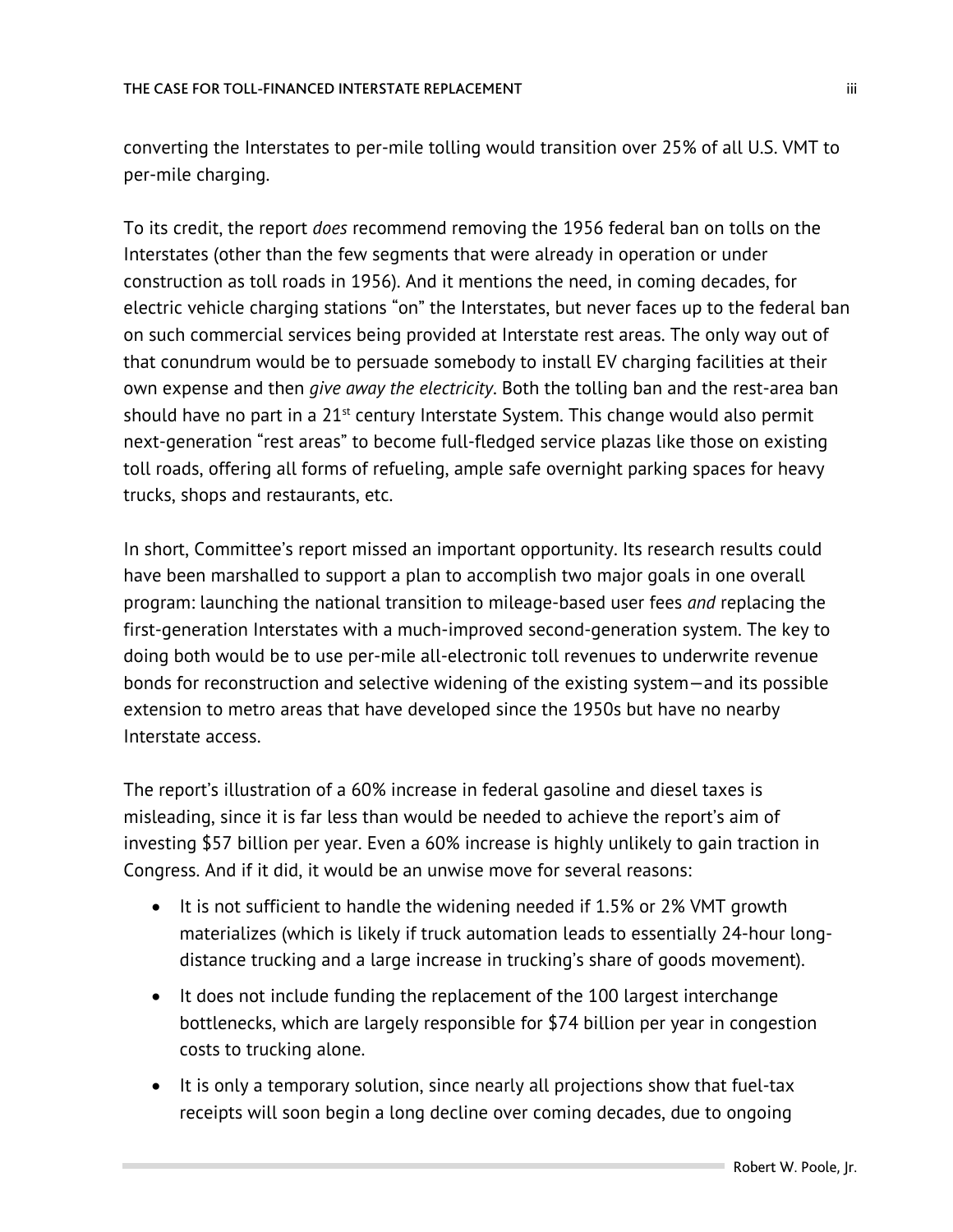changes in vehicle propulsion. Increasing fuel tax rates can only postpone this decline temporarily.

And most important of all, it is a pipedream to imagine that Congress would allocate all of any proposed near-term increase in fuel-tax revenues to Interstate reconstruction. The federal surface transportation program encompasses 108 programs, nearly all of them supported by federal highway user tax revenues. Each of those programs has a constituency, and every one of those constituents will lobby hard for any increase to be spread proportionally among all 108 programs.

This Reason Foundation study makes the case for addressing both the need to rebuild the Interstates and the need to begin the transition from per-gallon fuel taxes to per-mile highway user charges. The key insight is that an electronically-collected per-mile toll *is a mileage-based user fee*, and one that already has wide customer acceptance. It explains why this country needs to face up to the real cost of building a better-performing Interstate System than the aging, outdated system we have now.

A number of states are already making plans to do toll-financed Interstate reconstruction and modernization. Connecticut has done three major studies and held extensive debates on whether and how to carry out such a program, probably using a provision of federal highway law that permits replacing non-tolled Interstate bridges with tolled bridges. Indiana has done two major studies, the second of which laid out a strategic plan to tollfinance the reconstruction of all its long-distance Interstates over several decades, also using the bridge provision. Virginia is debating a bill to use toll revenue to fund \$2 billion worth of improvements to I-81. Wisconsin has done an initial Interstates tolling feasibility study, and legislative leaders are pushing for a follow-on study similar to Indiana's strategic plan. In addition, both Alabama and Louisiana are considering toll-financed replacement of three aging bridges on I-10 in those states. Rhode Island is already tolling heavy trucks to help fund the replacement of 150 deficient bridges.

This Reason policy study closes with suggestions for how to make toll-financed Interstate reconstruction and modernization politically feasible and customer-friendly for both motorists and truckers. It suggests that in the 2020 surface transportation reauthorization law, Congress create a *voluntary program* that any state could opt into. In exchange for exempting it from the 1956 bans on tolling and commercial rest areas, the state would agree to configure the tolls as electronic per-mile charges as a first step toward *replacing* per-gallon taxes with per-mile charges. It would also commit to using the revenues solely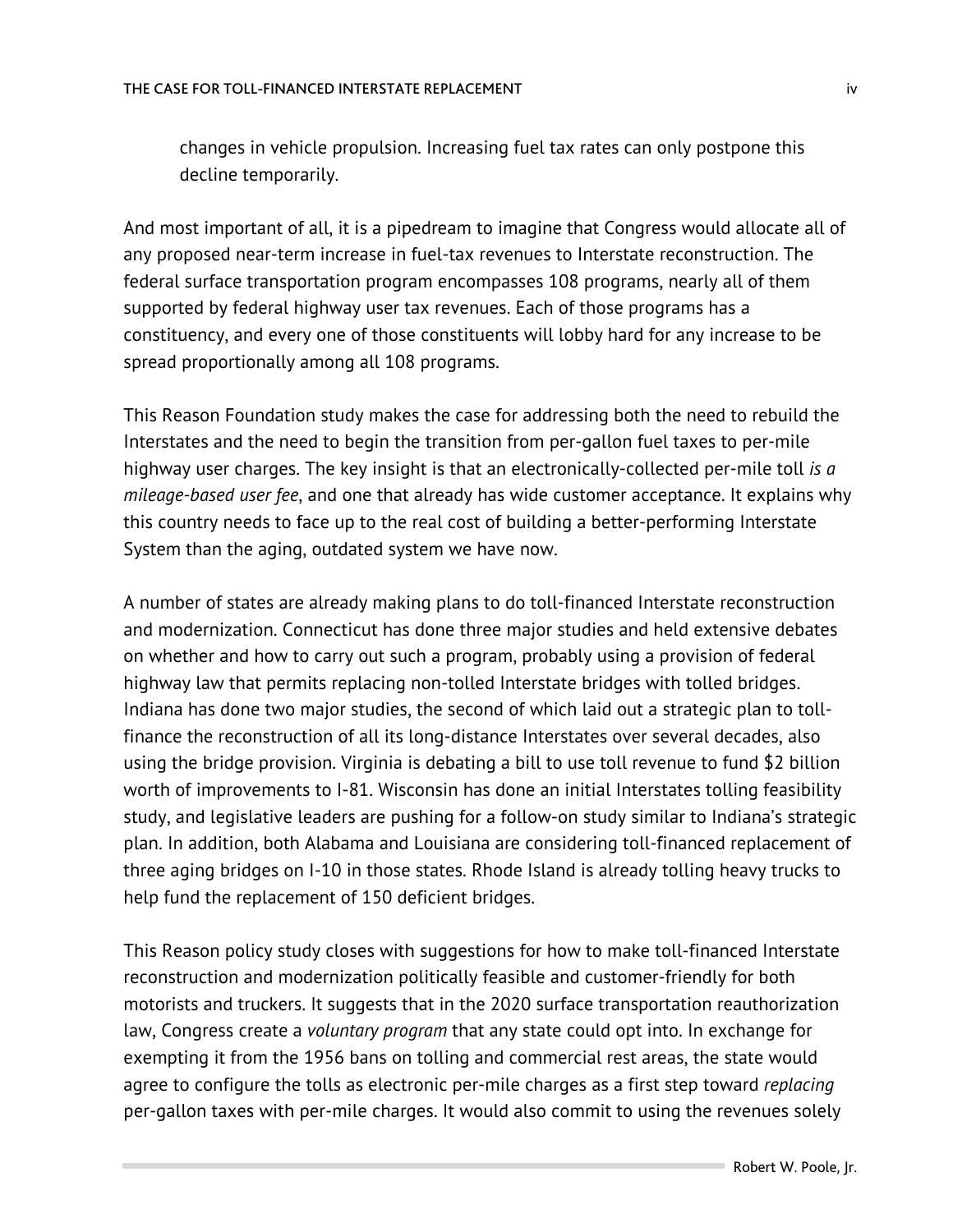for both the capital and the operating and maintenance costs of the state's Interstate highways (no toll revenue diversion). And to ensure fairness for all users, the tolls would be charged to all vehicles, and there would be no differences in the rates charged to in-state and out-of-state vehicles. Participating states would have to enact enabling legislation agreeing to these provisions, while authorizing the state DOT to develop a multi-decade plan for modernizing all its Interstates.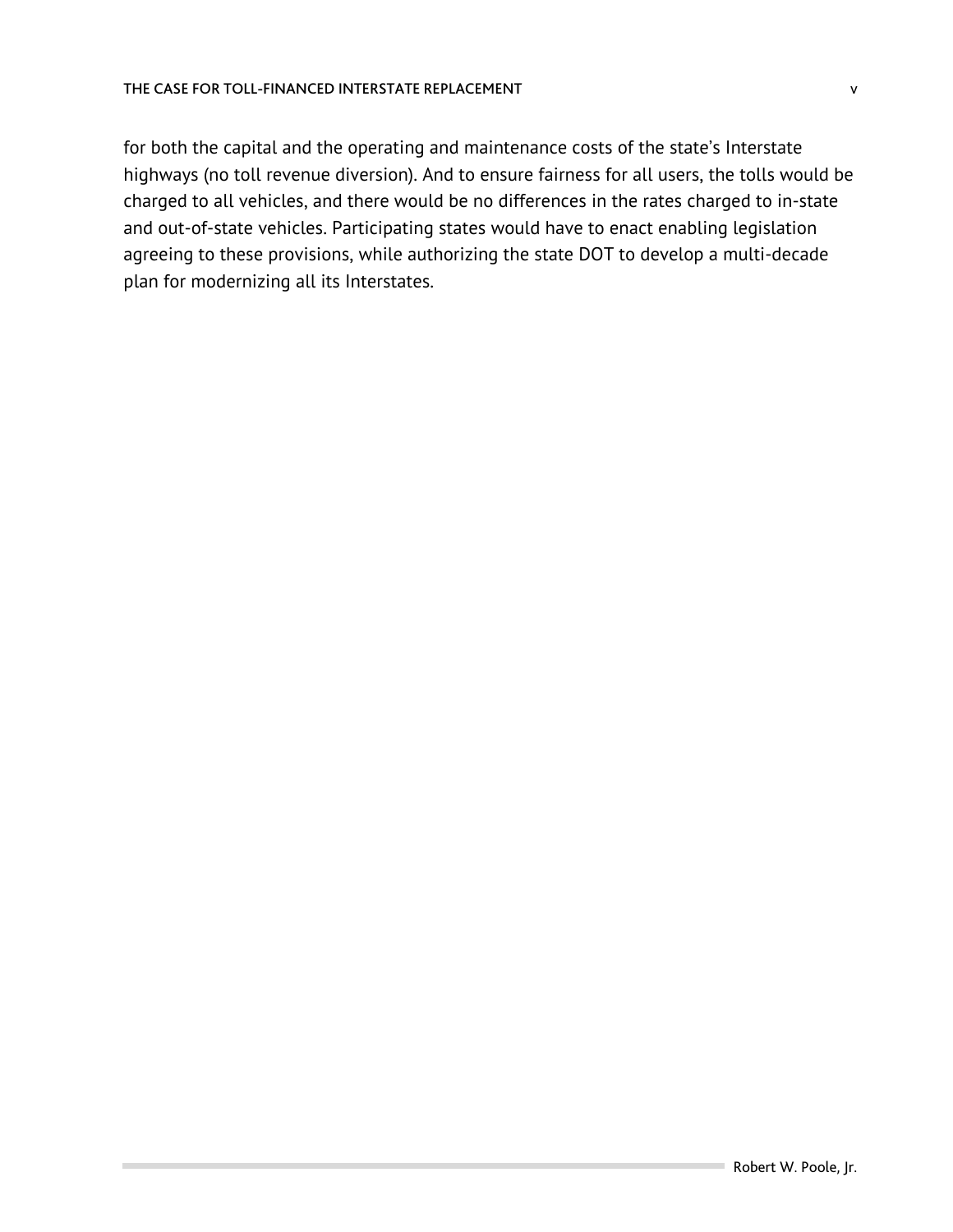## **TABLE OF CONTENTS**

| PART 1: |                                                                      |  |
|---------|----------------------------------------------------------------------|--|
| PART 2: | WHY THE FIRST-GENERATION INTERSTATES NEED TO BE REPLACED  3          |  |
|         |                                                                      |  |
|         |                                                                      |  |
|         |                                                                      |  |
|         |                                                                      |  |
|         |                                                                      |  |
|         | 2.6 PROPOSED COST OF THE RECOMMENDED INTERSTATE REVAMP7              |  |
| PART 3: |                                                                      |  |
|         |                                                                      |  |
|         | 3.2 A LARGE INCREASE IN FEDERAL FUEL TAXES IS UNLIKELY TO BE DEVOTED |  |
|         | 3.3 THE FUEL TAX IS A DECLINING REVENUE SOURCE THAT NEEDS TO BE      |  |
|         | 3.4 PAY-AS-YOU-GO IS INFERIOR TO LONG-TERM FINANCING OF MAJOR        |  |
|         |                                                                      |  |
| PART 4: |                                                                      |  |
|         |                                                                      |  |
|         |                                                                      |  |
|         |                                                                      |  |
| PART 5: |                                                                      |  |
|         |                                                                      |  |
|         |                                                                      |  |
| PART 6: | INTERSTATE TOLLING AS THE FIRST STEP TOWARD REPLACING FUEL TAXES28   |  |
|         |                                                                      |  |
|         | 6.2 AN ALTERNATIVE PROPOSAL THAT ADDRESSES TWO PROBLEMS              |  |
|         |                                                                      |  |
| PART 7: |                                                                      |  |
|         |                                                                      |  |
|         |                                                                      |  |
| PART 8: |                                                                      |  |
| PART 9: |                                                                      |  |
|         |                                                                      |  |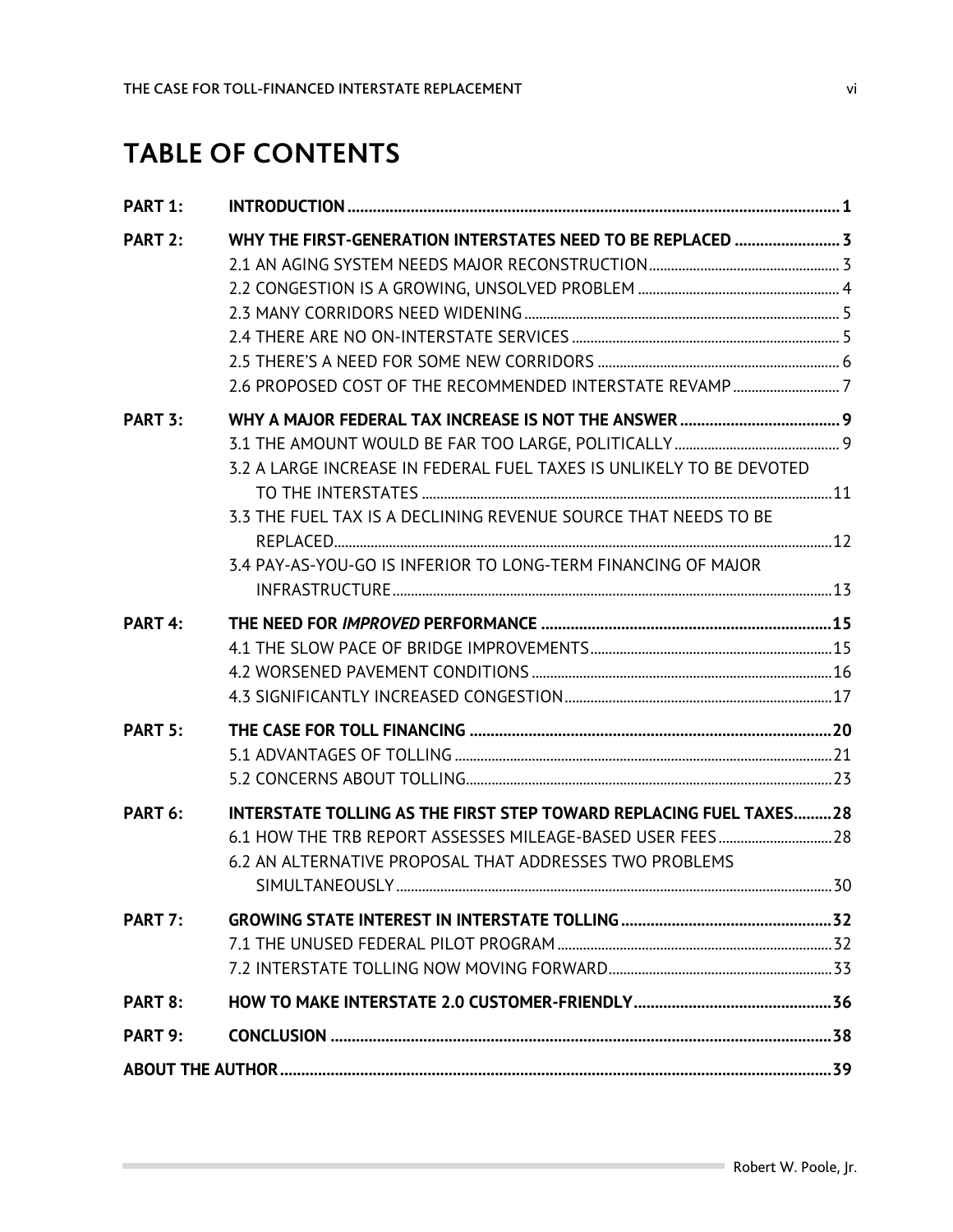THE CASE FOR TOLL-FINANCED INTERESTATE REPLACEMENT



## **INTRODUCTION**

In September 2013, Reason Foundation released a major study arguing that the 48,000 mile Interstate Highway System is wearing out and needs to be replaced.<sup>1</sup> Based on conservative projections of traffic growth over the next three decades, the study identified specific urban and rural (long-distance) corridors that would need widening to handle future truck and personal vehicle travel. The study estimated the net present value of the cost of reconstruction and widening over a period of 25 years at \$983 billion. It also argued that, since there was little likelihood of a major new federal program to replace the firstgeneration Interstates, the most feasible way to accomplish this was for states to use revenue bonds to finance these projects, supported by revenues generated via allelectronic tolling of the rebuilt and modernized corridors.

While the report generated considerable media attention, some dismissed it as a call to "pave over America" at a time when they wanted freight to shift from truck to rail, and people to shift from driving to riding trains (such as a proposed nationwide high-speed rail system).

<sup>&</sup>lt;sup>1</sup> Poole, Robert W., Jr. "Interstate 2.0: Modernizing the Interstate Highway System Via Toll Financing." Policy Study No. 423. Reason Foundation, September 2013.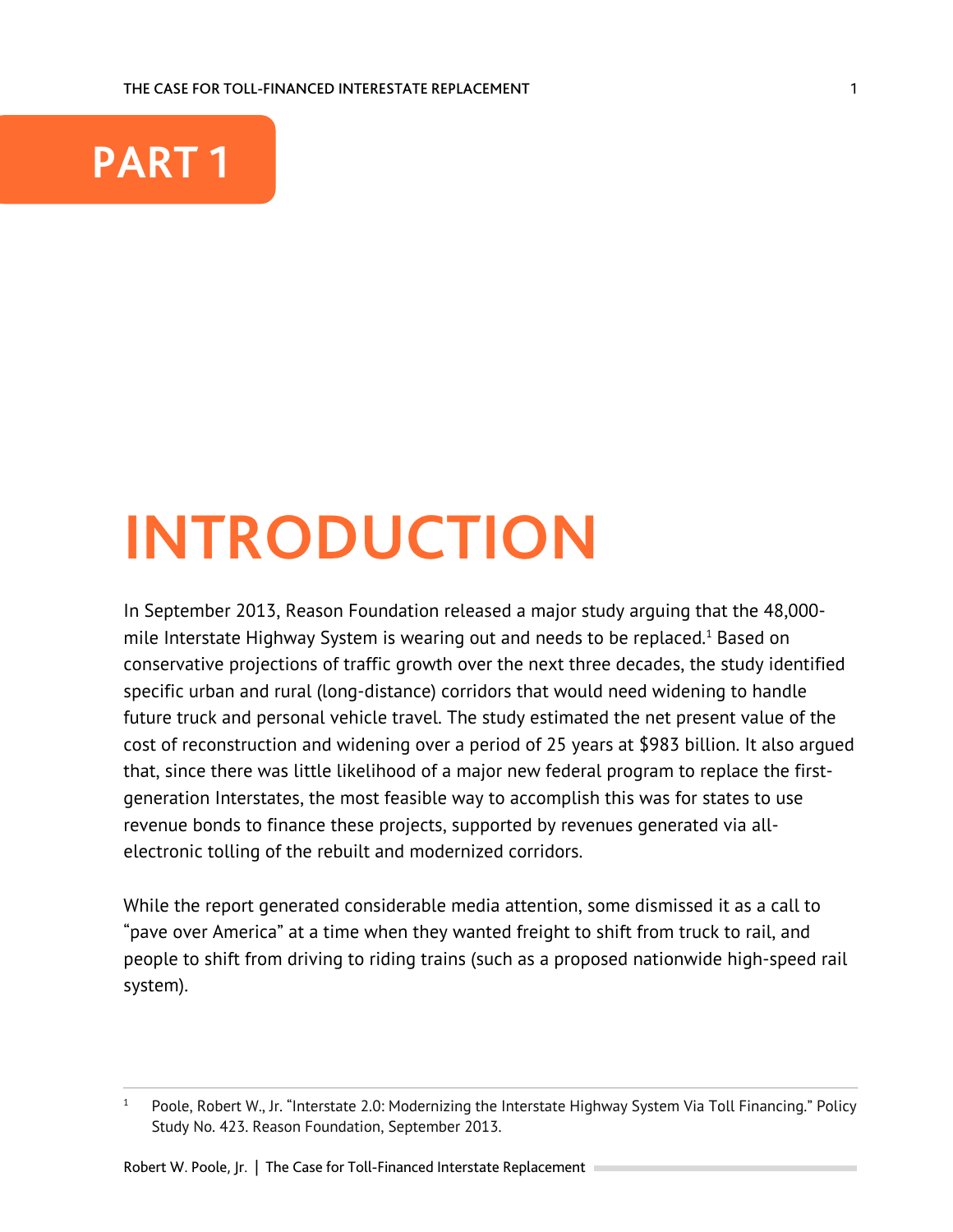#### THE CASE FOR TOLL-FINANCED INTERESTATE REPLACEMENT

But since then, ongoing concerns over ever-increasing congestion, aging bridges, and the resurgent growth in vehicle-miles of travel (VMT) led Congress to call for a more-detailed study of the future of the Interstate System. The FAST Act, passed in 2015 to reauthorize the federal surface transportation program, asked the Transportation Research Board (TRB) to create an expert committee to study all aspects of this system of highways, with input from subject-matter experts and stakeholder groups. The 14-member TRB Future Interstate Study Committee, chaired by Norman Augustine, released its report in December 2018.<sup>2</sup> It presented a strong case for reconstructing, selectively widening, and potentially extending the system to urban areas that would have qualified in 1956 were they at their present size.

Part 2 of this new Reason Foundation study draws on the TRB report's findings to restate the case for replacing the aging first-generation Interstate System with Interstate 2.0. Subsequent sections discuss options for funding this set of transportation mega-projects, opportunities for making the new system customer-friendly, and alternative methods for procuring this set of mega-projects.

<sup>2</sup> Augustine, Norman (Chair). *Renewing the National Commitment to the Interstate Highway System: A Foundation for the Future.* Future Interstate Study Committee. Transportation Research Board. National Academies of Sciences, Engineering, and Medicine, December 2018.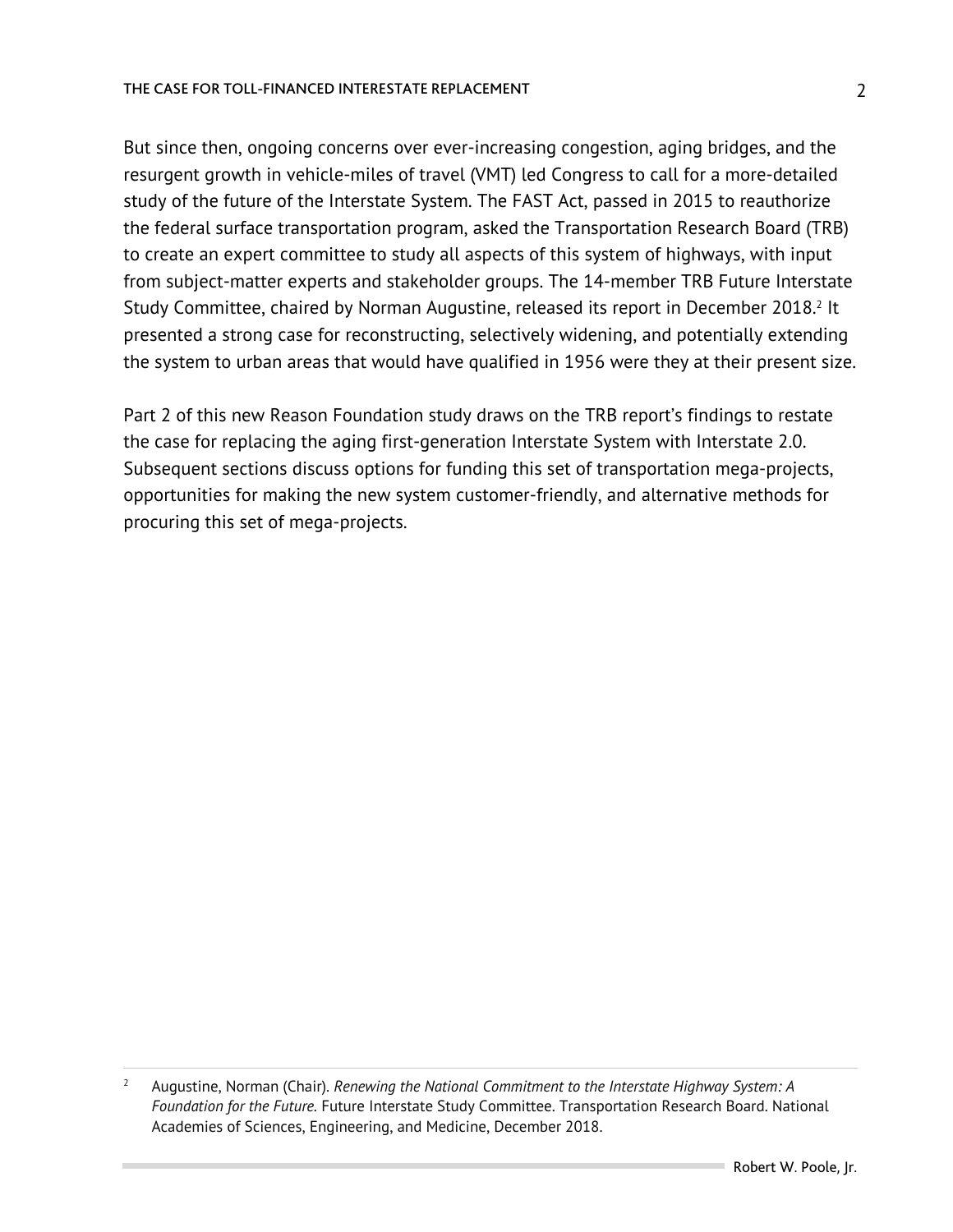

# **WHY THE FIRST- GENERATION INTERSTATES NEED TO BE REPLACED**

### **2.1**

### **AN AGING SYSTEM NEEDS MAJOR RECONSTRUCTION**

The TRB Committee's report makes no bones about the need for major reconstruction. On the first page of its chapter on "Emerging Challenges," the first such challenge is "the need for a massive renewal of the system's deteriorating foundations." It goes on to explain that state DOTs, constrained by insufficient funding, have limited their investments to "repeated resurfacings," which "produce diminishing returns over time" as the underlying foundation deteriorates. This results in higher life-cycle costs than the proper remedy of "full-depth reconstruction." That term refers to breaking up the pavement and rebuilding the foundations, then replacing the pavement itself with newer, more-durable pavement designs. It also notes that "even the newest segments of the Interstate System will need to be rebuilt over the next 20 years."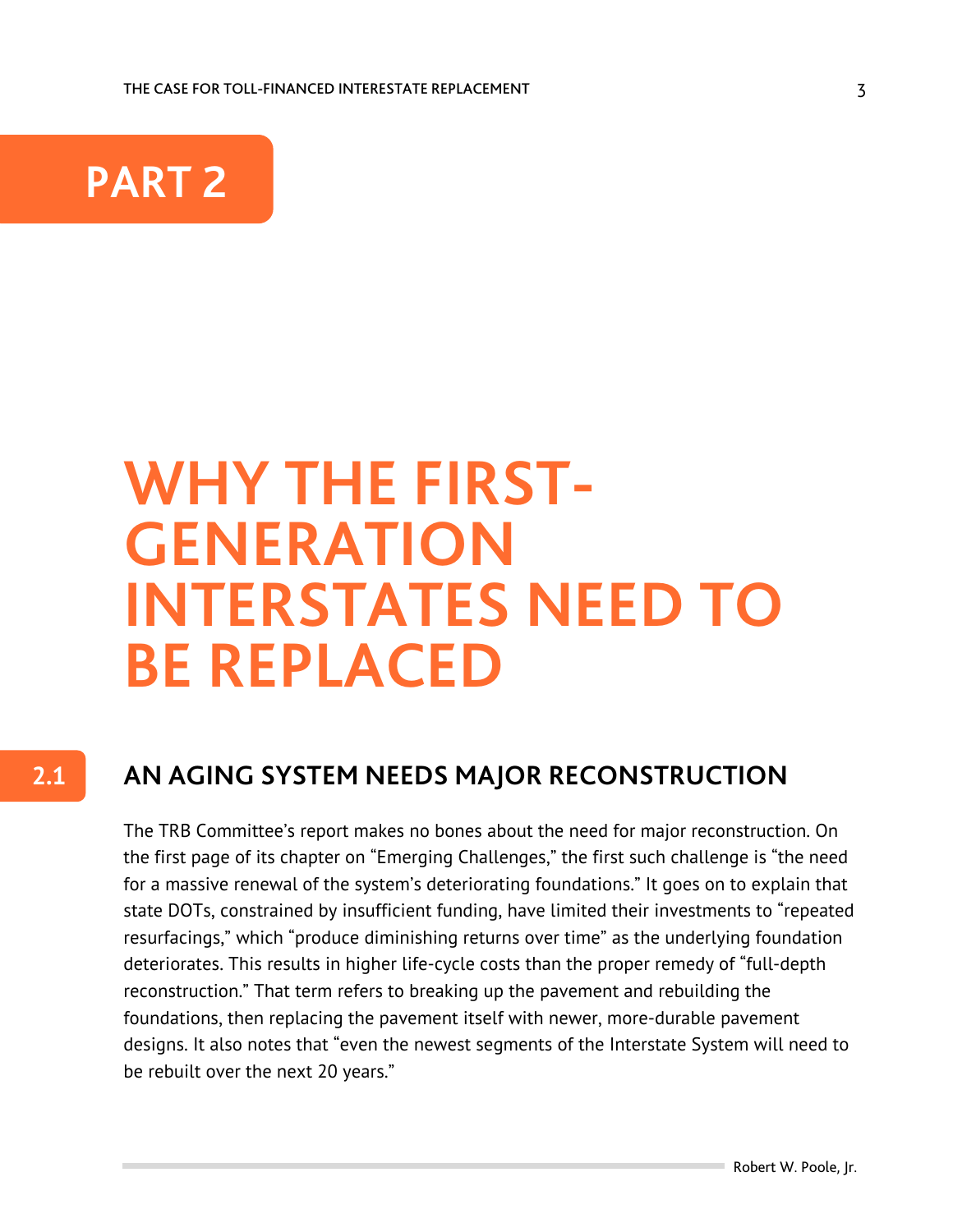One reason the system has deteriorated to its current state is that the level of car and truck traffic using the Interstates is far greater than had been expected when the system began. Truck travel increased enormously once the Interstates were available, as the freight truck industry grew to unexpected proportions. Moreover, the report notes that "truck loads had grown to be much heavier than anticipated." Altogether, the report concludes, "increased truck weights and traffic volumes greatly increased volumes on Interstate pavements," leading to deterioration that was faster than projected.

Similarly, increased truck weights and volumes have imposed greater stress on Interstate bridges than had been forecast. The report notes that 35% of the 57,000 Interstate bridges are more than 50 years old. Fortunately, only about 3% of those bridges were rated as being in "poor" condition in the most recent US DOT "Conditions and Performance" report (based on 2012 data).<sup>3</sup> But 56% of rural Interstate bridges and 53% of urban Interstate bridges are rated as in only "fair" condition. And a number of these bridges don't have enough lanes for projected traffic.

## **CONGESTION IS A GROWING, UNSOLVED PROBLEM**

**2.2**

In the same section on major challenges, the report calls for "expanding and managing urban system capacity." It points out that, between 1980 and 2015, vehicle-miles of travel (VMT) on urban Interstates grew by 230%, while lane-miles increased by only 115% (and in some metro areas by far less). The result has been chronic peak-period congestion, which decreased slightly during the Great Recession, but has resumed growing thereafter.

It is not only commuters who pay a heavy price in wasted time and fuel. The report notes that "Trucks traveling on Interstates when hauling freight long distances are particularly affected by recurrent congestion on urban segments."4 The report notes the trucking industry research arm issues regularly updated data on major truck bottlenecks, nearly all of which are on urban Interstates, mostly at or near obsolete interchanges built for much lower levels of traffic.<sup>5</sup> The American Transportation Research Institute put the cost of congestion to the industry at \$74.5 billion in 2016, the latest year for which it has analyzed

<sup>&</sup>lt;sup>3</sup> Federal Highway Administration. "2015 Status of the Nation's Highways, Bridges, and Transit: Conditions and Performance." U.S Department of Transportation, 2016.

<sup>4</sup> Bureau of Transportation Statistics. *Freight Facts & Figures 2017.* "Chapter 4: Freight Transportation System Performance." 2017.

<sup>5</sup> "2018 Top 100 Truck Bottleneck List." http://atri-online.org/2018/01/25/2018-top-truck-bottleneck-list.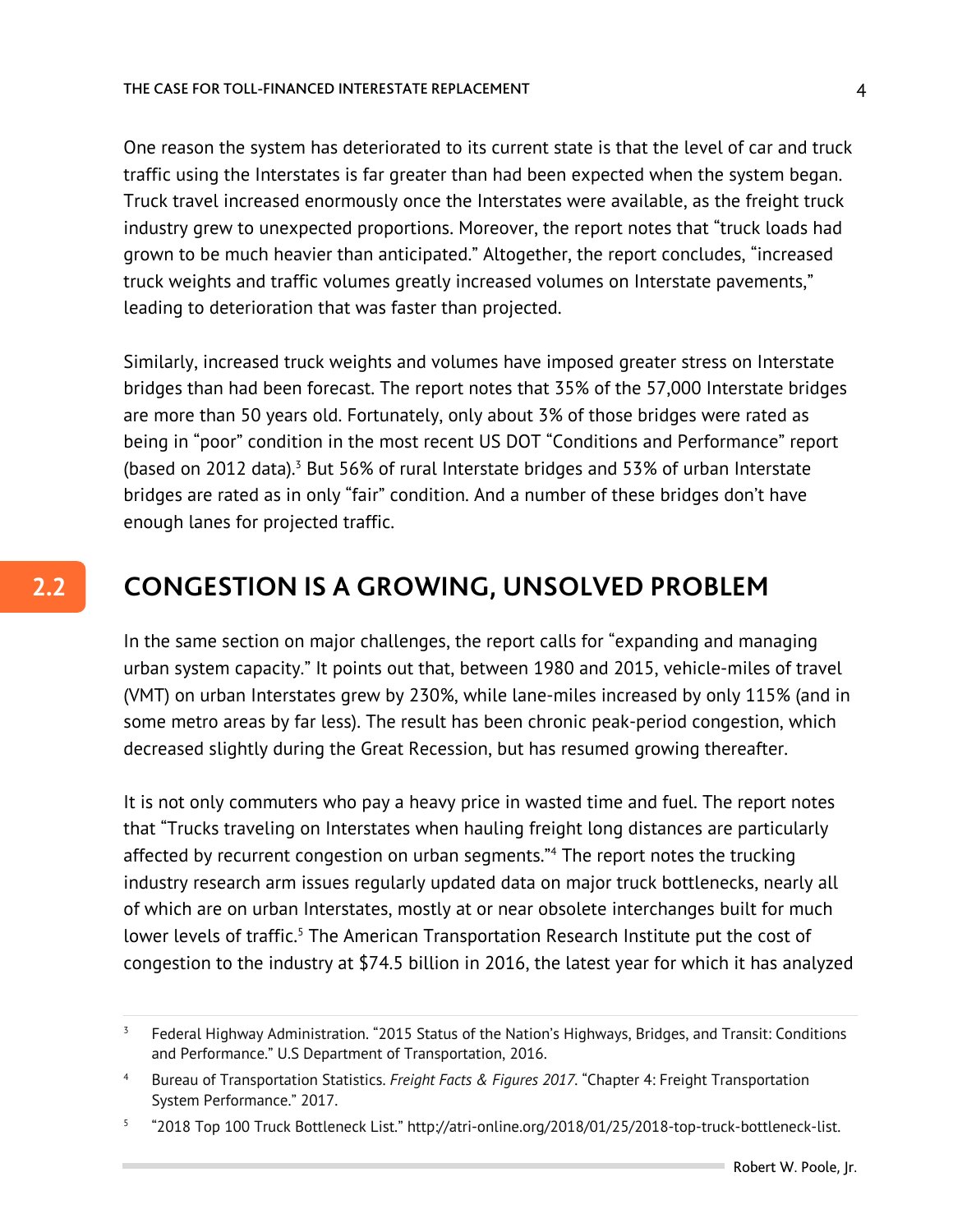data.6 The Committee's report sensibly recommends that urban freeway congestion be pursued "through a combination of physical expansion and efforts to manage demand," such as variably priced lanes.

### **MANY CORRIDORS NEED WIDENING**

In its Chapter 5, the Committee's report draws on the US DOT's Highway Economic Requirements System (HERS) model that assesses proposed highway improvements in terms of benefit/cost ratios. Given the projections of traffic growth used in the Committee's research (between 0.75% and 2% per year, with a most-likely 1.5%), the report estimates that capacity expansion (lane additions) costing between \$13 billion and \$31 billion would be wise investments, depending on the actual VMT growth rate. This does not include the costs of replacing bottleneck interchanges, which the report acknowledges but does not seek to quantify. This chapter also discusses a number of worthwhile operational improvements such as ramp metering, integrated corridor management, adaptive speed limits, etc. which can also improve traffic flow on existing lanes. It also discusses dedicated truck lanes and variably priced express toll lanes. For some reason, it considers these two different kinds of new lanes as potential substitutes for one another, even though they serve different purposes and would mostly be added to different portions of the Interstate System. Cost estimates for such lanes (cited on page 5-33) are not included in the cost of the overall capacity-expansion recommendations.

#### **THERE ARE NO ON-INTERSTATE SERVICES 2.4**

The report's Chapter 4 discusses various uncertainties facing all of transportation in coming decades, including climate change, vehicle automation, and a number of others. On pages 36-37 it discusses trends toward increased use of non-petroleum propulsion methods. It notes a program developed by the Federal Highway Administration in cooperation with state DOTs, called the Alternative Fuels Corridors program. It identifies "highways that meet specified criteria for charging and fueling infrastructure." It notes that, as of March 2018, more than 80 Interstate Alternative Fuel Corridors had been designated in 44 states plus the District of Columbia. It also notes that Congress's definition of these Corridors specifies that the charging and fueling locations must be "not more than 5 miles from exit ramps" of those Interstates.

<sup>6</sup> Lamb, Eleanor. "Congestion Creates \$74.5 Billion Burden for Trucking, ATRI Analysis Shows." *Transport Topics.* Oct. 18, 2018.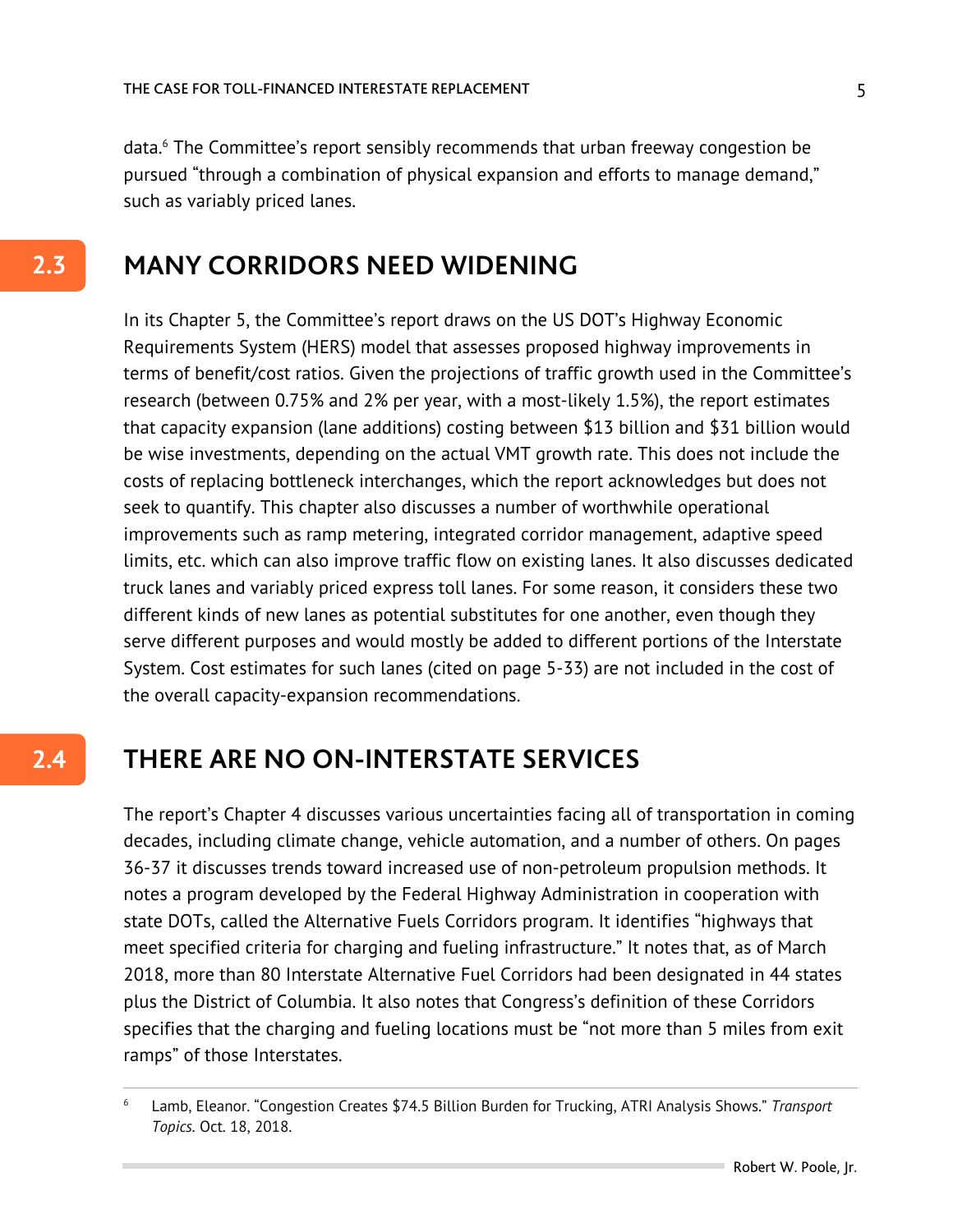The report does not explain why these charging and fueling stations cannot currently be located *on the Interstate*, at what are called Interstate "rest areas." That is because the 1956 law authorizing the original Interstate program prohibits all commercial activity at those rest areas (except for vending machines). Therefore, unlike America's tolled Interstates (which were grandfathered into the system because they did not need federal funds to be built), which have full-fledged commercial service plazas and are beginning to add electric vehicle charging stations at them, the 94% of the Interstate System without tolls cannot offer alternative fueling or EV charging. Nor can they offer commercial services like safe, well-equipped overnight truck parking and amenities—a growing, unmet need now that federal Hours of Service rules for truck driver rest are being seriously enforced.

### **THERE'S A NEED FOR SOME NEW CORRIDORS**

The Interstate System was approved by Congress in 1956, but the maps on which its corridors were based had actually been drawn in the 1940s by the Bureau of Public Roads, predecessor of FHWA. For this reason, the system reflected the America of the first half of the 20<sup>th</sup> century, when nearly all major economic activity took place east of the Mississippi. The largest cities in the western half of the country at that time were included for political reasons, but many of them were mere shadows of what they would become by the dawn of the  $21<sup>st</sup>$  century–such as the huge metro areas of Las Vegas and Phoenix (which to this day lack an Interstate connection between them).

Hence, the Committee examined the possible expansion of the system to urban areas that would have qualified for inclusion in the original system had they been at their current size back in 1956. Its Table 3-2 lists 37 urbanized areas with populations over 50,000 that, as of 2017, lacked nearby access to any Interstate. Nearly half of those cities are in California and Texas, and most of the others are in other states of the South and West. The largest 17 have populations ranging from 114,000 (Monterey, CA) to 729,000 (McAllen, TX). The report notes that since this list was prepared, seven of the 37 urban areas were in the process of gaining access to a new Interstate corridor under development (e.g., I-69 under construction in Texas).

Another possible set of new corridors comprises routes that are critical to freight movement. In the ISTEA legislation in 1991, Congress identified 14 potential future freight corridors, two of them major north-south routes from the Canadian border to the Mexican border. One of these, I-15, has been completed, and the other, I-69, is being developed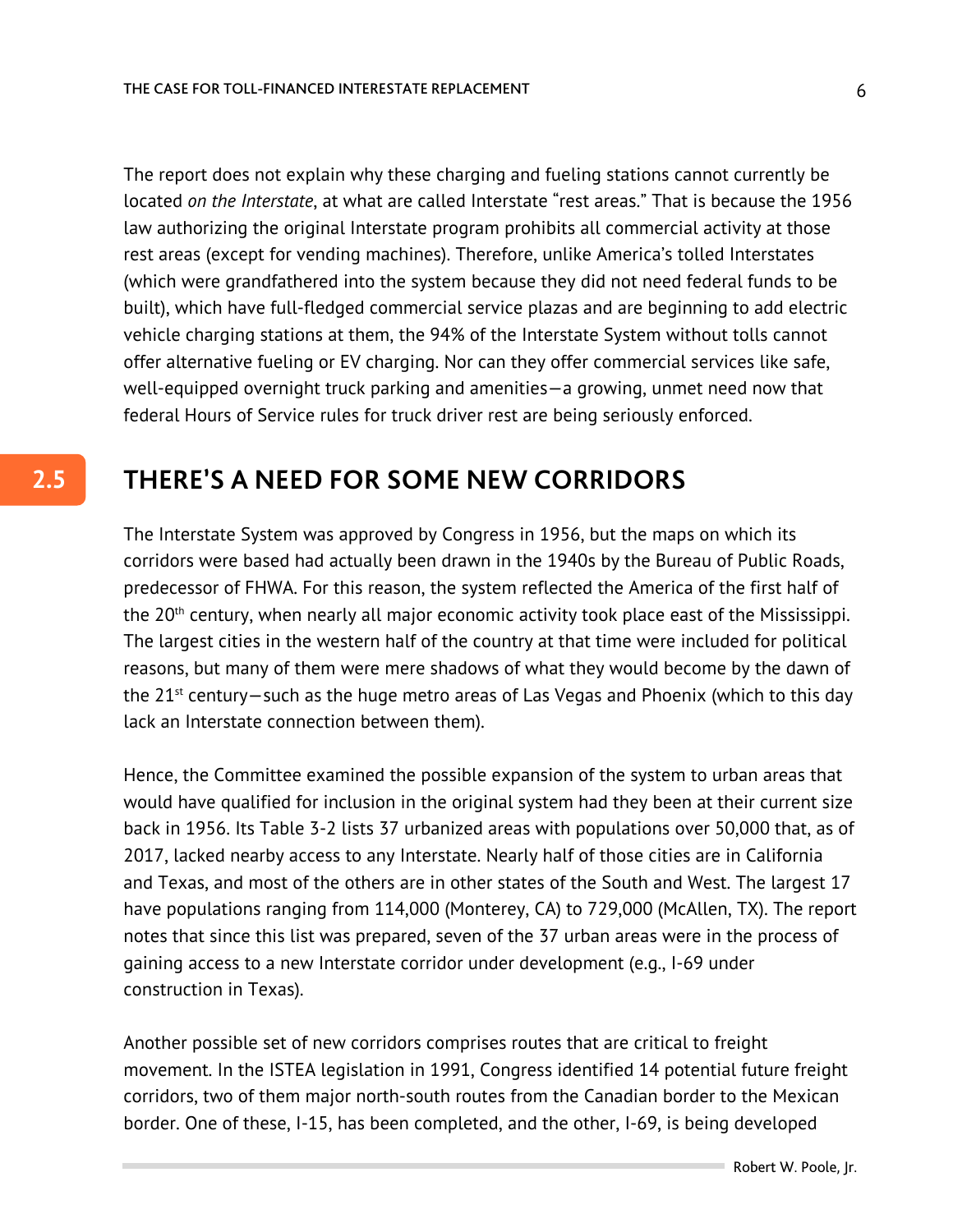state by state. The FHWA website includes the most recent list of Congressional High Priority Corridors, all of which are designated as future Interstates. The Committee's report makes no judgment about the cost-effectiveness of any of these corridors.

While acknowledging the potential for new corridors, the Committee's cost estimates for the second-generation Interstate System do not include such corridors. However, its Chapter 5 provides a cost estimate of \$10 million per mile for converting existing highways to Interstate standards (based on the recent experience with I-69). It cites FHWA criteria for such conversions and includes a list (in Table 5-9) of 150 miles of rural highway and 3,200 miles of urban corridors that would qualify; if all were converted, the cost would be about \$32 billion. This cost is not included in the report's suggested Interstate investments.

### **PROPOSED COST OF THE RECOMMENDED INTERSTATE REVAMP**

In its Chapter 7, "Blueprint for Action," the report provides a summary table of its "estimated spending needs for Interstate highway renewal and modernization over the next 20 years." Three sets of cost estimates are provided, based on the three different estimates of annual VMT growth used throughout the report (modest at 0.75%/year; nominal at 1.5%; and high at 2.0%). Using only the "nominal" estimate, the following table reports the Committee's estimates and compares them to current (2014) spending levels:

| Category                       | 2014 Actual Spending | <b>Proposed Annual Spending</b> |
|--------------------------------|----------------------|---------------------------------|
| Resurfacing and reconstruction | \$16B                | \$29B                           |
| Bridge rehab/replacement       | 4B                   | 4B                              |
| Lane additions                 | 1B                   | 22B                             |
| Operational improvements       | 0.4B                 | 2B                              |
| Total                          | \$21.4B              | \$57B                           |

The corresponding annual totals if VMT growth is only "modest" would be \$46 billion per year, and if VMT growth is "high" would be \$69 billion per year. Any of the three totals would require huge new annual investments, for which there is no current funding source.

And those numbers do not capture the full need for a second-generation Interstate System, as documented in the report's chapters. The report's Chapter 7 also discusses "spending that will be required" but has been omitted since the Committee was unsure how to quantify it. This includes:

7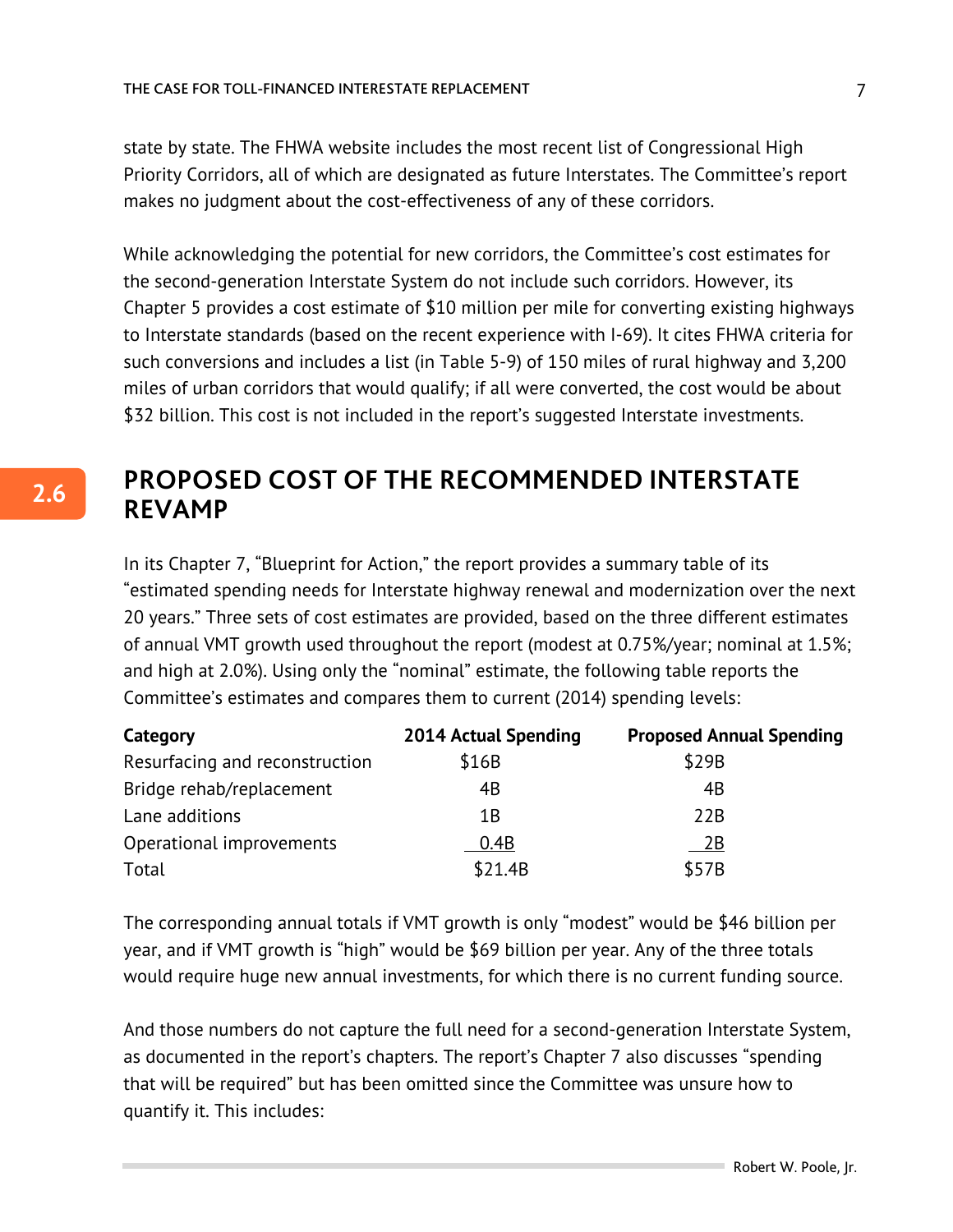- Redesigning and rebuilding many of the system's 15,000 interchanges;
- Making the system more resilient to the effects of climate change;
- Expanding and improving urban Interstates via such techniques as express toll lanes; and,
- Extending the system via new corridors, as well as possibly replacing some urban segments.

The chapter notes in passing that these additional investments "are certain to require billions, and perhaps many billions, in additional spending." Yet these additional costs could approach in magnitude the costs the report does quantify.

We will return to this subject in Part 4, but simply note here that other omissions include dedicated truck lanes in critically important long-distance freight corridors, service plazas on the rebuilt corridors, and larger investments to provide higher-quality pavement and meaningful reductions in congestion (as opposed to simply holding the line on current congestion levels).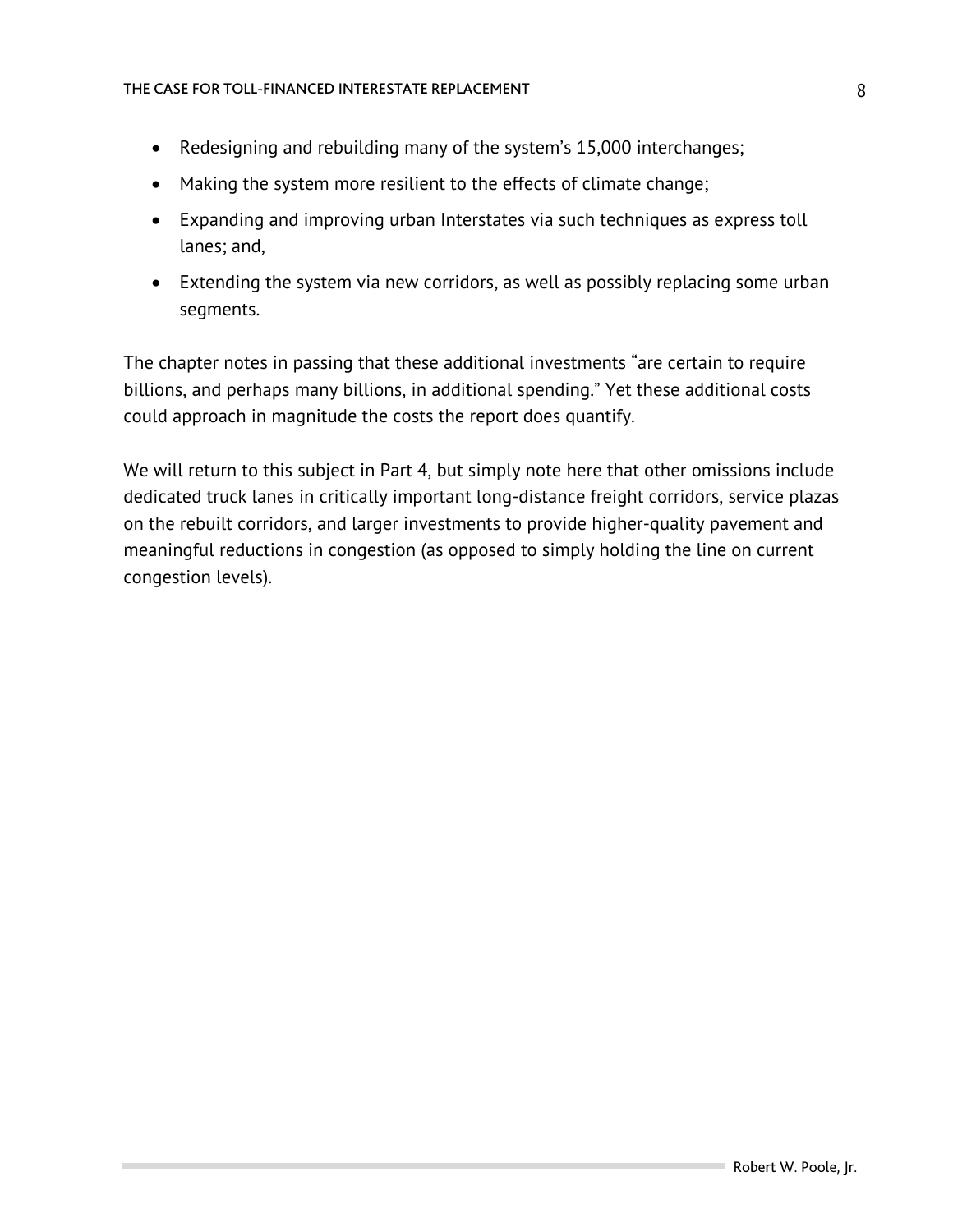

**3.1**

## **WHY A MAJOR FEDERAL TAX INCREASE IS NOT THE ANSWER**

When the TRB Committee released its report, the headline news was the report's call to recreate the model used in the 1956 Eisenhower legislation. The new program would be called the Interstate System Renewal and Modernization Program (RAMP), with 90% federal and 10% state funding. The federal share would come from an increase in federal motor fuel taxes "to a level commensurate with the federal share of the required investment." There are several reasons why this is not realistic.

### **THE AMOUNT WOULD BE FAR TOO LARGE, POLITICALLY**

Nowhere in the very long report is that new federal fuel tax rate specified. Table J-3 in Appendix J on funding and financing provides the rates that would be needed in 2026 to raise *\$20 billion* in that year (in current dollars). That table is reproduced here:

|                            |      | Light Duty Vehicles (gas tax) Combination Trucks (diesel tax) |
|----------------------------|------|---------------------------------------------------------------|
| Current rate (cents/gal.)  | 18.3 | 24.3                                                          |
| Required rate (cents/gal.) | 29 9 | 397                                                           |
| <b>Percent increase</b>    | 63%  | 63%                                                           |
|                            |      |                                                               |

Robert W. Poole, Jr.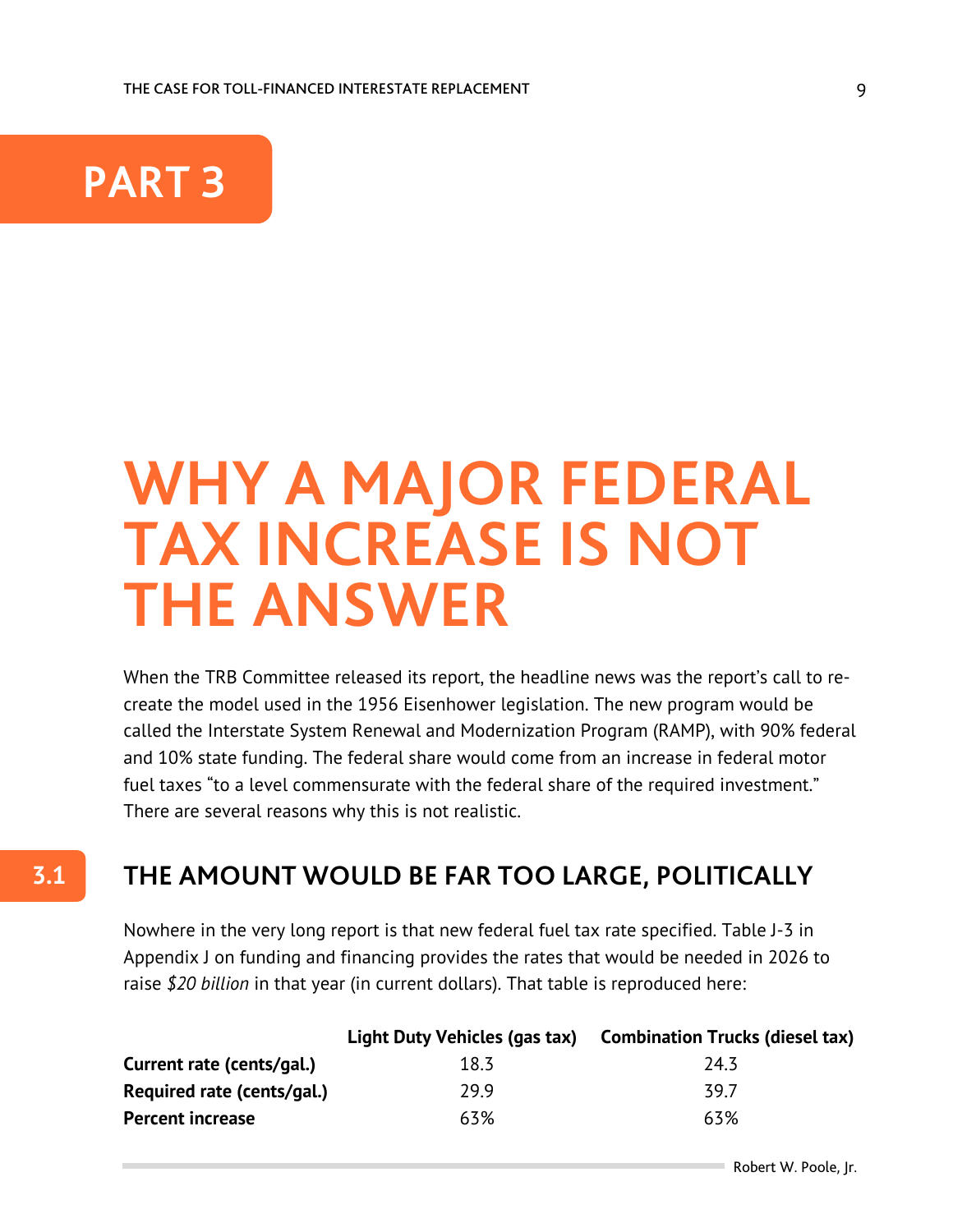However, in the body of the report, the annual amount needed each year under the "nominal" VMT growth rate of 1.5% per year is *\$57 billion per year*. That is 2.85 times the \$20 billion that would be raised by the increase shown in the table. The revised table shows the fuel tax rates that would be needed to actually raise the needed \$57 billion per year.

| <b>TABLE 1: REVISED FUEL TAX RATES, LIGHT DUTY VEHICLES AND COMBINATION TRUCKS</b> |  |
|------------------------------------------------------------------------------------|--|
|                                                                                    |  |

|                           | <b>Light Duty Vehicles</b> | <b>Combination Trucks</b> |
|---------------------------|----------------------------|---------------------------|
| Current rate (cents/gal.) | 18.3                       | 24.3                      |
| <b>Real required rate</b> | 85.2                       | 113.1                     |
| <b>Percent increase</b>   | 360%                       | 360%                      |

Most political observers would judge a 63% increase in any tax rate to be a very unlikely proposition. But a 360% increase is essentially fantasyland.

Federal gasoline and diesel taxes have not been increased for 25 years. Underlying that 25 year hiatus is a widespread political impression that a fuel tax increase is simply a general tax increase, like any other. That was not the perception in 1956 when the original Interstate program was created. The newly authorized federal fuel taxes were seen, correctly, as highway user fees, since all the revenues were dedicated to construction of the new Interstate Highway System. But that purpose eroded over time. As the Committee report notes:

*The original vision of Congress was that the HTF* [Highway Trust Fund] *would exist only temporarily until the Interstate program was completed. Over time, however, the HTF grew to cover a wide variety of programs beyond the Interstates, such that the Interstate Highway System currently receives only about 30 percent of total federal-aid to states for highways.*

Moreover, total federal highway spending is well below the revenues from highway fuel taxes, since close to 25% of federal highway user tax revenue is spent on non-highway uses, including mass transit, sidewalks, bikeways, and recreational trails, as well as highway and motor carrier safety regulation.<sup>7</sup> Thus, federal fuel taxes that were once widely viewed as user fees, being spent for the benefit of those users, can no longer be accurately seen as such.

<sup>&</sup>lt;sup>7</sup> Poole, Robert W., Jr. and Adrian Moore. "Restoring Trust in the Highway Trust Fund." Policy Study No. 386. Reason Foundation, August 2010.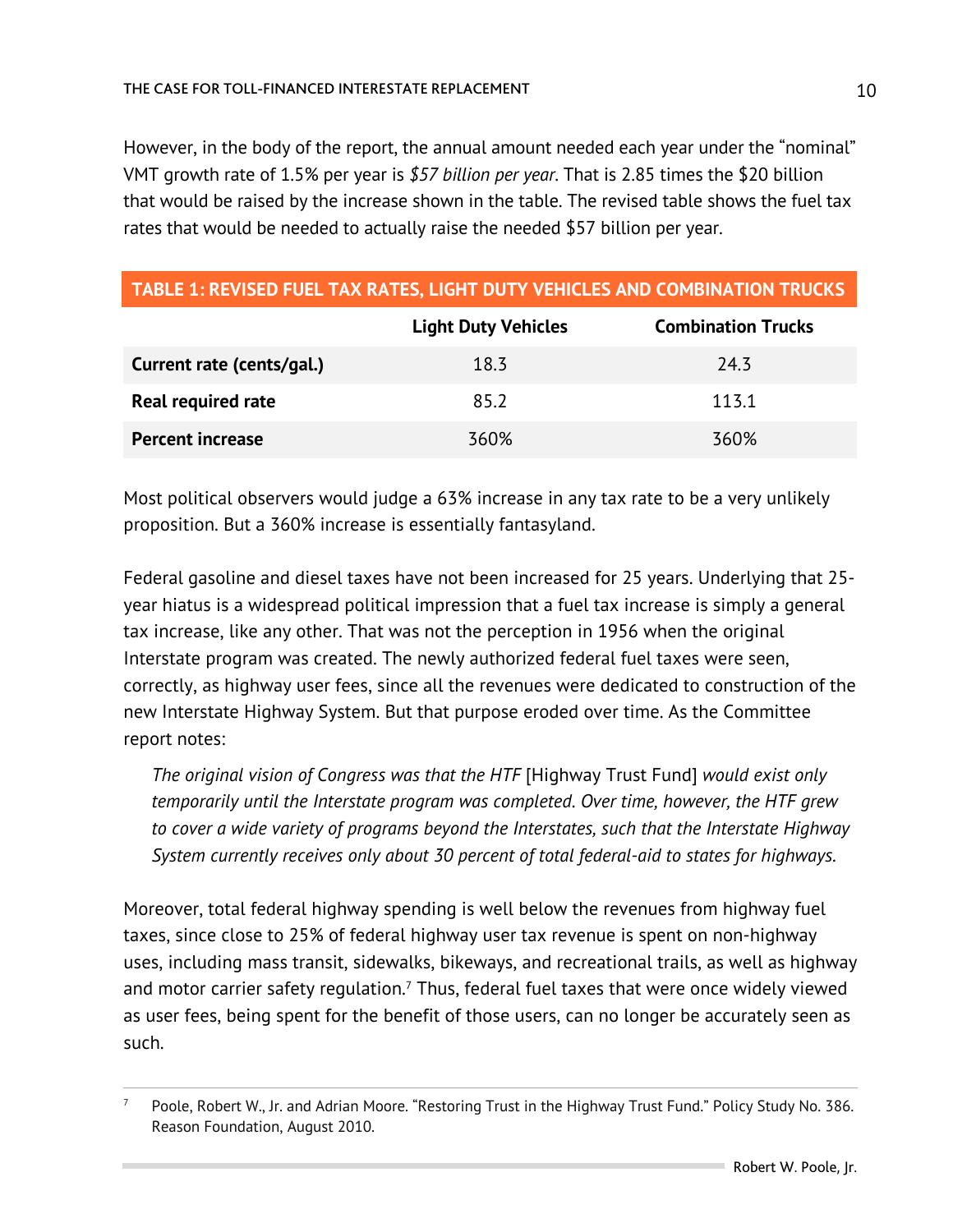A similar evolution in uses of highway fuel taxes has also taken place to various degrees at the state level. A recent study calculated the average diversion of state fuel taxes to nonhighway uses at 25%, with ranges among the 50 states from as high as 72% (Kansas) to as low as zero (Alaska, Missouri, and West Virginia).<sup>8</sup> It is hardly surprising that many taxpayer groups and conservative think tanks and pundits generally oppose any increase in federal or state fuel taxes as "just another tax increase."

### **A LARGE INCREASE IN FEDERAL FUEL TAXES IS UNLIKELY TO BE DEVOTED TO THE INTERSTATES**

It is politically naïve to expect that a significant increase in federal gasoline and diesel taxes would be devoted solely or even mostly to the reconstruction and widening of the Interstates. As the TRB Committee noted, the federal Highway Trust Fund has become a valued source of money for a vast array of state and local transportation efforts. Prior to recent reforms, there were 120 federal highway and transit programs, nearly all funded by the highway user taxes. Following reforms in recent surface transportation bills, there are now only 108 federal surface transportation programs: 62 highway programs, 20 for transit, 20 regulatory (NHTSA and FMCSA), plus six of the Federal Railroad Administration.<sup>9</sup> Except for the six FRA programs, nearly all the others are funded by federal highway user tax revenues. Every one of these 102 programs has a constituency that believes its program is highly valuable and probably under-funded. The prospect of a significant increase in the revenue that supports the Highway Trust Fund would very likely trigger significant political interest in dividing up the increased revenues among most or all of the 102 programs.

The \$20 billion per year highlighted (misleadingly) in the appendix of the TRB Committee's report is far short of the \$57 billion stated as the annual need if VMT grows as expected. Even a fuel-tax increase that generated a total of \$20 billion would be unlikely to yield even half of that amount firmly dedicated to the second-generation Interstates program. And as the report's own analysis makes clear, an additional \$10 billion a year would be a drop in the bucket compared with the real need. Remember that the nominal \$57 billion per year *excludes* rebuilding the major bottleneck interchanges, adding urban express toll

<sup>8</sup> Edwards, Chris. "Highways and Gas Tax Diversions." Cato Institute, Sept. 19, 2018. (https://downsizinggovernment.org/highways-and-gas-tax-diversions)

<sup>&</sup>lt;sup>9</sup> Davis, Jeff. "Current Federal Surface Transportation Programs," text box in "How Has Federal Bridge Policy Changed Since the I-35W Bridge Collapse?" *Eno Transportation Weekly*, Week of Dec. 11, 2017. (https://www.enotrans.org/article/federal-bridge-policy-since-i35w-collapse)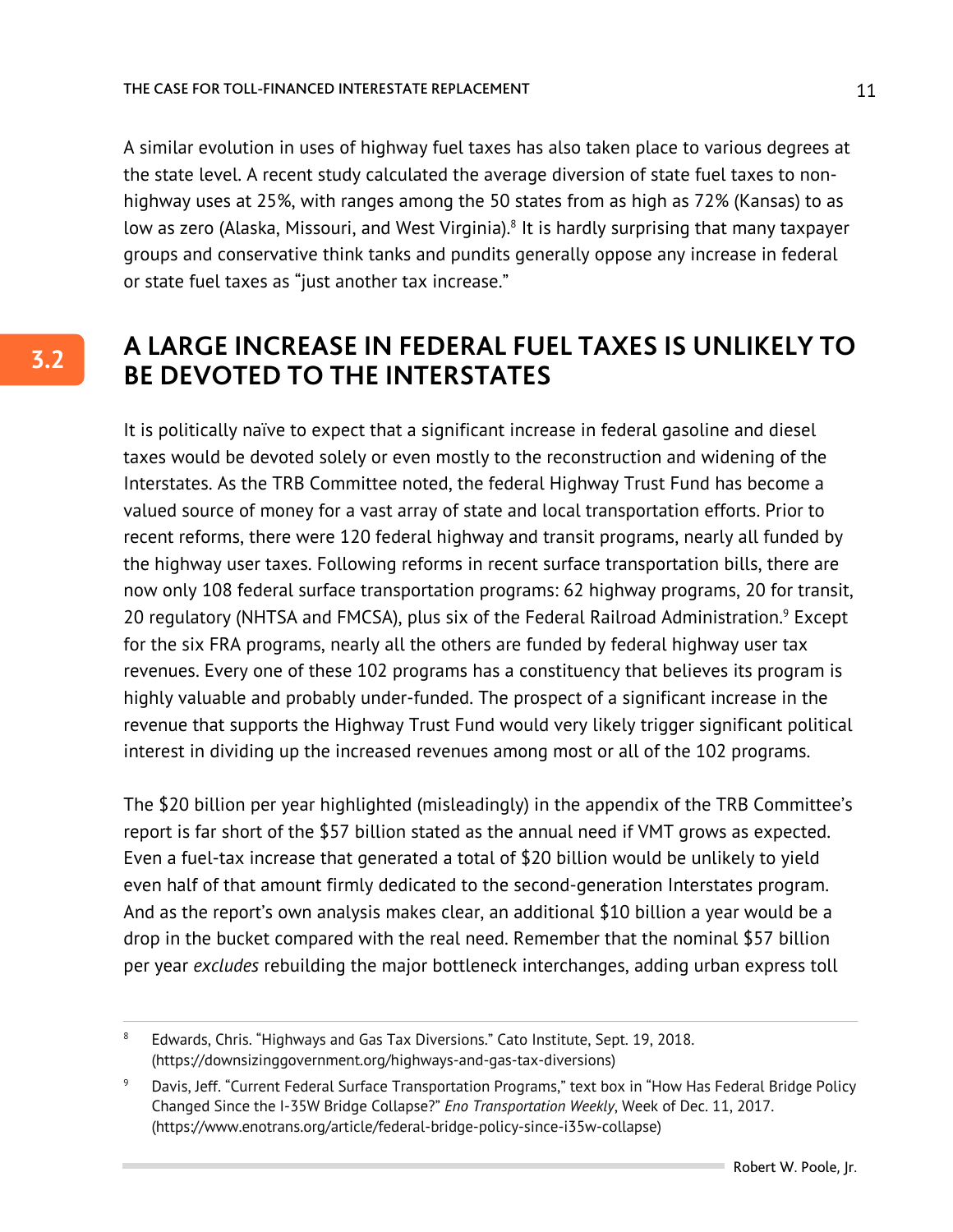lanes and rural dedicated truck lanes, and potential extensions of the Interstates to some of the newer urban areas lacking connections to the system.

## **THE FUEL TAX IS A DECLINING REVENUE SOURCE THAT NEEDS TO BE REPLACED**

As the TRB report itself discusses at considerable length, while per-gallon fuel taxes in the 20<sup>th</sup> century generally reflected vehicle operators' use of highways, and kept pace with the growth in travel, most of the transportation community now understands that fuel taxes are beginning a long-term decline that will coincide with the several decades needed to rebuild and replace the first-generation Interstate System.

This conclusion was first reached by a TRB special committee in 2006, on which this author served.<sup>10</sup> Congress subsequently appointed a national commission to identify the best replacement for per-gallon fuel taxes. After assessing a wide array of possibilities, the commission recommended a gradual transition from per-gallon taxes to per-mile charges, dubbed Mileage-Based User Fees (MBUFs).<sup>11</sup>

In the years since then, Congress has authorized funding for a series of state-level and multi-state pilot projects to design and test various versions of MBUFs. A report on lessons learned from the various state pilot programs is being produced under contract to FHWA and is expected to be released in the first half of 2019.

A recent report by transportation consultant Ed Regan quantified the coming decline in fuel tax revenues on a national basis, as shown in Figure  $1<sup>12</sup>$  The steepness of the decline depends on (1) future miles-per-gallon (mpg) regulations imposed by the federal government and (2) the rate of market penetration of electric vehicles (which, of course, pay no fuel taxes). The top line in the graph is total fuel tax revenues if overall vehicle mpg remained constant (which it won't). The second line is the reference case projection from the Energy Information Administration, based on its 2017 assumptions on federal mpg standards and the market penetration of hybrid and electric vehicles. The lowest line on

<sup>10</sup> Committee for the Study of the Long-Term Viability of Fuel Taxes for Transportation Finance. *The Fuel Tax and Alternatives for Transportation Funding.* Special Report 285. Transportation Research Board, 2006.

<sup>11</sup> National Surface Transportation Infrastructure Financing Commission. *Paying Our Way: A New Framework for Transportation Finance.* Washington, D.C., February 2009.

<sup>&</sup>lt;sup>12</sup> Regan, Ed. "The Motor Fuel Tax: A Critical System at Risk." CDM Smith, 2017.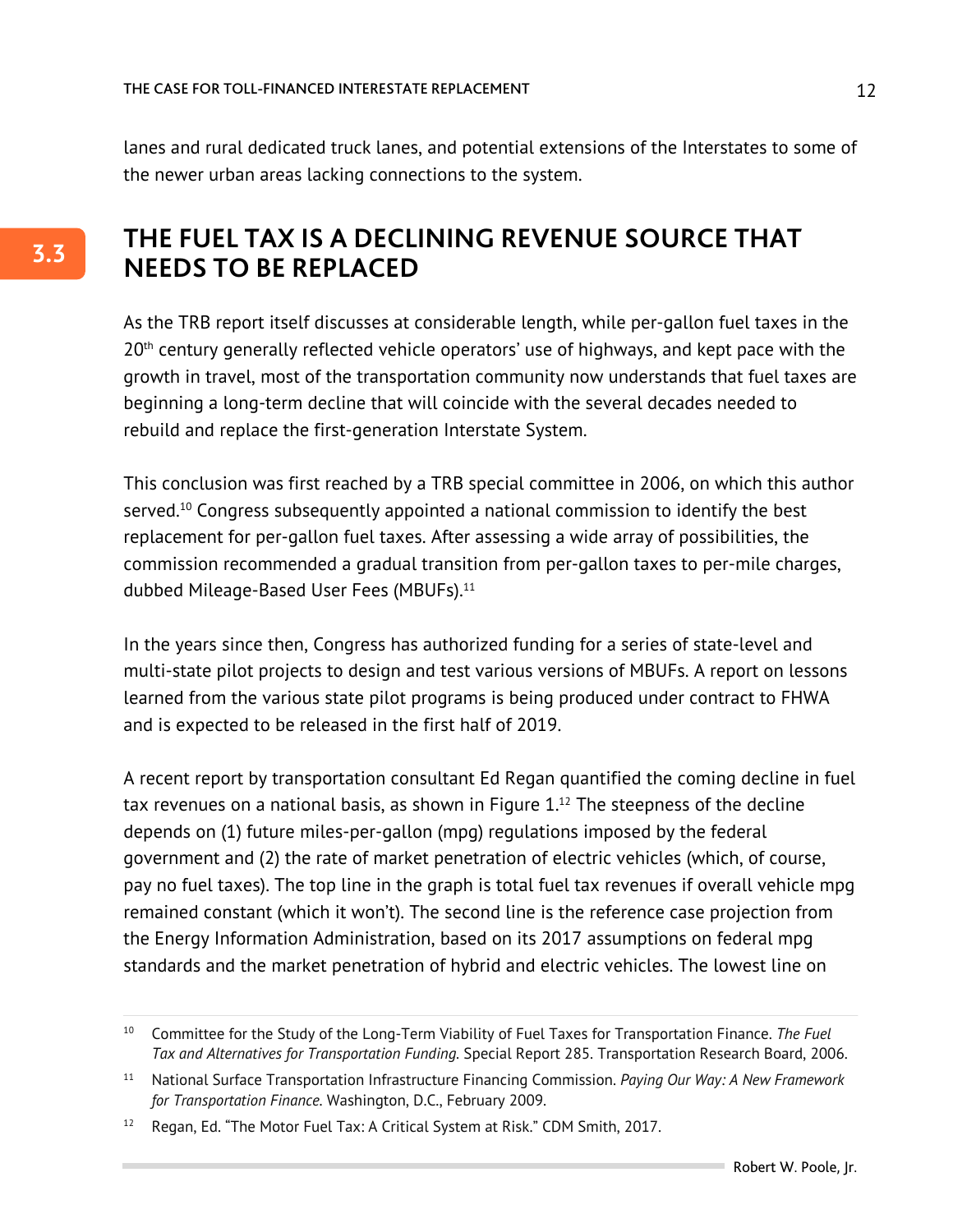the graph is based on a more-aggressive projection of EV market penetration from Bloomberg New Energy Finance.

#### **FIGURE 1: APPROXIMATE STATE AND FEDERAL FUEL TAX REVENUE**



**2017 DOLLARS; ASSUMES NOMINAL \$0.47/GAL. COMBINED AVERAGE TAX**

**Source: Regan, Ed. "The Motor Fuel Tax: A Critical System at Risk." CDM Smith. 2017. Note 12.**

**3.4**

As can be seen, by 2040 (the end of the TRB report's 20-year proposal) the shortfall in total fuel tax revenue could be as much as \$45 billion per year. Hence, just to maintain the current amount of annual revenue would require a massive increase in federal and state fuel tax rates by that point in time. And that would only support current Highway Trust Fund spending levels, *leaving little or no increase* for the report's proposed Interstate reconstruction program.

### **PAY-AS-YOU-GO IS INFERIOR TO LONG-TERM FINANCING OF MAJOR INFRASTRUCTURE**

Worldwide, in modern developed countries, major infrastructure is brought about via longterm financing based on the projected revenue stream from the facilities involved. Examples include airports, electric utilities, transmission lines, pipelines, railroads,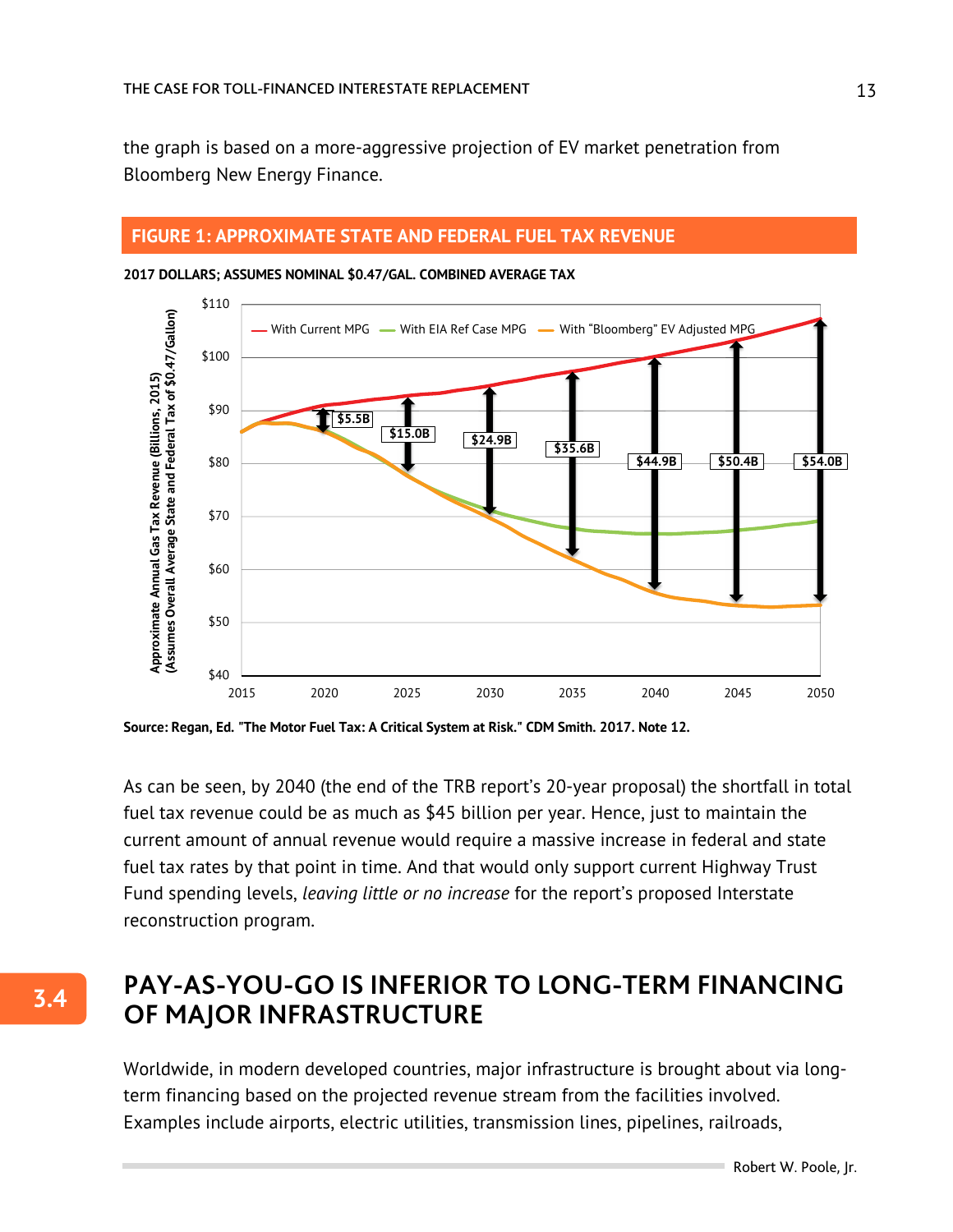seaports, and water and sewer systems. Long-term financing (usually via issuing revenue bonds) means that a major new facility can be built now, all at once, since bond-buyers (and potentially other classes of investors) put up the cost up front, and are willing to be paid back over time from project-generated revenues. Political advocates of pay-as-you-go always point to the interest costs involved in bond-based financing as an unnecessary cost burden, but the trade-off is that large-scale infrastructure can be developed now and deliver its benefits to users much sooner, rather than either (1) being put off for decades until enough funds can be saved up or (2) built in dribs and drabs over many years, as some states are attempting to do with pay-as-you-go Interstate reconstruction.

There is no question that any large-scale effort to replace the aging Interstate 1.0 with a much better Interstate 2.0 will take several decades. Even with long-term financing, the scale is such that it could not possibly be completed all at once, even within a single state. Rather, each state DOT would have to assess the condition of each of its Interstate corridors and the need for lane additions and interchange replacements. This would lead to a several-decades plan to replace and upgrade individual corridors—and given the lengths of many of them, even replacing a single long-distance Interstate might have to be divided into several smaller projects. But the overall goal of replacing the entire old system with a new one could be fully accomplished over two or three decades. That is likely impossible with pay-as-you-go annual funding.

Chapter 6 of the TRB Committee's report includes a discussion of "instituting mileagebased user fees for Interstate use to replace other user fees." It notes that revenue from new Interstate MBUFs could be bonded, just as toll revenues on existing toll roads are bonded, to provide large sums of capital up front to finance major Interstate reconstruction and widening projects. It also notes that "a federally supported state-applied MBUF could one day replace motor fuels taxes and the [other] revenues used to support the Interstates," but it does not recommend this approach.

Ironically, despite acknowledging that an Interstate mileage-based user fee revenue stream could be bonded against by a state (just like toll road bonding), the TRB Committee's report envisioned this as a federally collected mileage charge that would be doled out to the states on an annual basis to be used for pay-as-you-go projects. $13$ 

<sup>13</sup> Augustine. *Renewing the National Commitment to the Interstate Highway System*. 6-26.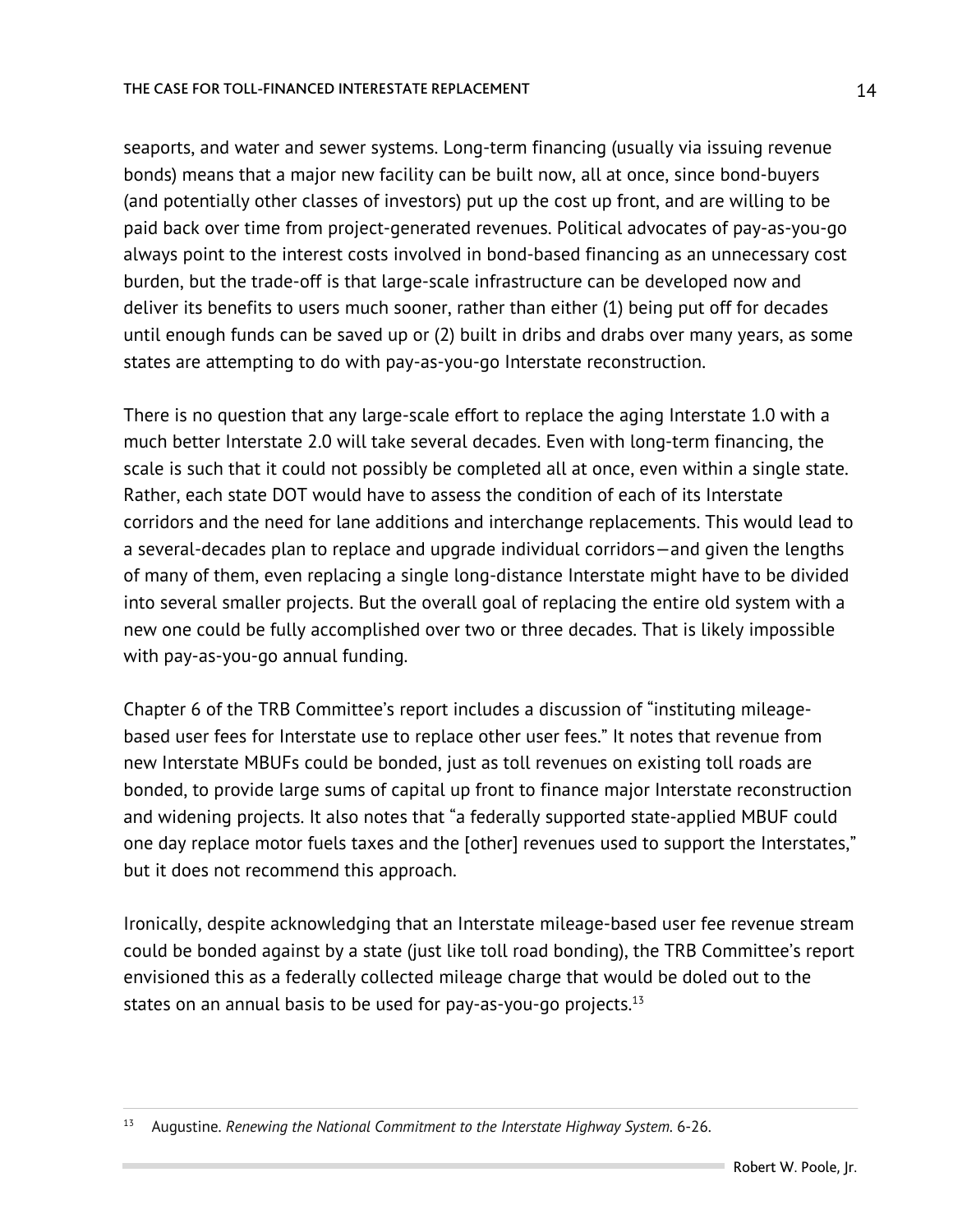

**4.1**

## **THE NEED FOR IMPROVED PERFORMANCE**

A major multi-decade program to rebuild and modernize the Interstates ought to result in a system that *performs better* than the existing aged system. This should mean bridges that are mostly in "good" shape, with better pavement quality than today, and—in particular significantly less congestion than is experienced today, both in urban areas and on longdistance corridors. Unfortunately, the program laid out in the Committee report, specifically its Chapter 5 on investment needs, does not really deliver that. On the chapter's second page, the Committee acknowledges that "the dollar estimates presented herein can be viewed as minimums." The discussion below expands on the consequences of this admission.

## **THE SLOW PACE OF BRIDGE IMPROVEMENTS**

The report seems to be of two minds in discussing the need for improving aging bridges on the Interstates. In Table 5-1 it cites FHWA's 2016 estimates of a \$44 billion backlog of needed bridge rehabilitation investment. Yet on page 5-18, the report asserts that "states are already devoting sufficient funds to continuing to maintain and improve Interstate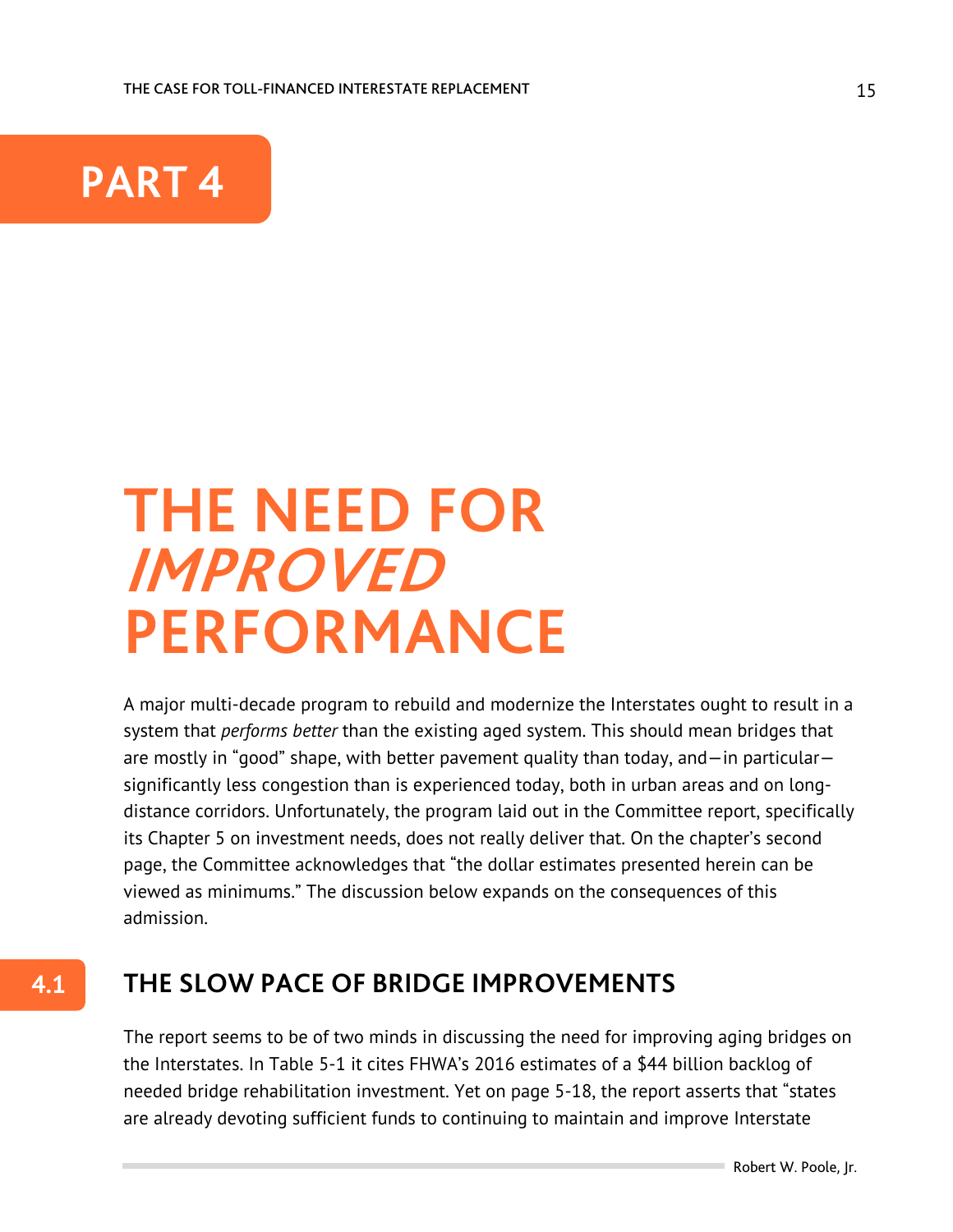#### THE CASE FOR TOLL-FINANCED INTERESTATE REPLACEMENT

bridges." So the report recommends simply a continuation of the current \$4 billion per year for bridge improvements. But the inventory of deficient bridges is not static. Every year, more bridges reach the stage of being defined as deficient, so spending \$4 billion a year for 11 years cannot reduce the deficient inventory to anything close to zero. This is not a responsible strategy for dealing with the deficient bridge problem.

In its detailed discussion later in the chapter, the report notes that, although concrete deck structures were designed for service lives of 30 to 50 years, "their lives were often shortened by exposure to heavy truck traffic." In an earlier section, the report noted that, after the Interstates were opened to users, truck traffic increased at a far greater rate than had been expected, as basically a whole new trucking industry emerged and grew, winning significant market share from the railroads.

In recommending no real annual increases in bridge investment, the report's authors failed to account for a critically important point. Research by DOT's Volpe National Transportation Systems Center projects that, over the next 25 years, the rate of increase in truck traffic will be about twice as much as the increase in car ("light vehicle") traffic.<sup>14</sup> But the TRB report did not use separate projections of VMT for trucks and light vehicles. It used an *average* VMT growth rate for all kinds of vehicles. This almost certainly means an under-estimate of future truck traffic—and hence of ongoing bridge damage.

Between the under-estimate of likely future bridge damage from increased traffic and the leisurely pace of reducing the large backlog of bridge rehabilitation and replacement, inadequate bridges will likely remain in the Interstate System for the entire 20-year period the report discusses. In fact, they may even grow as a share of the backlog in spending necessary to modernize the system.

## **WORSENED PAVEMENT CONDITIONS**

Interstate highways, in general, are in better condition than most other highways. FHWA data cited in the report show that on average only 2% of Interstate-miles are rated as being in "poor" condition by the state DOTs that own and maintain the Interstates. Yet Table 5-7 in the report shows that after large-scale investment under any of the three VMT-growth

<sup>14</sup> Pickrell, Don, David Price, Rachel West and Garrett Hagerman. "Developing a Multi-Level Vehicle Miles of Travel Forecasting Model." Volpe National Transportation Systems Center, submitted to the Transportation Research Board Nov. 15, 2011.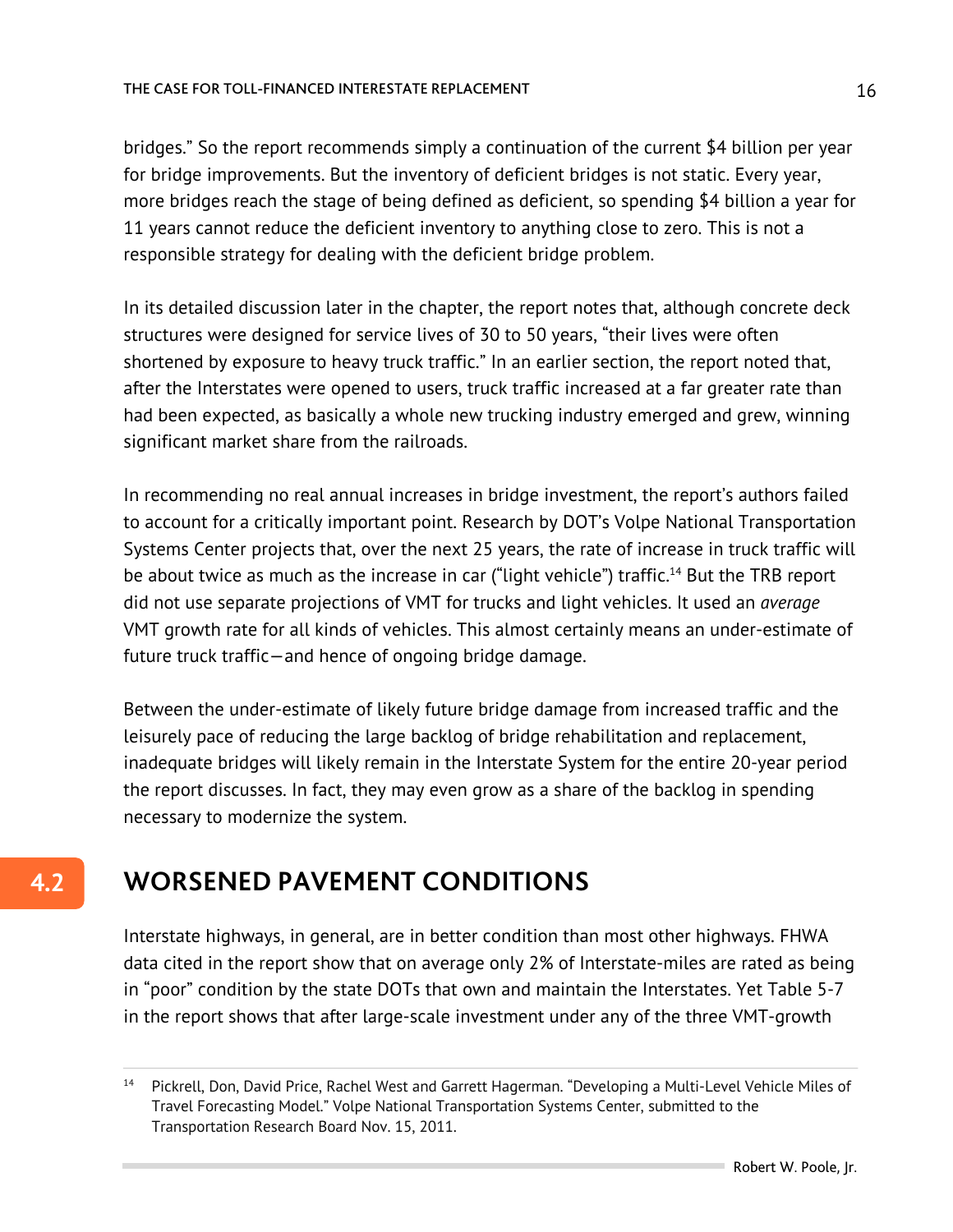scenarios, that fraction would double to 4% at the end of the 20-year period. According to the text on page 5-23, that is the best that can be accomplished if investment is made only in projects with a benefit/cost ratio greater than or equal to 1.0. If a more-stringent benefit/cost threshold of 1.5 were used, the amount of "poor" condition pavement after 20 years would grow to between 6% and 7% of Interstate-miles.

This seemingly bizarre result may be because the data and modeling tools used by FHWA (HERS and the Highway Performance Monitoring System) do not factor in the higher growth rate of truck VMT. It is widely understood that heavy trucks account for the lion's share of pavement wear and tear.<sup>15</sup> Hence, a modeling approach that took into account the additional damage from faster-growing truck traffic would likely have called for greater investment in pavement rehabilitation and replacement. As it is, asking Interstate users to pay for \$57 billion a year in investment to improve this system, only to have the amount of poor-condition pavement double, does not sound like a winning proposition.

## **SIGNIFICANTLY INCREASED CONGESTION**

The same Table 5-7 also reports the annual hours of peak-period delay on Interstates in urbanized areas. After the 20-year period of major investments in rebuilding and widening the system, there would be a modest reduction in congestion only if VMT followed the "modest" 0.75% annual growth rate. Under that scenario, the average annual peak-period delay would decrease from 2.4 billion person-hours in 2014 to 1.8 billion person-hours in year 20 of the reconstruction period—a 25% reduction. That's not trivial, but there would still be extensive congestion, especially in the largest 10 to 20 metro areas.

But the "modest" scenario is unlikely to materialize, especially since truck VMT will likely increase at twice the rate of light-vehicle VMT. In the "nominal" scenario of 1.5% growth in total VMT, congestion after 20 years would be *higher* than in 2014: 2.5 billion person-hours, 4% higher, after investing \$57 billion per year in Interstate modernization. That is not a pleasant outcome for motorists after that huge investment of Interstate users' money.

Even worse is the result of the "high" VMT growth scenario based on 2% annual increase. In this case, Interstate users would face 3.1 billion person-hours of delay—29% worse than in 2014, and after investing \$69 billion a year in the second-generation Interstates.

<sup>15</sup> Small, Kenneth A., Clifford Winston and Carol A. Evans. *Road Work: A New Highway Pricing and Investment Policy*, Chapter 3—"Pavement Wear and Road Durability." The Brookings Institution, 1989.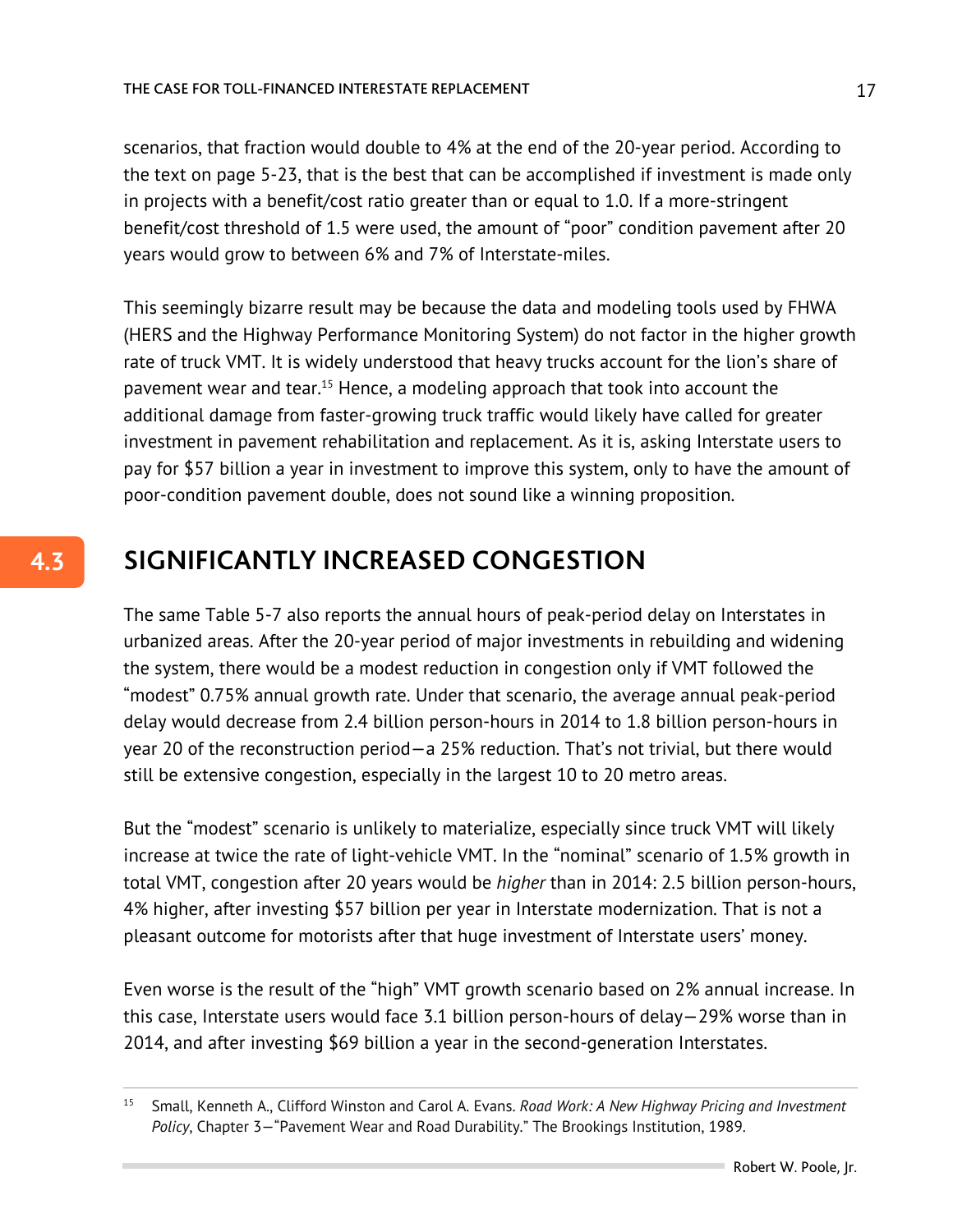One reason for these disappointing results is that the investment scenarios cover only pavement and bridge rehabilitation/replacement and some additional general-purpose lanes. The report's investment program does not include the redesign and replacement of any of the 100 major interchange bottlenecks documented regularly by the American Trucking Associations, which (as noted previously) cost the trucking industry alone \$74 billion per year. Only a handful of these bottlenecks have been redesigned and rebuilt over the past two decades. Table 2 lists several largest.<sup>16</sup>

## **TABLE 2: A SAMPLING OF THE LARGEST REBUILT BOTTLENECKED INTERCHANGES ON U.S. INTERSTATES, AND THEIR COST**

| I-95 Betsy Ross Interchange        | Philadelphia | $$1.641$ billion |
|------------------------------------|--------------|------------------|
| I-94/I-894 Zoo Interchange         | Milwaukee    | \$1.549 billion  |
| I-43/I-94 Marquette Interchange    | Milwaukee    | $$0.8$ billion   |
| I-95/I-495 Springfield Interchange | N. Virginia  | \$ 0.676 billion |

**Source: U.S. DOT Build America Bureau, Major Projects Database. "Interchanges." (https://www.transportationproject.org, accessed Feb. 8, 2018.**

Nor does the investment program include large-scale construction of networks of variably priced express toll lanes. The text does note that toll-managed lanes could have a significant impact, "reducing congestion by about one-third on corridors where they are deployed." But the report then dismisses such lanes as too difficult to build in the urban areas where most congestion occurs. This ignores plans and major projects under way in more than a dozen metro areas to develop express toll lane networks covering most or all of their freeway systems. For example, in northern Virginia, a long-term public-private partnership is fully financing the addition of 22.5 route-miles of express toll lanes being added to I-66 outside the Beltway, at a cost of \$3.5 billion. In Dallas and Fort Worth, similar projects have added elevated and depressed express toll lanes to freeways with limited right of way; the Dallas LBJ/I-635 project cost \$2.6 billion and the Fort Worth North Tarrant Express project cost \$3.7 billion.<sup>17</sup> Table 5-6 in the report puts the 20-year cost of tollmanaged lanes as between \$18 billion and \$64 billion (likely an under-estimate), depending on the VMT scenario. It also estimates the congestion reduction effect as

<sup>16</sup> U.S. DOT Build America Bureau, Major Projects Database. "Interchanges." (https://www.transportationproject.org, accessed Feb. 8, 2018.

<sup>&</sup>lt;sup>17</sup> Poole, Robert W., Jr. "Annual Privatization Report: Transportation Finance." Reason Foundation, May 2018, Table 5.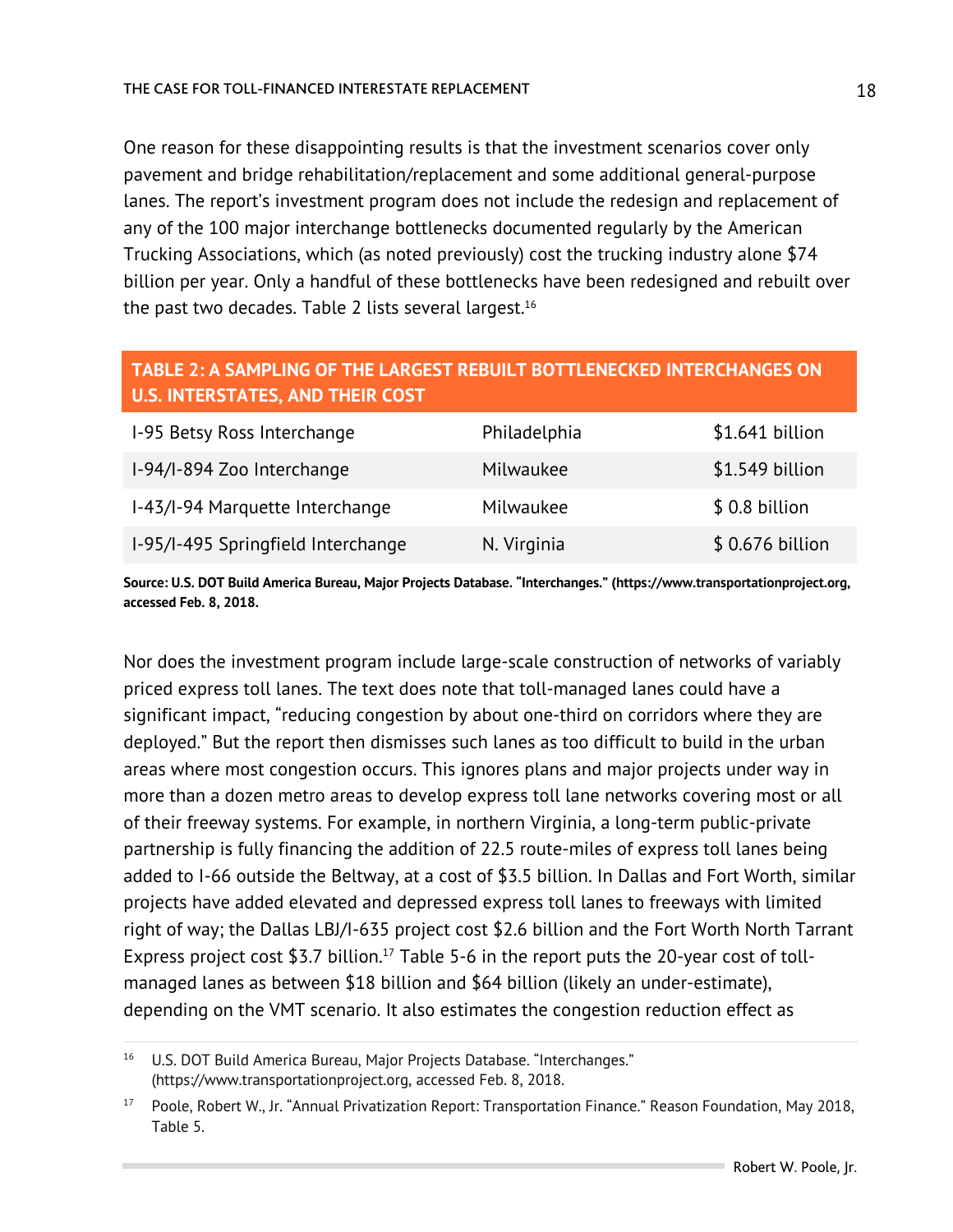*between 29% and 34%*. It is strange that such significant benefits did not lead to including express toll lanes in the second-generation Interstate System. Moreover, the report makes no mention of the revenues such lanes generate, which cover a large share of the cost of construction and all the costs of operations and maintenance, as in the three examples cited above.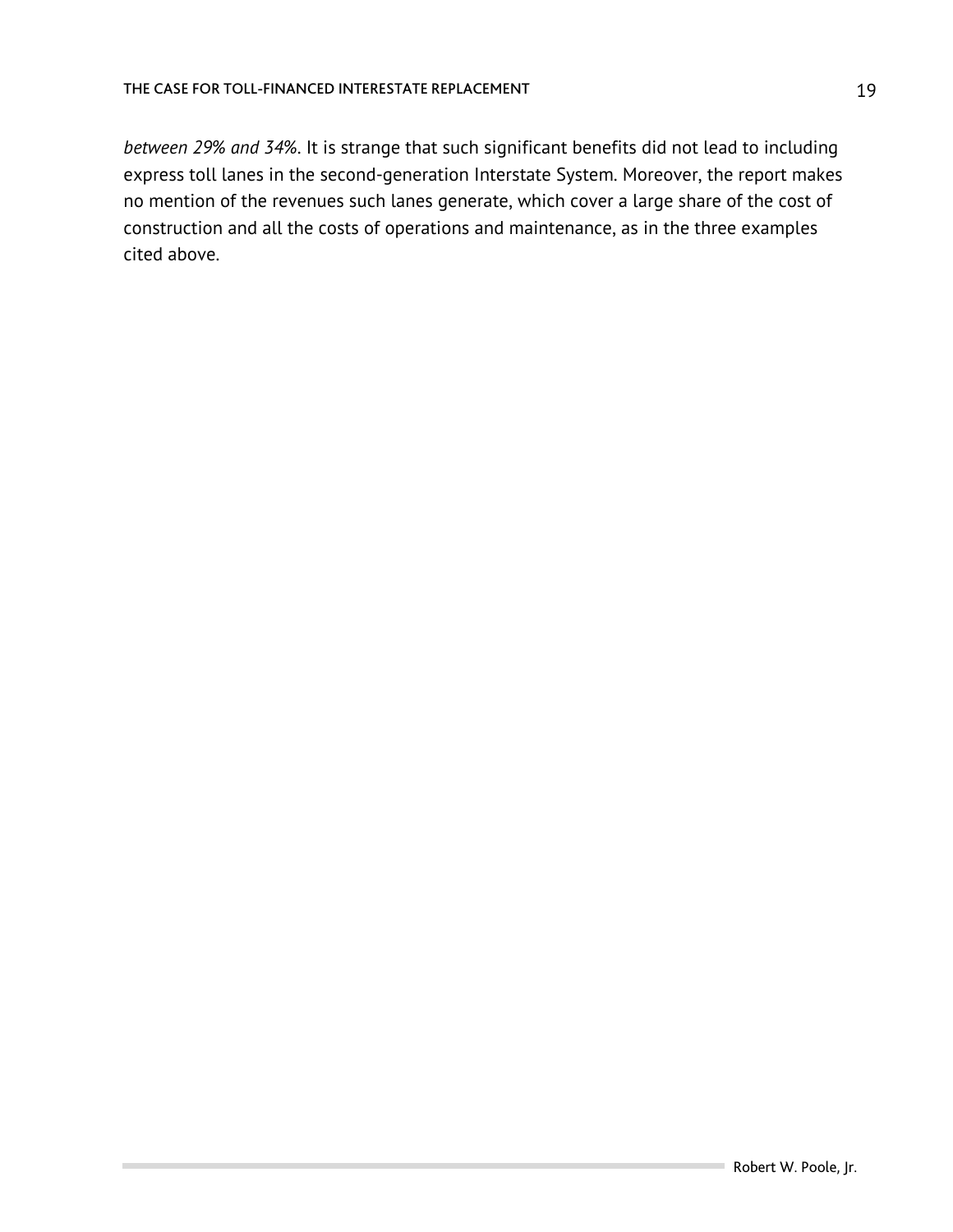

## **THE CASE FOR TOLL FINANCING**

The title of this section includes two important concepts. The first is "toll," meaning a direct user fee that is proportional to the amount that a vehicle drives on the road in question. If the toll is charged on a per-mile basis, *it could legitimately be considered a mileage-based user fee* (MBUF), which most transportation researchers agree is the needed replacement for per-gallon fuel taxes. The TRB Committee report is in general agreement on this proposition, at least in the longer term. The report also strongly supports the principle that highways should continue to be paid for by their users, in proportion to their use, rather than by general taxpayers.

The second concept is "financing." Though often used interchangeably with "funding," what financing means is to raise the capital needed for a project up front, and pay it off over time via contractually agreed payments. This is how nearly all Americans purchase their homes and most of their cars. It is also how nearly all major U.S. infrastructure is procured, whether by investor-owned companies (electric utilities, pipelines, telecommunications firms, etc.) or government agencies (toll authorities, municipal utilities, etc.). Financing enables major facilities to be obtained now, rather than decades in the future, as long as there is a reliable revenue stream to repay the investors. Financing is especially important in cases where there is a large backlog of needed projects, as is the case with the aging Interstate System. In a footnote on the first page of its chapter on "Investment Funding Options," the TRB report notes that, in contrast with a financing approach, "The pay-as-you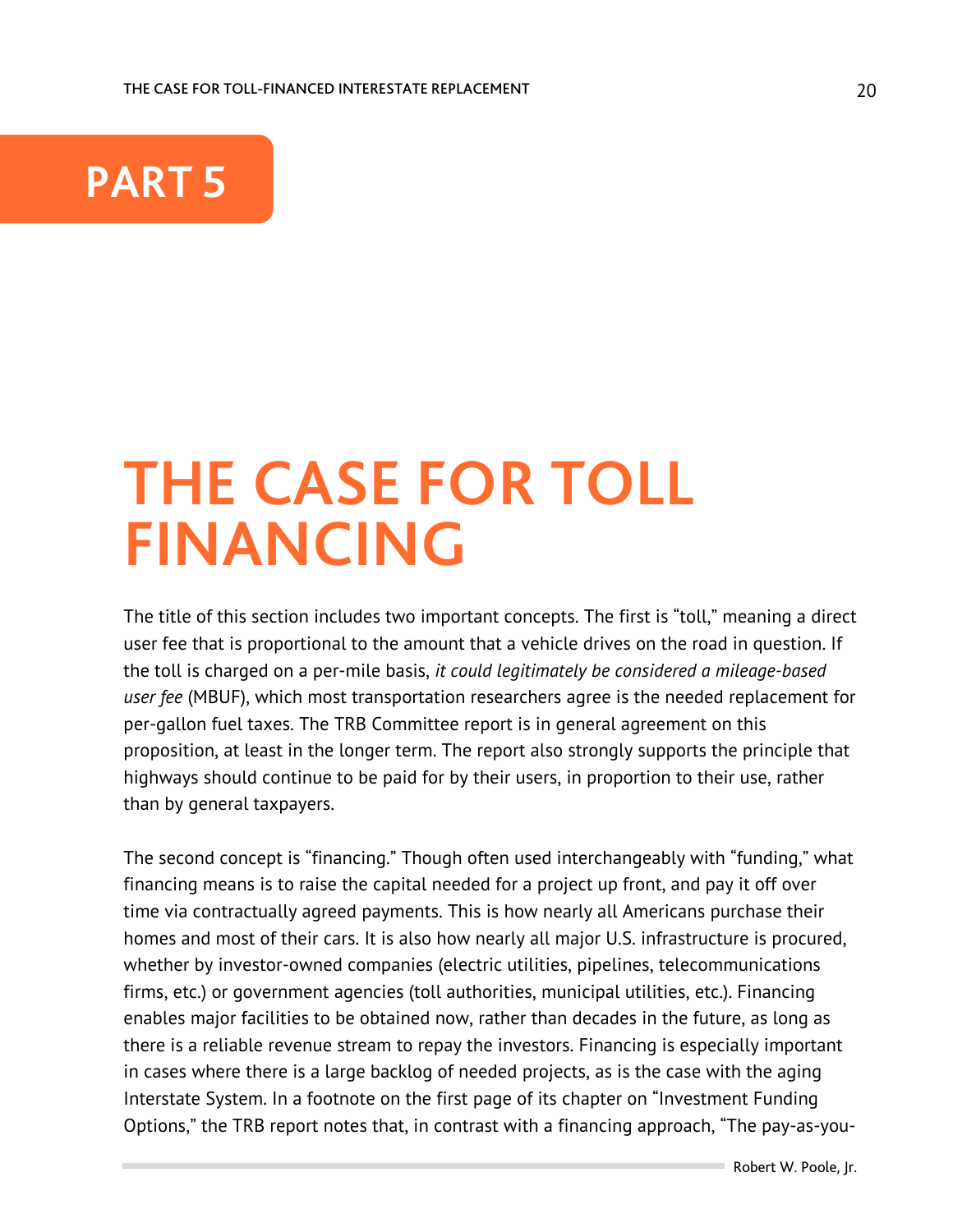go approach means that construction would proceed only at the same pace as revenues were received."

As noted in Part 2, the 2013 Reason Foundation Interstate 2.0 study found that toll financing would be feasible for rebuilding and selectively widening the Interstate System in all but six states. The TRB report cited this research, but did not embrace either tolls or financing.

#### **ADVANTAGES OF TOLLING 5.1**

#### **5.1.1 TOLLING ENABLES LONG-TERM FINANCING, SO PROJECTS GET BUILT SOONER.**

As noted above, there is a very large backlog of unmet needs on the Interstate System, and the benefits for motorists and truckers will be realized years or decades sooner if the numerous modernization projects are *financed* up-front, rather than being done over a much longer period of time via pay-as-you-go *funding*.

#### **5.1.2 TOLL REVENUES CAN BE SAFEGUARDED AGAINST DIVERSION.**

There is a long history of legal protection for those who buy toll revenue bonds. Revenues from the fuel taxes paid by highway users are often diverted to other forms of transportation and even to entirely non-transportation purposes. By contrast, toll revenues are generally pledged to debt service on the bonds, as well as to special accounts for maintenance and reserve funds (for any future years in which traffic and revenue might decline).

#### **5.1.3 TOLLING IS INHERENTLY MORE FAIR TO HIGHWAY USERS.**

Interstates are premium highways that cost more to build and maintain than ordinary highways and local roads. With a fuel tax system, all highway users pay for all roads, which means that all pay the *same rate per mile* in each state, even though the cost per mile (to build and maintain each roadway) is much higher for Interstates. The per-mile charges needed to build and operate Interstate 2.0 will have to be higher than the per-mile charge or charges needed for all of a state's other roads (which are less costly to build and maintain). This is fair, both for those who are heavy users of Interstates (e.g., truckers) and those who make little or no use of Interstates. The TRB Committee's report acknowledges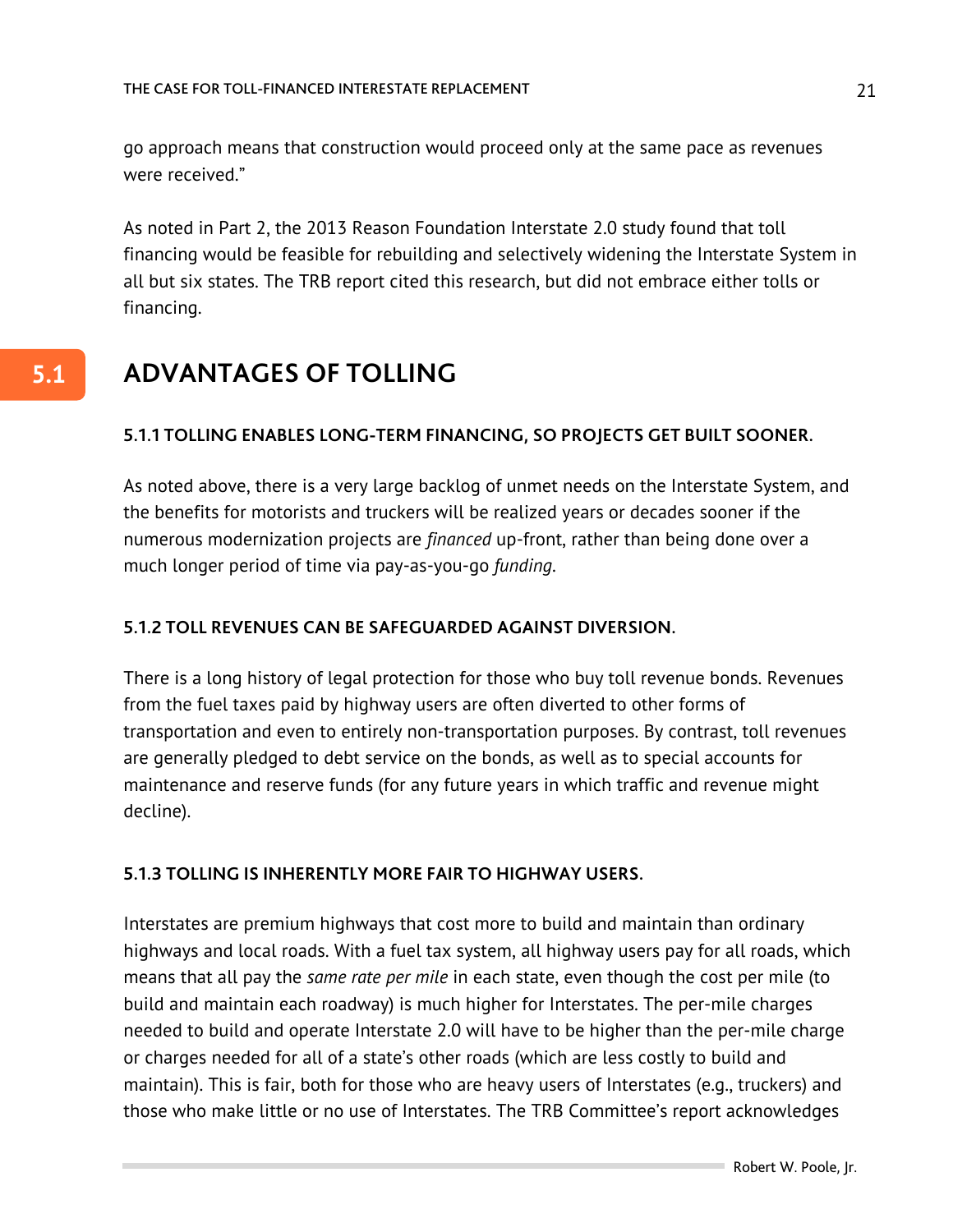this point on page 6-12, stating that "the public may not accept a [fuel] tax policy that requires users of all roads and highways to pay disproportionately more for Interstate renewal and modernization relative to their use of the system."

#### **5.1.4 TOLLING CAN ENSURE PROPER MAINTENANCE.**

Those who invest in toll roads (e.g., as bond-buyers) want to be sure that enough people use them to provide the promised annual debt-service payments. They know that if the tolled road is in bad shape, people will be less likely to pay tolls in order to use it. Therefore, bond-buyers insist that a high priority be given to using a defined portion of the toll revenue for ongoing maintenance. This is a legally enforceable provision. No such provisions exist in states to guarantee proper maintenance on non-tolled highways.

#### **5.1.5 TOLL RATES CAN BE TAILORED TO PROJECT COSTS.**

An Interstate built through the Rocky Mountains or across a major river will cost more to build and maintain than one built on flat terrain with few bridges. Accordingly, toll rates can be higher where roadway costs are significantly higher, which ensures that vital links get financed and built. This is not the case with one-size-fits-all fuel tax rates, which do not vary within a state and cannot be tailored to the needs of very expensive projects. Those projects often get deferred into the future, so that existing fuel tax funds can be spent on a larger number of smaller projects.

#### **5.1.6 TOLLED PROJECTS ARE A GOOD FIT FOR INVESTOR-FINANCED PUBLIC-PRIVATE PARTNERSHIPS (P3S).**

Rebuilding and modernizing the Interstates will require \$1 trillion to \$2 trillion worth of mega-projects over the next several decades. As has been well-documented, transportation mega-projects have a very poor track record, frequently experiencing large cost overruns, late completion, and less usage than had been projected.<sup>18</sup> Toll-financed P3s have a growing track record of better performance, with the added advantage of shifting many of these risks from taxpayers to investors.<sup>19</sup> Investor-financed projects also broaden the

<sup>18</sup> Flyvbjerg, Bent, Nils Bruzelius and Werner Rothengatter. *Mega-Projects and Risk.* Cambridge University Press, 2003.

<sup>19</sup> Geddes, Rick. *The Road to Renewal: Private Investment in U.S. Transportation Infrastructure.* The AEI Press, 2011.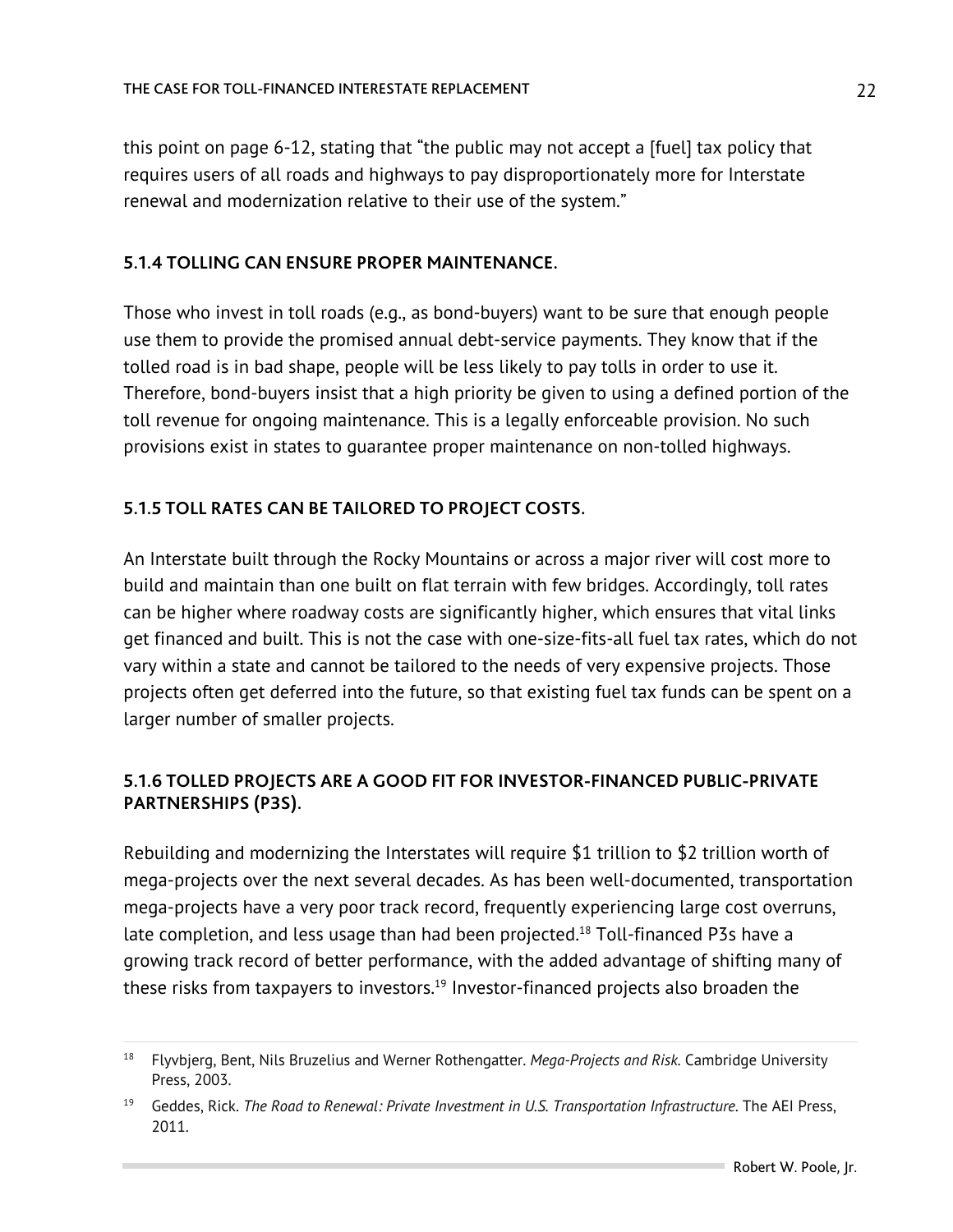financing base by including equity investment. Projects financed by a mix of debt and equity are better able to withstand traffic and revenue decreases due to recessions, since only the debt providers must receive payment every single year.

#### **5.1.7 TOLLING PROVIDES A BUILT-IN MECHANISM FOR FUTURE IMPROVEMENTS.**

As a country's economy grows, some states and metro areas grow faster than others, often in ways that were not predicted. Therefore, a robust funding and financing system needs to be capable of meeting needs for expansion caused by such growth. Had the original Interstates been financed via dedicated toll revenues, we would not be having a national debate about where to find the funding to rebuild, widen, and possibly extend this vital highway system. The dedicated revenue stream, including funding for guaranteed maintenance, would already be there. This difference is illustrated in Illinois, where the Illinois Tollway is proceeding with large-scale toll-financed Interstate reconstruction and widening, while Illinois DOT is not.

#### **5.1.8 CONGESTION CAN BE REDUCED AND MANAGED VIA VARIABLE PRICING.**

With the growth over the past two decades of variably priced HOT lanes and express toll lanes, we have seen that variable pricing can reduce congestion and increase hourly vehicle throughput on expressway lanes. Variable tolling is an important optional feature of electronic tolling, available where it makes sense to use it.

## **CONCERNS ABOUT TOLLING**

#### **5.2.1 TOLL BOOTHS AND TOLL PLAZAS POSE SAFETY, CONGESTION, AND POLLUTION RISKS.**

Those points were certainly true of 20<sup>th</sup>-century toll booths and plazas. But today's allelectronic tolling is rapidly eliminating toll booths, toll plazas, and cash tolling. Any program to rebuild and modernize a state's Interstate highways would make use of customer-friendly, highway-speed all-electronic tolling, which has become the standard for all new tolled projects.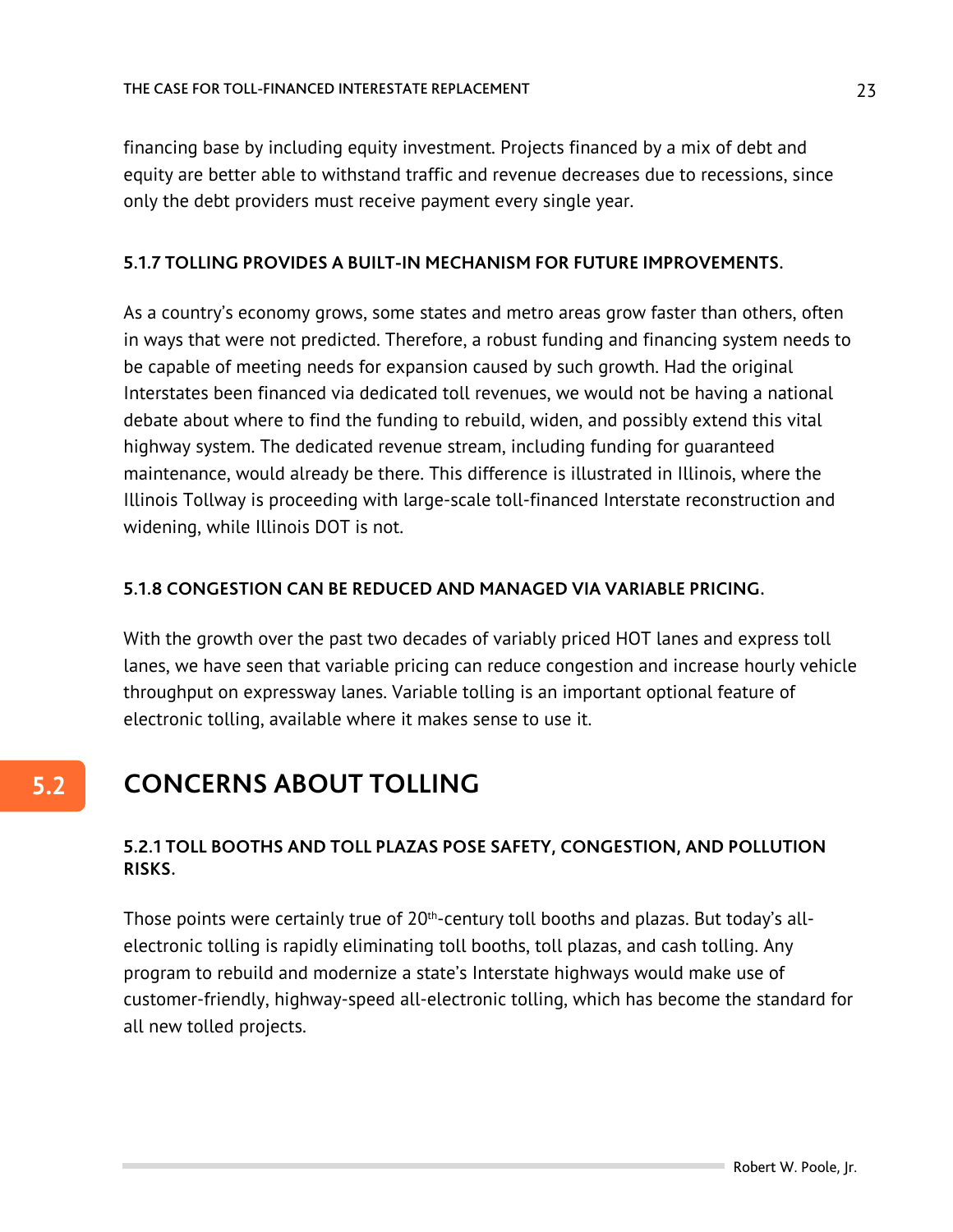#### **5.2.2 TOLLING IS LESS POPULAR THAN FUEL-TAX INCREASES.**

If a survey asks people "Would you like to pay tolls?" most will answer no. But if the question put to people is how to pay for a major new highway or bridge (including the replacement of an aging, obsolete one), and they are given four or five funding options, tolls nearly always emerge as the least-bad choice. As the TRB report notes on page 6-13, a 10-year review of polling data carried out by the National Cooperative Highway Research Program (NCHRP) confirmed this overall finding.<sup>20</sup> This result was also confirmed in a 2018 national public opinion survey in which 46% of respondents said they would be willing to pay tolls to get relief from congestion, compared with only 27% favoring higher taxes.<sup>21</sup> This was also the finding of a public opinion poll done by CDM Smith as part of its study of possible tolling of I-95 in Connecticut. Choosing between new taxes or tolls to pay for highway improvements, tolls won by 59% to 34%.<sup>22</sup> The underlying reason is easy to understand. With any of the tax options, the voter can be sure of only one outcome: she will pay more taxes. With the toll option, she will only have to pay a new toll if it produces a roadway or bridge that she can actually use and provides a service equal to or worth more than the cost of the toll.

#### **5.2.3 TOLLS COST A LOT MORE TO COLLECT THAN FUEL TAXES.**

The conventional wisdom is that toll collection eats up 20% to 30% of the toll revenue, whereas the cost of collecting fuel taxes uses only about 1% of the revenue. This was in the right ballpark for 20<sup>th</sup> century cash tolling, but is no longer the case with  $21<sup>st</sup>$  century allelectronic tolling. Two research reports questioned both parts of this assertion. A 2008 NCHRP study found that, after taking into account losses due to fuel tax evasion and other factors, the actual cost of collecting fuel taxes is 2% to 3% of the revenue.<sup>23</sup> Another study pointed out that the growing use of all-electronic tolling is dramatically reducing the cost of toll collection. As noted on page 6-13 of the TRB report, "Fleming and colleagues (2012) argue that toll roads using current all-electronic tolling (and only allow[ing] payment by

<sup>20</sup> Zmud, Johanna and Carlos Arce. *Compilation of Public Opinion Data on Tolls and Road Pricin.*, NCHRP Synthesis 277. Transportation Research Board, 2008.

<sup>21</sup> "Americans Will Pay Higher Tolls and Taxes for Infrastructure Improvements, Says HNTB Survey." *Traffic Technology Today.* Oct. 16, 2018.

<sup>&</sup>lt;sup>22</sup> Ed Regan. CDM Smith, email to the author on Feb. 5, 2019.

<sup>23</sup> Balducci, Patrick, Gang Shao, Albert Amos and Anthony Rufolo. *Costs of Alternative Revenue-Generating Systems.* NCHRP Report 689. Transportation Research Board, 2008.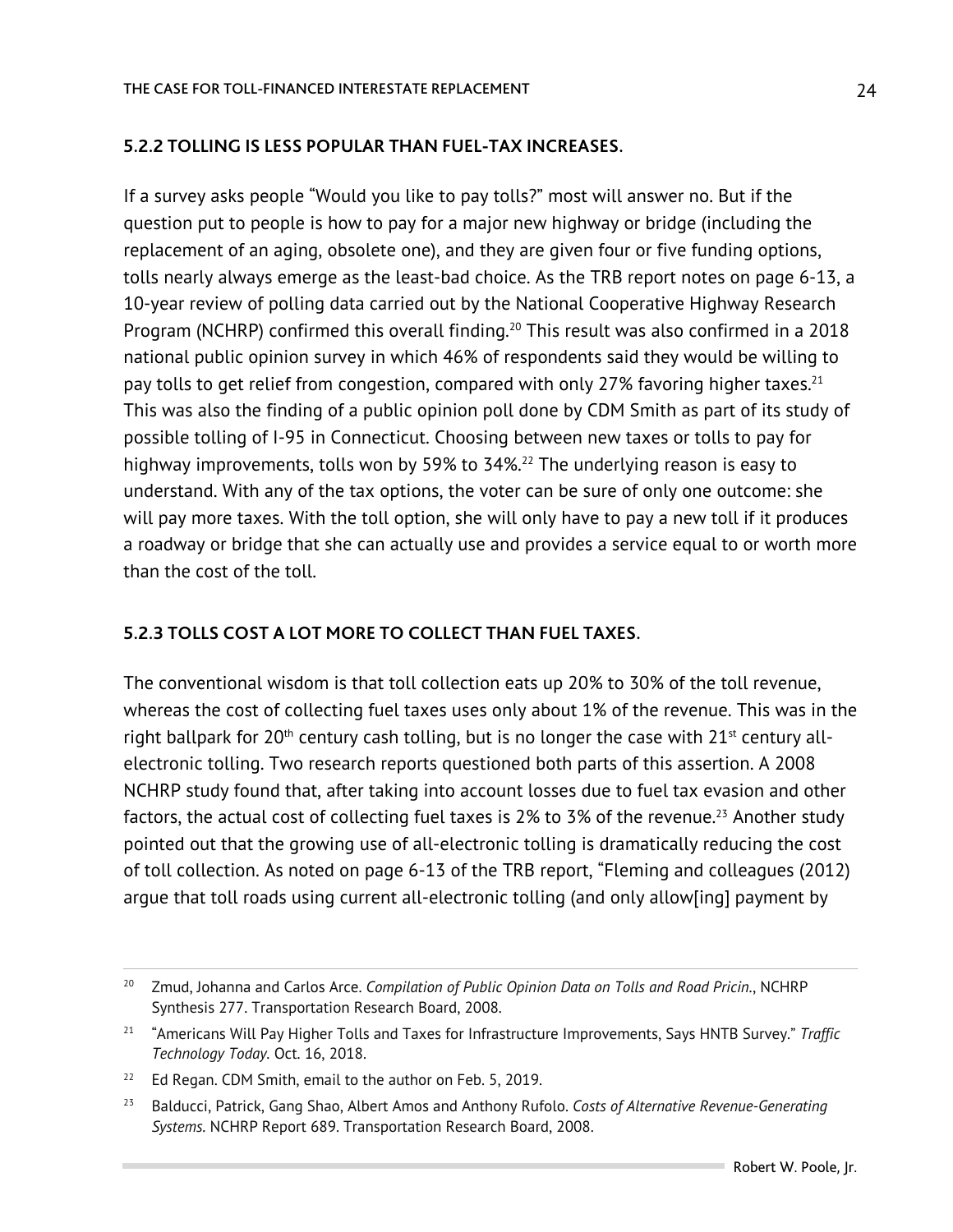credit card) have reduced collection costs to 5%" of revenue.<sup>24</sup> Trucking firms that use nationwide electronic tolling invoicing provided by Bestpass and PrePass Plus are already paying closer to 1% of revenue for toll collection, $25$  while toll agency costs for dealing with those service companies are estimated at another  $1\%$  of revenue.<sup>26</sup>

#### **5.2.4 TOLLING INFRASTRUCTURE INCREASES A HIGHWAY'S CONSTRUCTION COST.**

The reconstruction of an Interstate corridor will indeed cost somewhat more than if it were not tolled, thanks to the need for gantries and other all-electronic tolling equipment. The Reason Foundation Interstate 2.0 study used Fleming's estimate of \$250,000 per mile for rural Interstates and \$2.5 million per mile for urban Interstates. That would total about \$55 billion for the entire system, but it is a very small fraction of the total reconstruction and widening cost of \$1 trillion to \$2 trillion; at a total cost of \$1.5 trillion, the tolling system's additional cost would be .07%—less than a rounding error.

#### **5.2.5 IT'S UNFAIR FOR PEOPLE TO PAY BOTH FUEL TAXES AND TOLLS FOR THE SAME HIGHWAY.**

This is a completely reasonable point, and one that is easily addressed. If the toll rates are sufficient to cover the capital and operating costs of the rebuilt Interstate, then it is unfair to also charge the toll-payers a fuel tax. The basic idea of replacing per-gallon taxes with per-mile charges is that the charge *replaces* the tax. Therefore, as long as fuel taxes remain in place, motorists and truckers using tolled, rebuilt Interstates, must be given rebates of the fuel taxes charged for using that Interstate segment. Fuel-tax rebates can easily be calculated by the electronic tolling software, based on the known miles-per-gallon rating of each toll-paying vehicle.<sup>27</sup> The TRB report notes this point on page 6-14.

<sup>&</sup>lt;sup>24</sup> Fleming, Daryl, Thomas McDaniel, Ramon Grijalva and Luis Alberto Sanchez-Ruiz. "Dispelling the Myths: Toll and Fuel Tax Collection Costs in the 21<sup>st</sup> Century." Policy Study No. 409. Reason Foundation, October 2012.

<sup>&</sup>lt;sup>25</sup> Poole, Robert. "Truck-Friendly Tolls for 21<sup>st</sup> Century Interstates." Policy Study No. 446. Reason Foundation, July 2015.

<sup>&</sup>lt;sup>26</sup> Personal communication to the author from Ed Regan of CDM Smith, Feb. 11, 2019.

<sup>&</sup>lt;sup>27</sup> Poole, Robert W., Jr. "Can Interstate Tolling Be Politically Feasible? A Customer-Friendly Approach." Policy Brief. Reason Foundation, March 2018. 7.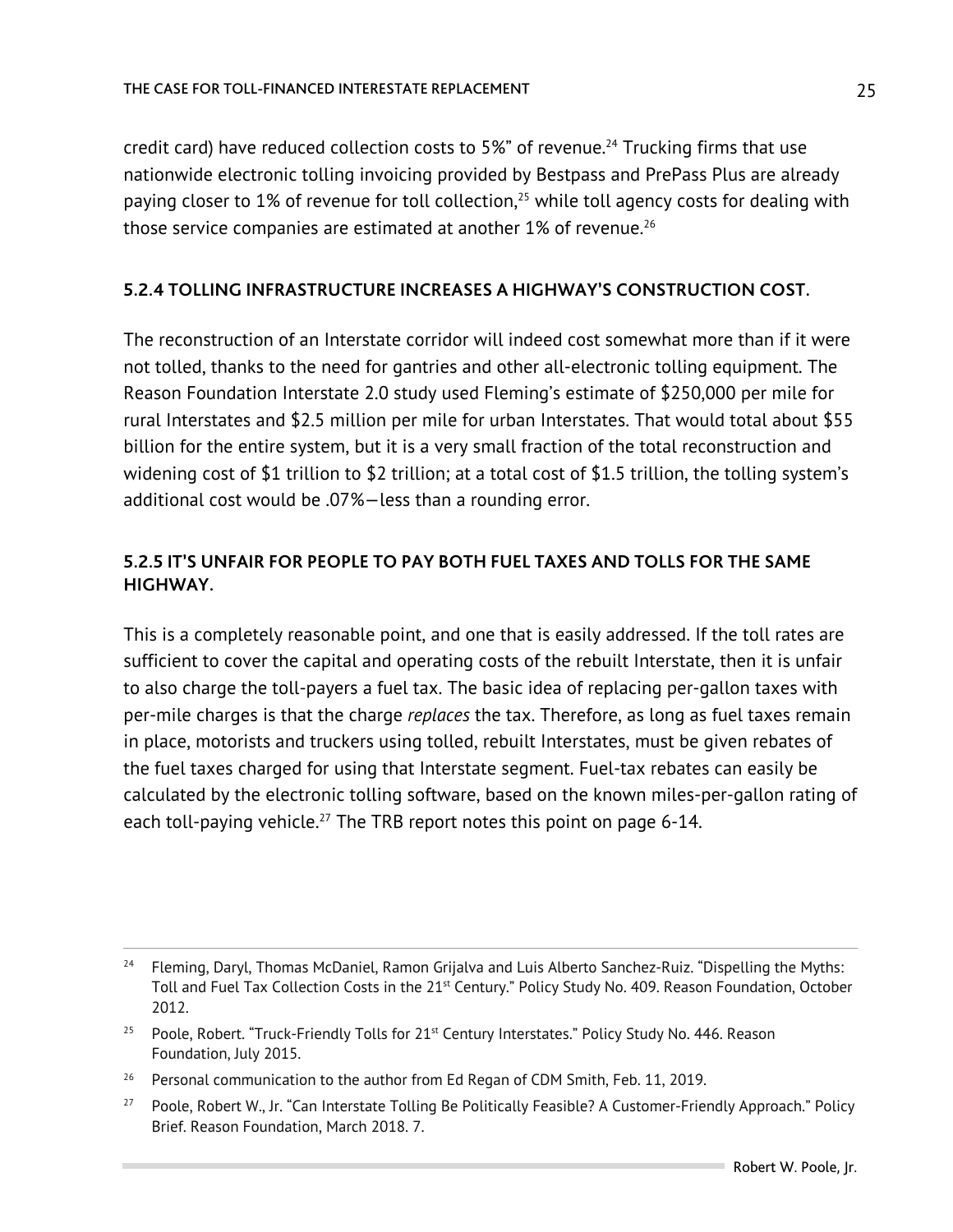#### **5.2.6 TOLL REVENUE WILL BE DIVERTED TO OTHER USES.**

This is a legitimate concern of highway users. At least a dozen large toll agencies divert large sums of toll revenues to other uses. For example, until a 2016 victory in a legal challenge by the trucking industry, the New York Thruway routinely diverted toll revenue to support the state's canal system, which does not benefit toll-payers. (Unfortunately, that decision was overturned by a federal appeals court in 2018.) In 2007, the Pennsylvania Legislature required the Pennsylvania Turnpike to divert \$450 million per year to the state DOT to use for local transit systems around the state. There is no benefit to Turnpike users from the significantly higher tolls the agency has had to charge in order to make those annual payments. And in 2018, the Indiana Toll Road instituted a large increase in truck toll rates to provide money that the state plans to use mostly on other highways statewide. The Owner-Operator Independent Drivers Association (OOIDA) has filed suit to reverse that change. As a condition of granting federal permission for Interstate tolling, Congress should forbid states from diverting toll revenue to non-Interstate purposes.

#### **5.2.7 MANY TRUCKS AND DRIVERS WILL DIVERT FROM A TOLLED HIGHWAY TO PARALLEL ROUTES.**

This is also a legitimate concern, since cars and large trucks might overcrowd parallel highways, and the trucks might cause significant pavement damage. States have several ways to reduce such diversion. First, those who carry out investment-grade toll road traffic and revenue studies know that the lower the toll rates, the less the traffic diversion. Therefore, one way to reduce traffic diversion is to avoid charging high tolls that generate funds for revenue diversion (as in New York and Pennsylvania); in other words, *forbidding revenue diversion* yields lower toll rates that will *reduce traffic diversion*. Second, highways should not be tolled via only occasional toll barriers, which encourages drivers to get off in advance and return once they are past the barrier. Instead, they should charge tolls from each on-ramp to each off-ramp. Third, on parallel roads not designed for heavy trucks, states should enforce weight limits. These measures will reduce, but not eliminate, traffic diversion.

#### **5.2.8 SOME STATES WILL DISCRIMINATE AGAINST OUT-OF-STATE INTERSTATE USERS.**

This is also a genuine concern, since some states that are considering Interstate tolling are pondering such policies. For example, in its plan to toll I-81, Virginia is weighing whether to permit frequent personal-vehicle users to purchase an annual pass that costs only \$30,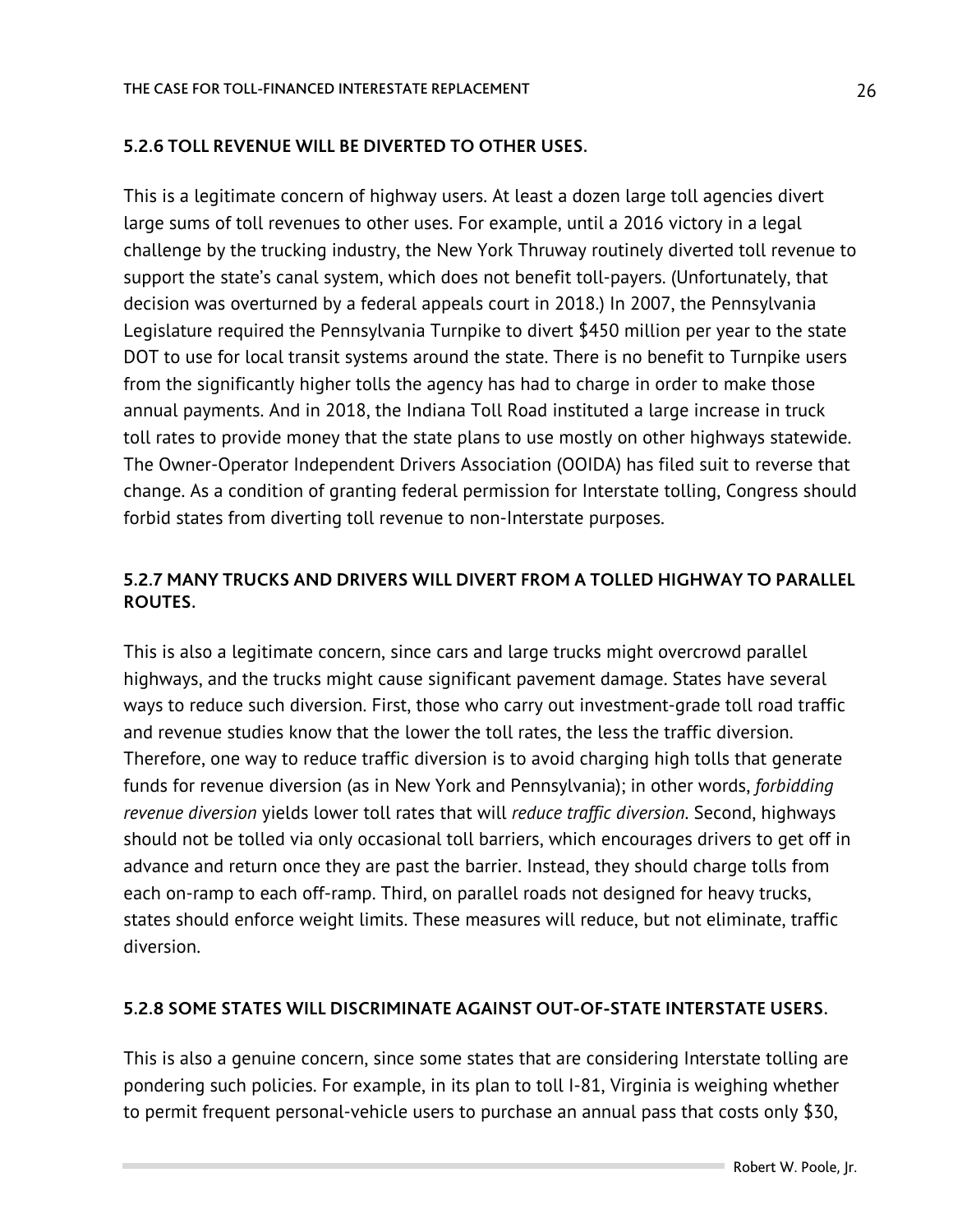under which those (nearly all in-state) drivers would pay a tiny fraction of the 10 cents/mile toll that identical vehicles from out of state would pay to traverse I-81. Other states are considering border tolls, or exemptions from tolls for those traveling only a small number of miles. Rhode Island is charging tolls only to heavy trucks. Such policies appear to conflict with the flow of interstate commerce, if not *per-se* unconstitutional, and should be forbidden by Congress as a condition of allowing states to make use of Interstate tolling.

#### **5.2 9 ELECTRONIC TOLLING VIOLATES PRIVACY.**

With electronic tolling (unlike cash tolling), the toll road operator knows the identity of the vehicle and its owner. This leads individual motorists to fear that the information collected could be used for purposes such as speed limit enforcement or even identifying certain trips relevant to divorce cases. Trucking operators may fear that routing and service patterns identifiable from tolling data could find its way to competitors. States are responsible for enacting electronic records privacy laws, and a nationwide expansion of electronic tolling may require additional privacy protections to be adopted. Two services that provide electronic toll billing to trucking companies—Bestpass and PrePass Plus—have a long track record of maintaining the confidentiality of trucking data. $28$ 

Poole. "Truck-Friendly Tolling." 20.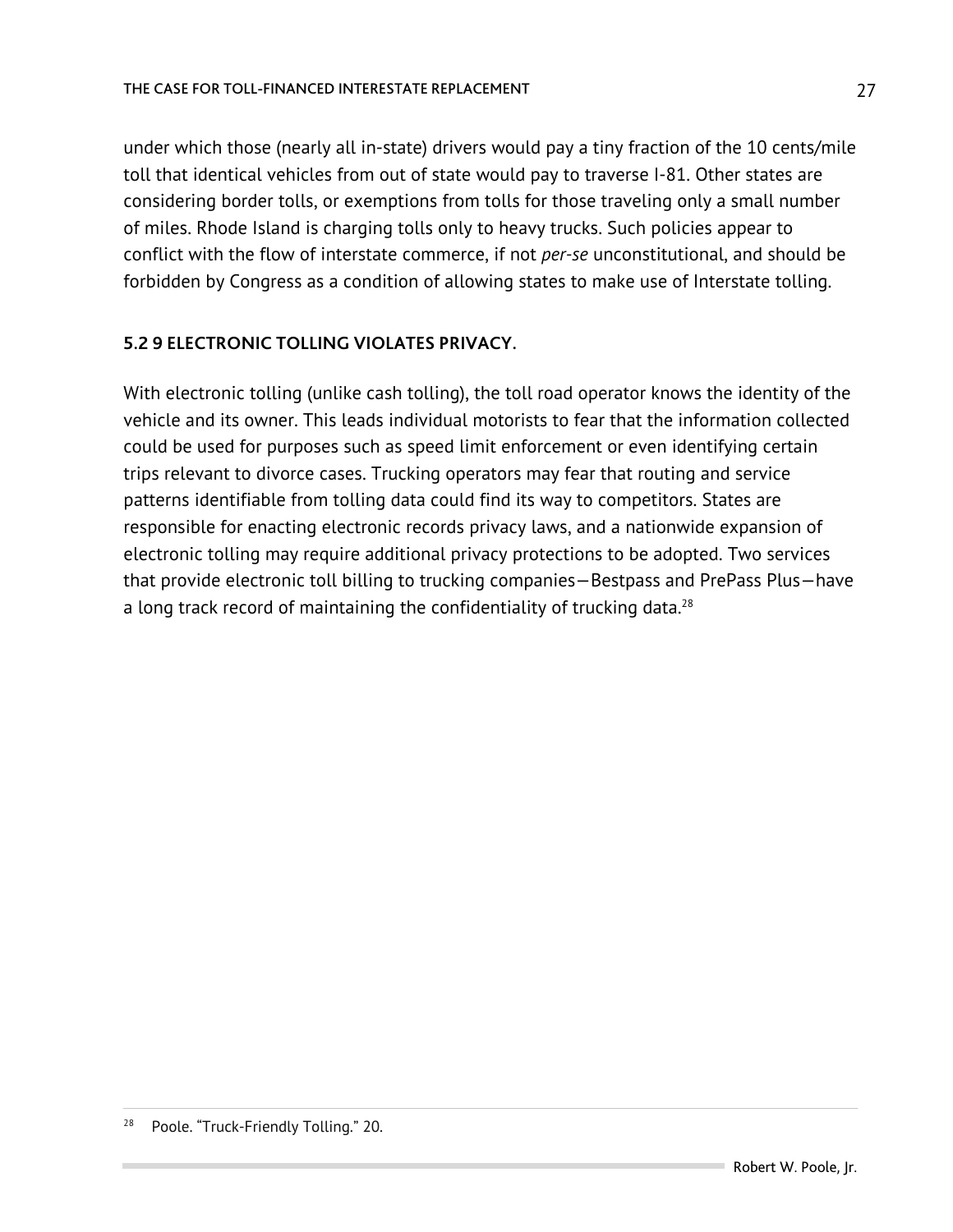THE CASE FOR TOLL-FINANCED INTERESTATE REPLACEMENT



## **INTERSTATE TOLLING AS THE FIRST STEP TOWARD REPLACING FUEL TAXES**

### **HOW THE TRB REPORT ASSESSES MILEAGE-BASED USER FEES**

In a number of places, the TRB report explains that fuel taxes are becoming not only less effective and reliable as a funding source, but also less fair as a highway user fee. For example:

*Fuel tax revenues are becoming increasingly decoupled from highway use, both because of rising vehicle fuel economy in general and increased use of electric power and alternative 'fuels' that are not now subject to federal taxes for transportation purposes.… Whereas these erosion effects are gradual and small on an annual basis, they become quite substantial over the span of a decade or more.*<sup>29</sup>

Despite acknowledging this increasingly dire situation beyond the next decade, the report goes on to recommend a *20-year* Interstate reconstruction and modernization program based on greatly increased federal fuel taxes. The report also notes that "it can be difficult

<sup>29</sup> Augustine. *Renewing the National Commitment to the Interstate Highway System*. 6-9.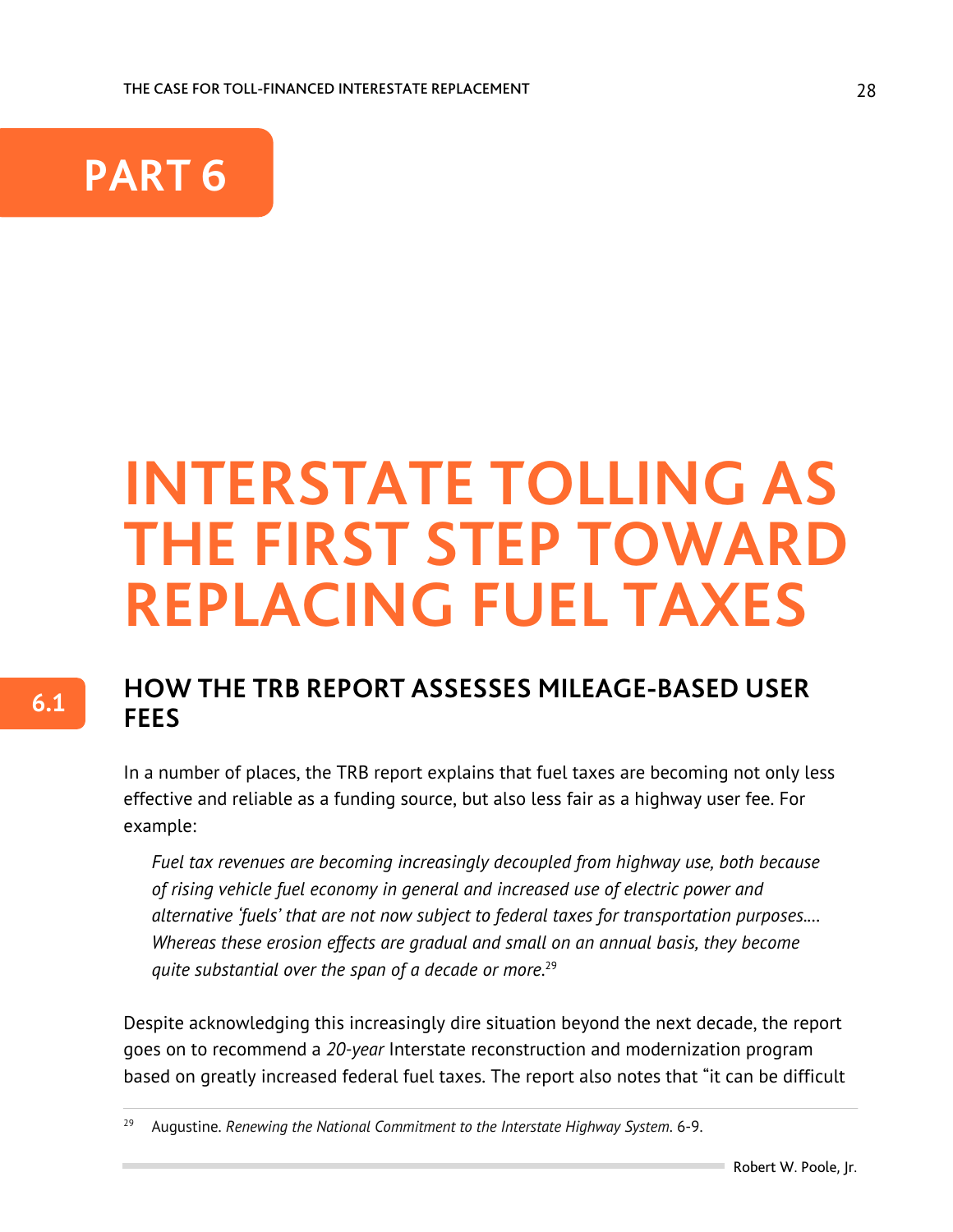to assure that the revenues from the [fuel] tax will be spent on the road systems where most of the fuel combustion took place" (page 6-10). It also notes that the current diesel tax over-charges diesel-powered pickup trucks and vans while seriously under-charging heavy highway trucks.

Its chapter on "Investment Funding Options" includes a section on Tolling as well as a *separate* section on Mileage-Based User Fees, despite initially describing MBUFs as "a type of toll." The section on MBUFs reminds readers that the Infrastructure Financing Commission in 2009 recommended MBUFs as the best replacement for fuel taxes, and describes MBUFs as "similar to tolls but without tollbooths." That statement essentially says that all-electronic tolls *are mileage-based user fees*. The discussion also agrees that MBUF revenues could be bonded in order to finance major projects such as Interstate reconstruction and widening. And it states that "A federally supported, state-applied MBUF could one day replace motor fuels taxes and the revenues currently used to support the Interstates."

Rather than evaluating the pros and cons of this straightforward approach, the rest of the section on MBUFs focuses on a more-complex proposal made in 2011 by Schenendorf and Bell. Sensibly, it would place electronic tolling equipment at every on-ramp and off-ramp, to charge each vehicle for the actual number of miles it drives.<sup>30</sup> But this proposal also called for all trucks (but not cars) to be equipped with GPS devices to charge them for using all other roads (to prevent trucks diverting to avoid tolls). Also, the MBUF they envision would be collected by the federal government and parceled out to state governments for Interstate projects, "allocated in a fashion similar to the present federal-aid system." Revenues collected from trucks operating on non-Interstates would be used to fund freight intermodal projects. The authors assume that all existing user fees [fuel taxes] would be continued, violating the basic premise of MBUFs as the *replacement* of per-gallon taxes, rather than being an additional funding source. Moreover, this proposal would continue pay-as-you-go funding via annual disbursements from Congress to the states, thereby foregoing the benefits of long-term financing.

In discussing the pros and cons of this proposal, the report cites significant potential for politicization during allocation of this new money. "Given the great diversity within the country, designing a fee that would vary by geography and be adjusted annually and be perceived as fair and equitable, while also generating significant revenue, would be a

<sup>30</sup> Schenendorf, Jack and E. Bell, "Modernizing U.S. Surface Transportation System," *BNA Daily Report for Executives*, 141 DER B-1, 2011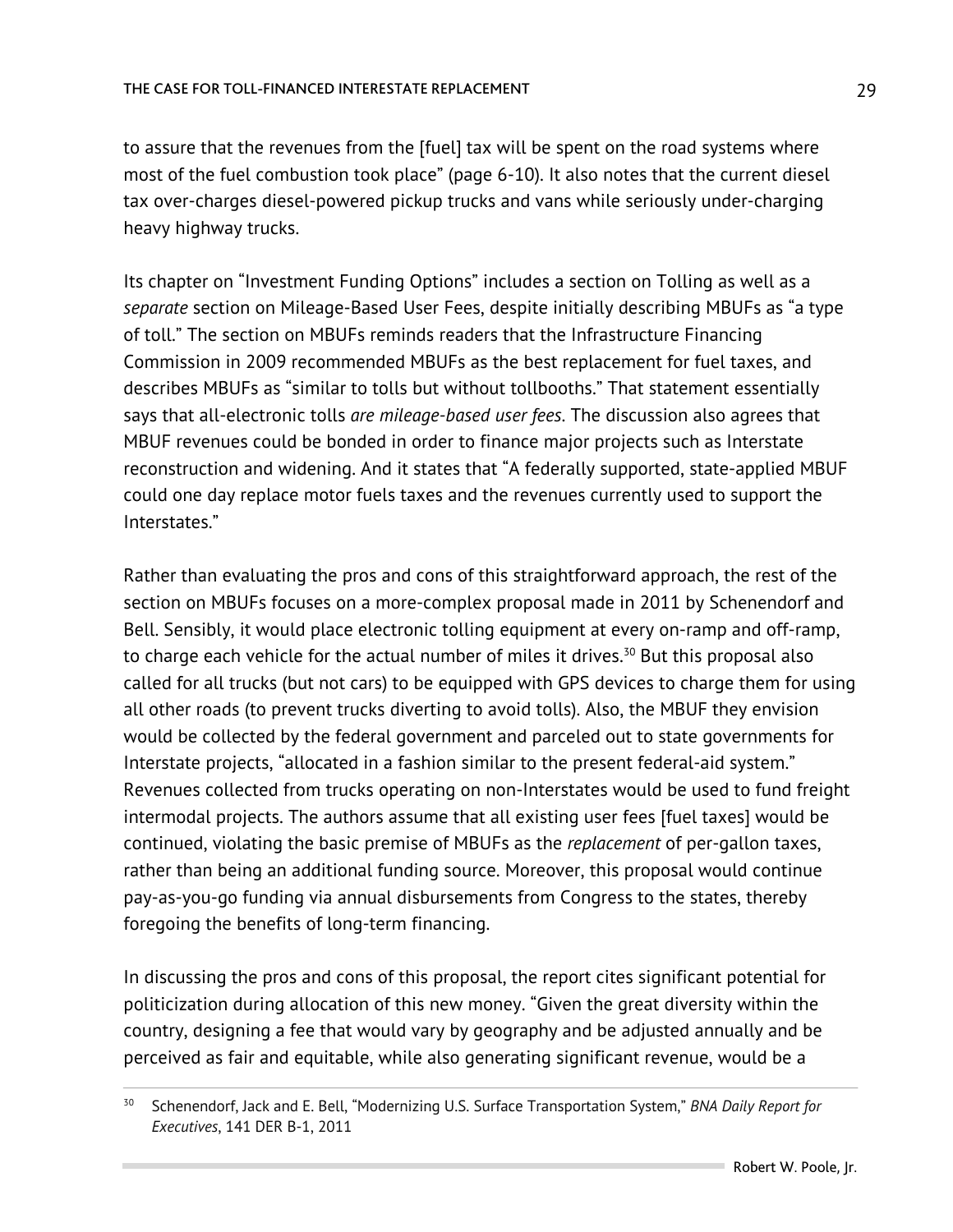challenge for any organization," it says (page 6-20). And it adds that the "composition of the proposed independent rate-setting body and the appointment process could be highly charged, politically." It notes that, if Congress retained the right to review and veto the authority's decisions, as it does with the Postal Regulatory Commission, "the process could potentially be almost as difficult as approving fuel tax increases."

### **AN ALTERNATIVE PROPOSAL THAT ADDRESSES TWO PROBLEMS SIMULTANEOUSLY**

The TRB report focused on an overly complex MBUF proposal and dismissed it in favor of re-creating the 1956 model of mostly fuel tax funding. But a far simpler approach would address highway transportation's two largest problems simultaneously:

- Paying for reconstruction and modernizing the Interstate highways; and,
- Beginning the transition from per-gallon to per-mile funding.

The alternative the Committee missed is federal permission and guidance to the states to finance the reconstruction and modernization of the Interstates using the revenues from per-mile all-electronic tolling. Because the Interstates handle 25% of the country's vehiclemiles of travel using just 5% of total highway lane-miles, completion of this program would be a large-scale start of the needed transition from per-gallon taxes to per-mile charges. It would do this by offering Interstate users a far better  $21^{st}$  century system to replace the aging and inadequate 20<sup>th</sup> century Interstates.

The program would be *voluntary*, since both Interstate tolling and MBUFs are departures from the status quo and likely to be politically controversial. That's why it would be wise to enable states where political and public support for such a transition can be assembled to proceed to do so. States that succeed in gaining such support, and financing their first few projects, will serve as pathfinders for other states, showing them what worked and did not work. The states that lead the way will gain a near-term competitive advantage by offering Interstate users brand-new pavement and bridges with increased capacity—and hence less congestion. The new Interstates should also have multi-function commercial service plazas, offering motorists and truckers refueling/recharging, food and beverages, safe overnight truck parking (with electricity hookups), and other amenities.

Since most states will still have state fuel taxes in place during the early stages of Interstate reconstruction, rebates will be provided for the fuel taxes incurred for the miles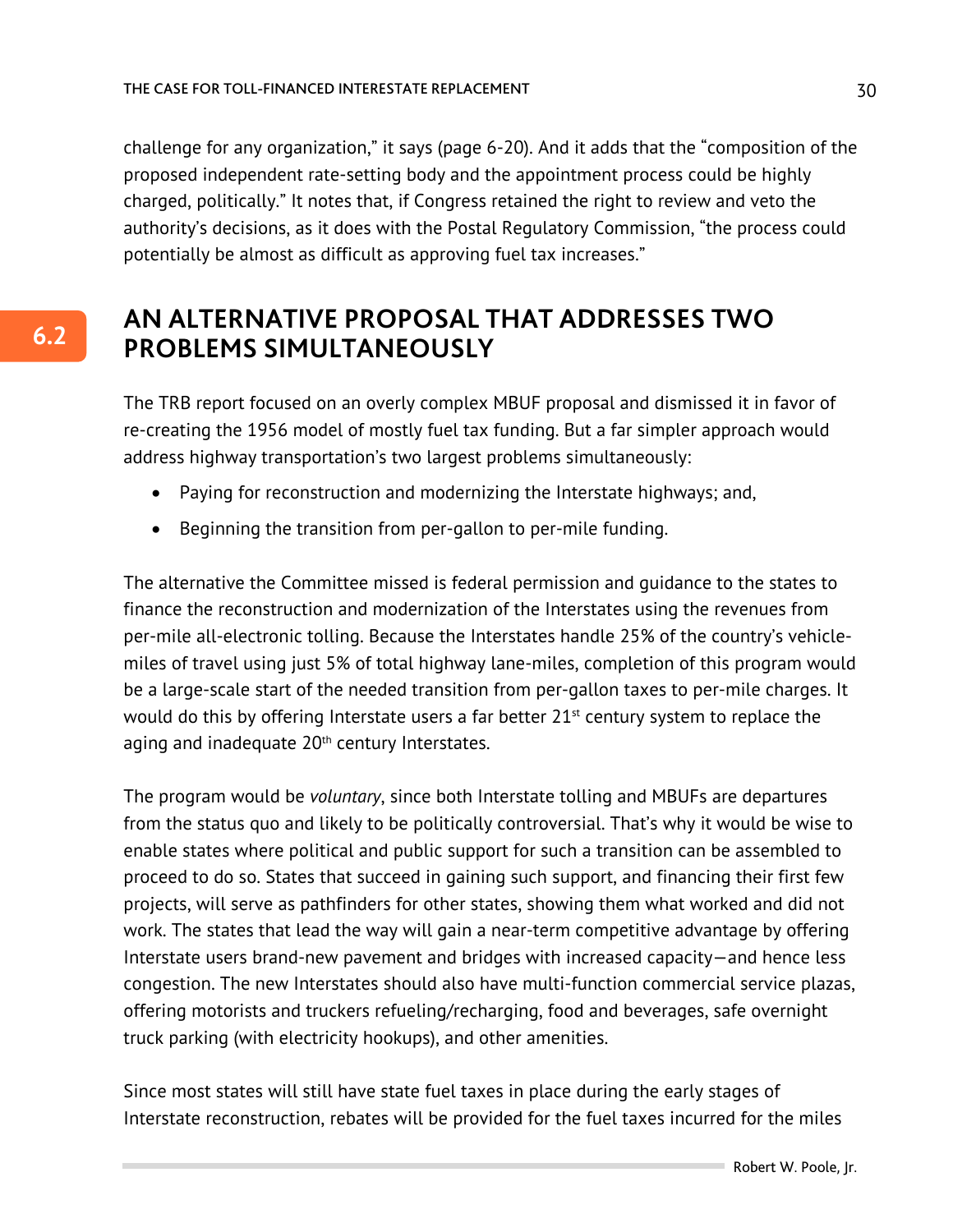driven on the new and newly-tolled Interstates, consistent with the basic premise that the MBUF is to be a *replacement for*, not an addition to, fuel taxes.

This program will be *state-led*, rather than federally-led, for several reasons. First, the states own and operate the Interstates and are responsible for their condition and performance. Second, the likelihood of Congress enacting a several-hundred-percent fuel tax increase and allocating all of the increase to the Interstates is very close to zero. Moreover, a federal MBUF offered in addition to current federal fuel taxes would be even more politically radioactive than just a federal fuel tax increase.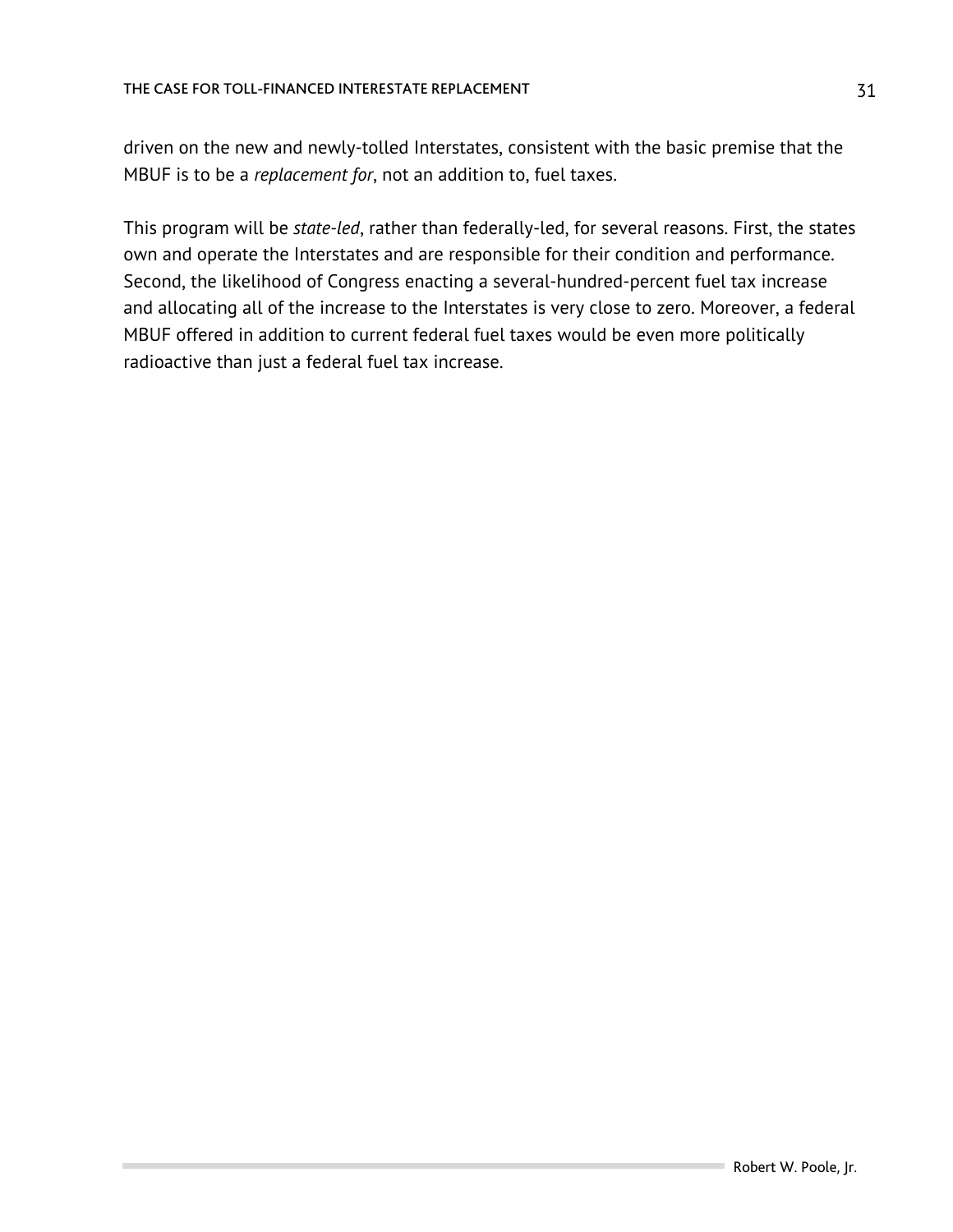

## **GROWING STATE INTEREST IN INTERSTATE TOLLING**

### **THE UNUSED FEDERAL PILOT PROGRAM**

"What if they gave a party and nobody showed up?" That's been the reaction of various political commentators to the current three-state federal pilot program on toll-financed Interstate reconstruction. That program is very limited and has failed to yield any projects. When the three states that applied for and received the only three slots in the program failed to get anywhere close to making use of their slots, Congress implemented a use-itor-lose-it provision in the FAST Act. Under that provision, all three states failed to take needed actions by the deadline. Moreover, only one state has applied for any of the available slots in the revised pilot program.

The program was inherently flawed from the outset. By permitting a state to toll-finance the reconstruction of only one Interstate, it created a political dynamic under which those living near or making use of the designated Interstate asked why they alone were being singled out to pay Interstate tolls. That created serious political opposition in North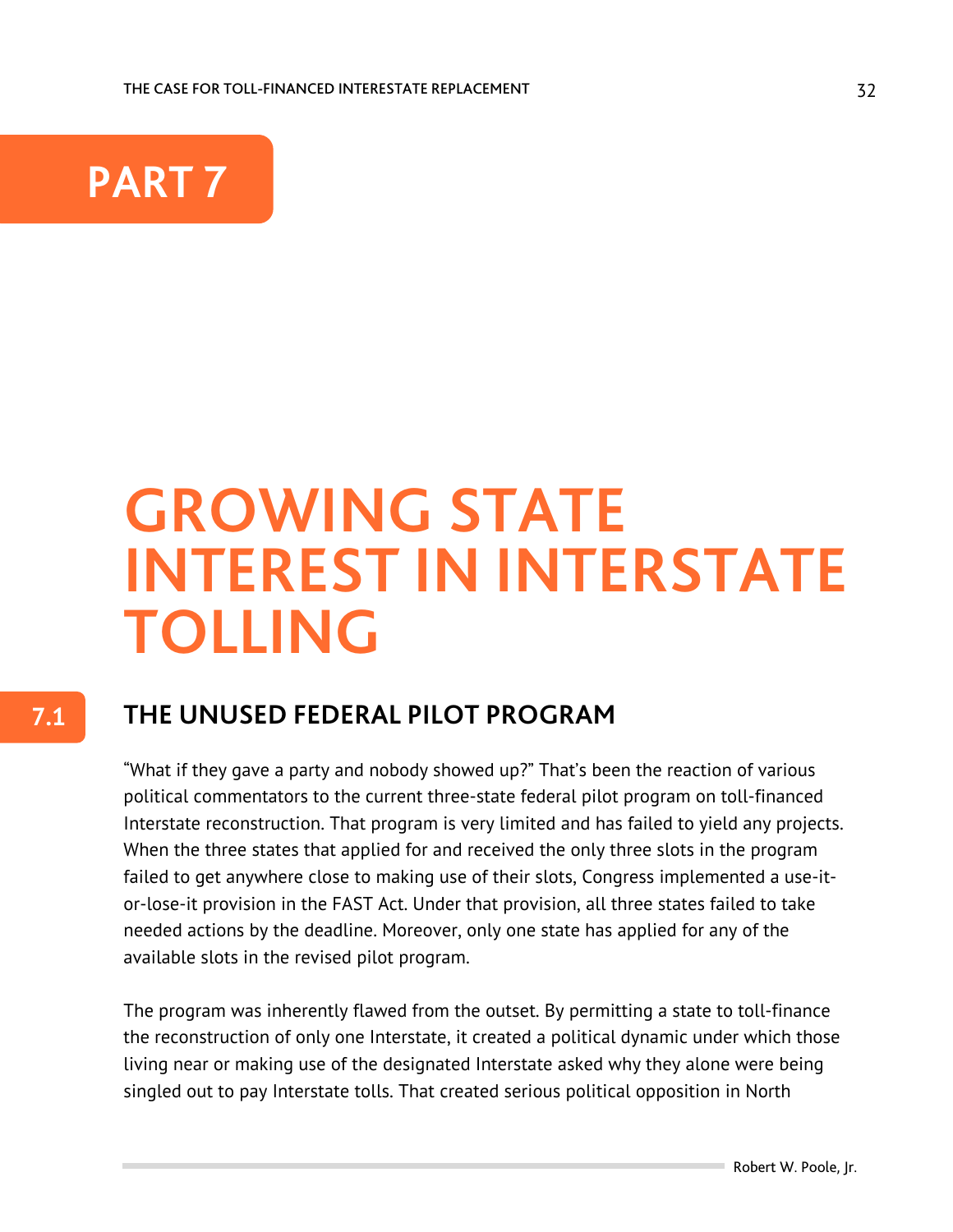Carolina and Virginia, both of which had proposed I-95. In Missouri (for aging I-70), neither tolling legislation nor the needed constitutional amendment was enacted.

The limitation to a single Interstate corridor prevented the state DOT from devising a credible plan to reconstruct and widen all the state's Interstates, prioritized by a combination of age/condition and current/projected traffic growth. That kind of plan would have treated all Interstate users alike, with the first corridor(s) rebuilt being the ones where large-scale investment was clearly the most urgently needed.

In addition, the limitation of the program to three states was also seen as a problem. For example, in North Carolina it was feared that if only that state tolled I-95, industry might prefer to locate in South Carolina or Virginia, where access via I-95 would not require paying tolls.

## **INTERSTATE TOLLING NOW MOVING FORWARD**

The last several years have seen growing interest by legislators and state DOTs in tollfinanced Interstate modernization. States have commissioned large-scale feasibility studies, and legal experts have pointed out two existing alternatives to the failed pilot program.

One existing alternative is to replace non-tolled bridges on an Interstate with tolled bridges. This provision was added to the law by Congress in 1998 legislation, but until recently was little-used. Rhode Island, which has the largest fraction of deficient bridges in the nation, came up with the idea of using that provision to toll-finance the rehabilitation or replacement of 150 structurally deficient bridges, mostly on the state's Interstates. FHWA approved the resulting RhodeWorks program in 2016, despite the fact that tolls are being charged only to heavy trucks (which has led the American Trucking Associations to file suit on constitutional grounds of discriminating against trucks in interstate commerce).<sup>31</sup>

The other existing alternative is FHWA's Value Pricing Program, which began via the 1991 ISTEA legislation. Under its provisions, a participating state may charge variable tolls on all lanes of an Interstate in order to reduce congestion. Thus far, no state has done that, with all current uses being either conversion of existing HOV lanes to priced HOT lanes or the

<sup>&</sup>lt;sup>31</sup> "ATA Sues Rhode Island Over Unconstitutional Truck Toll Program." American Trucking Associations, July 10, 2018.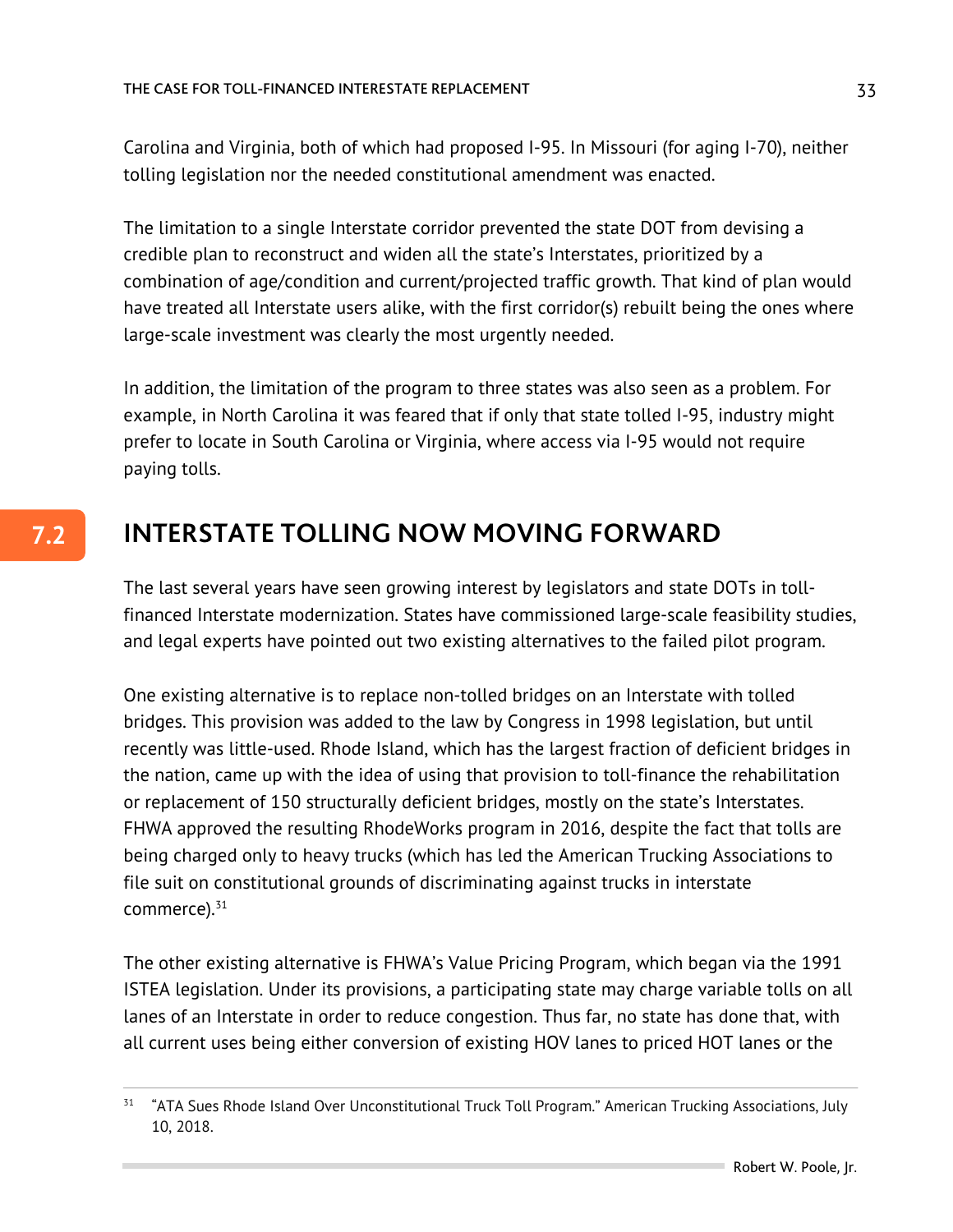construction of new express toll lanes on congested freeways. However, during 2018 policymakers in Oregon agreed to apply to FHWA under the Value Pricing Program to put variable tolls on all lanes of I-5 in the Portland metro area. The toll revenues will not be used for reconstruction or widening, but will supplement existing transportation revenues.

Other states looking seriously into Interstate tolling for reconstruction and potential widening include Connecticut, Indiana, Virginia, and Wisconsin. Replacing aging Interstate bridges with toll bridges is under serious discussion in Alabama, Louisiana, and probably several other states. Here is a brief recap.

Connecticut has engaged in a series of detailed studies over the past six years on tolling as a way to pay for both reconstruction and selective widening of its aging Interstates. Connecticut's I-95 was built originally as the toll-financed Connecticut Turnpike, from the New York State line to the Rhode Island border. The state commissioned congestion-relief studies of both the I-95 and I-84 in 2016<sup>32</sup> and a tolling options study in 2018.<sup>33</sup> That same year, new Governor Ned Lamont campaigned on the tolls being charged only to trucks, but his transportation transition team has supported tolling all vehicles, which Lamont endorsed in February 2019. It would likely use some combination of the bridgereplacement provision and the Value Pricing Program.

Indiana's legislature has commissioned two major studies on Interstate tolling. The first (2017) made a detailed examination of the feasibility of tolling and the potential revenue that could be raised by tolling each of the state's rural (long-distance) Interstates.<sup>34</sup> The follow-on study (2018) created a statewide strategic plan based on using the bridgereplacement provision in federal highway law.<sup>35</sup> Both studies envisioned that all vehicles using the rebuilt Interstates would pay tolls.

Virginia DOT proposed a partially toll-financed plan in 2018 for \$2 billion worth of improvements to much of I-81, a major 325-mile truck route across the state. Though originally based on tolling only trucks, the plan submitted to the legislature calls for all

<sup>&</sup>lt;sup>32</sup> CDM Smith. "Connecticut I-95 Corridor Congestion Relief Study" and "Connecticut I-84 Corridor Congestion Relief Study." Connecticut Department of Transportation, 2016.

<sup>&</sup>lt;sup>33</sup> CDM Smith. "Connecticut Tolling Options Evaluation Study." Connecticut Department of Transportation, 2018.

<sup>&</sup>lt;sup>34</sup> HDR, Inc. "Tolling Feasibility Study." Indiana Department of Transportation, Oct. 31, 2017.

<sup>&</sup>lt;sup>35</sup> HNTB. "Statewide Interstate Tolling Strategic Plan." Indiana Department of Transportation, November 2018.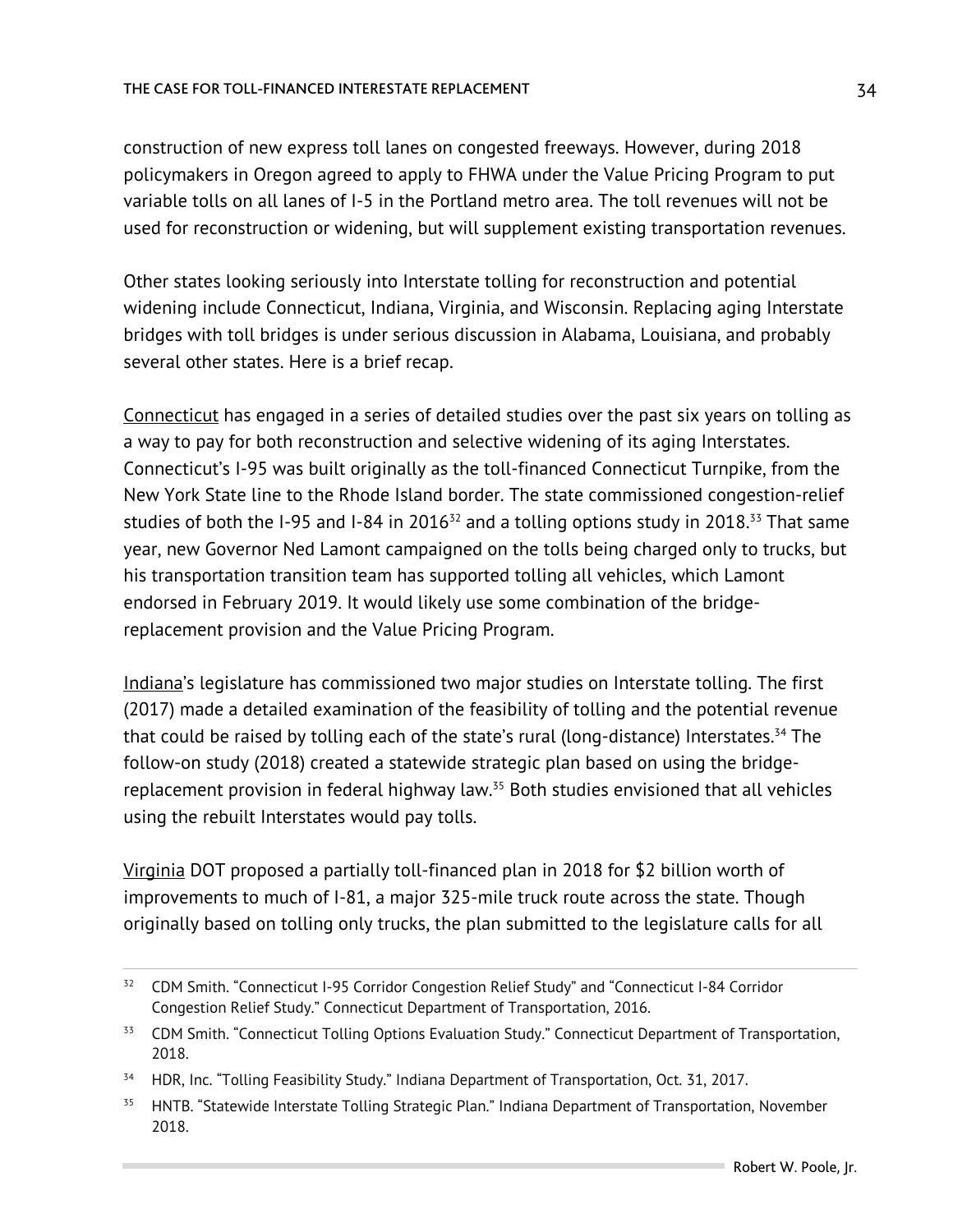#### THE CASE FOR TOLL-FINANCED INTERESTATE REPLACEMENT

vehicles to pay tolls, with proposed rates of 10 cents/mile for light vehicles and 15 cents/mile for heavy trucks. However, it also would permit Virginia residents to pay \$30 per year for unlimited use of I-81—a provision likely to be challenged on interstate commerce grounds. (As this report was being finalized, the tolling provision was removed from the I-81 bill.)

Wisconsin's legislature commissioned a major study of Interstate tolling in 2016. The set of reports, submitted to Wisconsin DOT in December of that year, included one report assessing the legal, political, and operational feasibility of tolling in Wisconsin,  $36$  and a companion study assessed potential traffic and revenue.37 These reports did not assess the need to reconstruct or widen Wisconsin's Interstates, or whether the projected toll revenues would be sufficient to finance such projects. In 2018, the legislature passed a bill for a follow-on study, but it was vetoed by Gov. Scott Walker. A new governor took office in January 2019, but his position on tolling is not yet known.

Both Alabama and Louisiana are considering tolled bridges to replace aging bridges on the Interstate System. In Alabama, a \$2 billion project is nearing approval to replace the aging I-10 bridge over the Mobile River and the adjoining 12-mile Bayway. Officials in Louisiana are considering a \$500 million project to replace the existing I-10 bridge across the Mississippi near Baton Rouge and a \$1 billion project to replace an I-10 bridge near Lake Charles. Thus, there is now increasing interest by state governments in making use of tolling and toll financing, as the reality of future declines in fuel tax revenue sinks in.

<sup>&</sup>lt;sup>36</sup> HNTB. "Feasibility of Interstate Tolling: Policy Report." Wisconsin Department of Transportation, Dec. 30, 2016.

<sup>&</sup>lt;sup>37</sup> HNTB. "Feasibility of Interstate Tolling: Traffic and Revenue Summary Document." Wisconsin Department of Transportation, Dec. 30, 2016.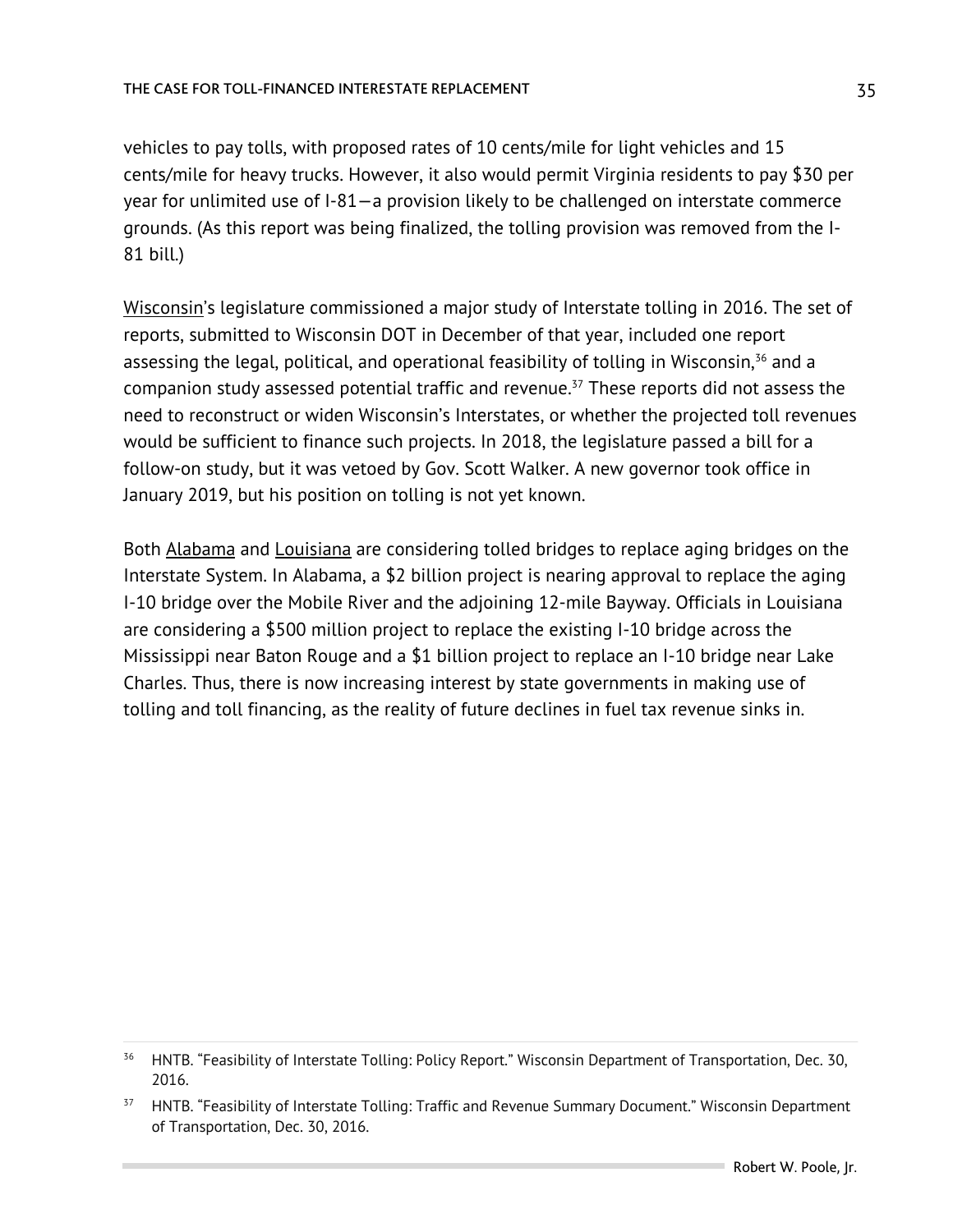

## **HOW TO MAKE INTERSTATE 2.0 CUSTOMER-FRIENDLY**

To build a critical mass of public (motorist and trucker) support and the needed political support, the change to the new model must *add value* for those asked to pay the new tolls. In a previous document, Reason Foundation laid out a set of "value-added tolling principles."<sup>38</sup> Some of these provisions should become conditions for federal approval of a state's request to use all-electronic tolling to generate the revenues to finance Interstate reconstruction and modernization. Others should be included in state legislation to ensure that Interstate modernization would be of genuine benefit to Interstate highway users.

To make tolling customer-friendly for all Interstate users, in the next surface transportation reauthorization bill (due in 2020) Congress should repeal the 1956 ban on tolled general purpose lanes and the 1956 ban on commercial services at Interstate rest areas, *subject to*  the following conditions:

- 1. Tolls must be collected electronically and charged per mile traveled. (*This begins the transition from per-gallon to per-mile.*)
- 2. Tolls on a segment would be charged *instead of* fuel taxes, meaning fuel-tax rebates would be required. (*This reinforces the transition from per-gallon to per-mile.*)

Poole. "Value-Added Tolling: A Better Deal for America's Highway Users."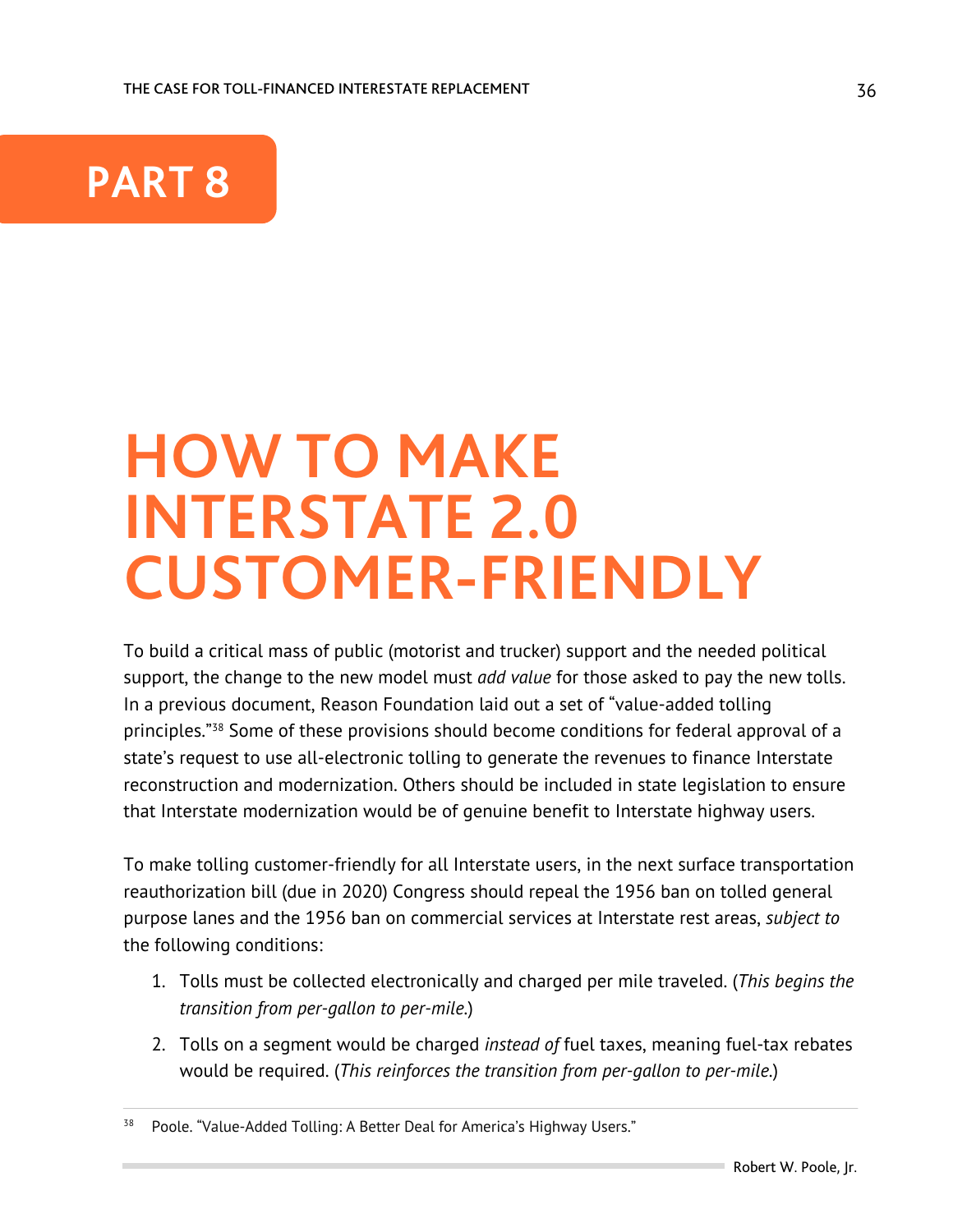- 3. Toll revenues would be used only for the capital and operating costs of the state's Interstate highways, bridges, and tunnels. (*This prevents tolled corridors from being used as cash cows.*)
- 4. Tolls on a segment would begin only after that segment is reconstructed or replaced and opened to traffic. (*This ensures users pay only for something better than the status quo.*)
- 5. Tolls must apply to all vehicles using the rebuilt Interstate. (*This prevents discrimination against trucks, and is fair, since all vehicles will benefit from the rebuilt Interstates*.)
- 6. For a given category of vehicle, tolls must be the same, for in-state and out-of-state Interstate users. (*This ensures no economic constraints on or discrimination in interstate travel and commerce.*)

A governor and legislature would be wise to reaffirm those principles via state enabling legislation. That legislation should *also* include:

- A request to FHWA for tolling authority for all the state's Interstates, subject to all six of the above conditions.
- Authorization for the state DOT to develop a several-decades plan and budget estimate for toll-financed reconstruction and modernization, based on both pavement and bridge conditions and the extent of current and projected congestion.
- A decision on the extent to which state-based toll agencies (if any) or long-term public-private partnerships would be used to finance, design, build, operate, and maintain the rebuilt and modernized corridors.

In September 2015 this author made an invited presentation on value-added tolling principles to the national board of AAA, the nation's largest highway user organization. That presentation discussed policies 2, 3, and 4 as key provisions of value-added tolling. They were endorsed by the AAA board as sound policy for AAA and its state affiliates.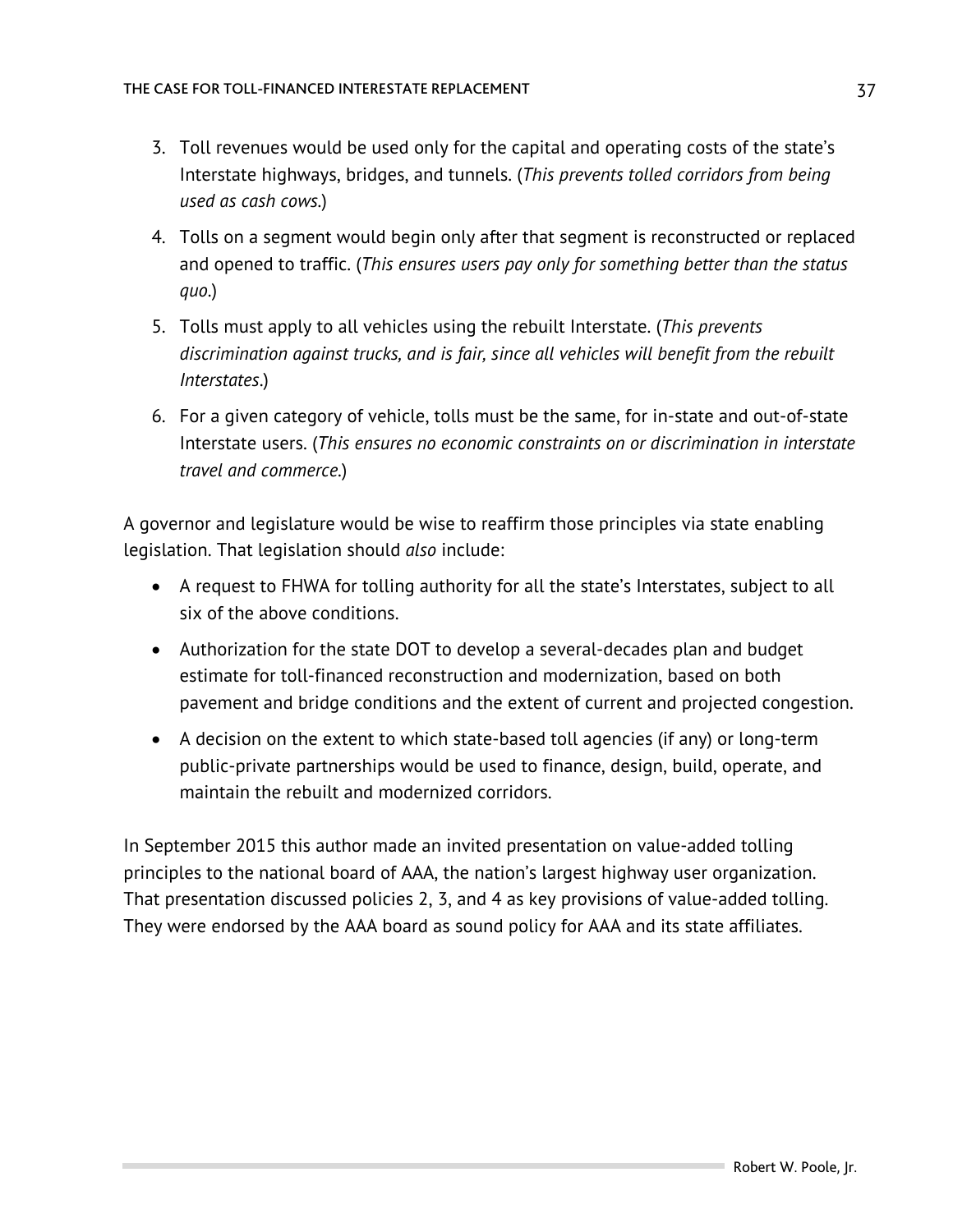

## **CONCLUSION**

America's most important highways face major challenges. Our Interstate highways—which handle 25% of all personal and commercial vehicle-miles of travel—are wearing out. Many also have obsolete interchanges in urban areas and lack enough lanes to handle current and projected growth in travel in coming decades. Moreover, the primary highway funding sources—federal and state fuel taxes—are running out of steam due to ever-higher federal fuel-economy regulations and the increasing market penetration of hybrids and all-electric vehicles.

A major step toward addressing both of these challenges would be federal authorization for willing states to use toll financing to rebuild and modernize their aging Interstates. This would require no new federal funding—and indeed, as states took advantage of this option, it would free up a large portion of existing federal and state fuel taxes for a backlog of unmet transportation needs on *non-Interstate* facilities.

To ensure that Interstate tolling is implemented fairly to all Interstate users, Congress should condition its tolling permission on states agreeing to customer-friendly policies, such as those outlined in Part 8. Those policies should ensure that the new Interstate tolls are charged per mile driven, are collected electronically, and are not charged in addition to current fuel taxes on the newly tolled corridors. These policies will ensure that the Interstates become the proving ground for the nation's transition to mileage-based user fees.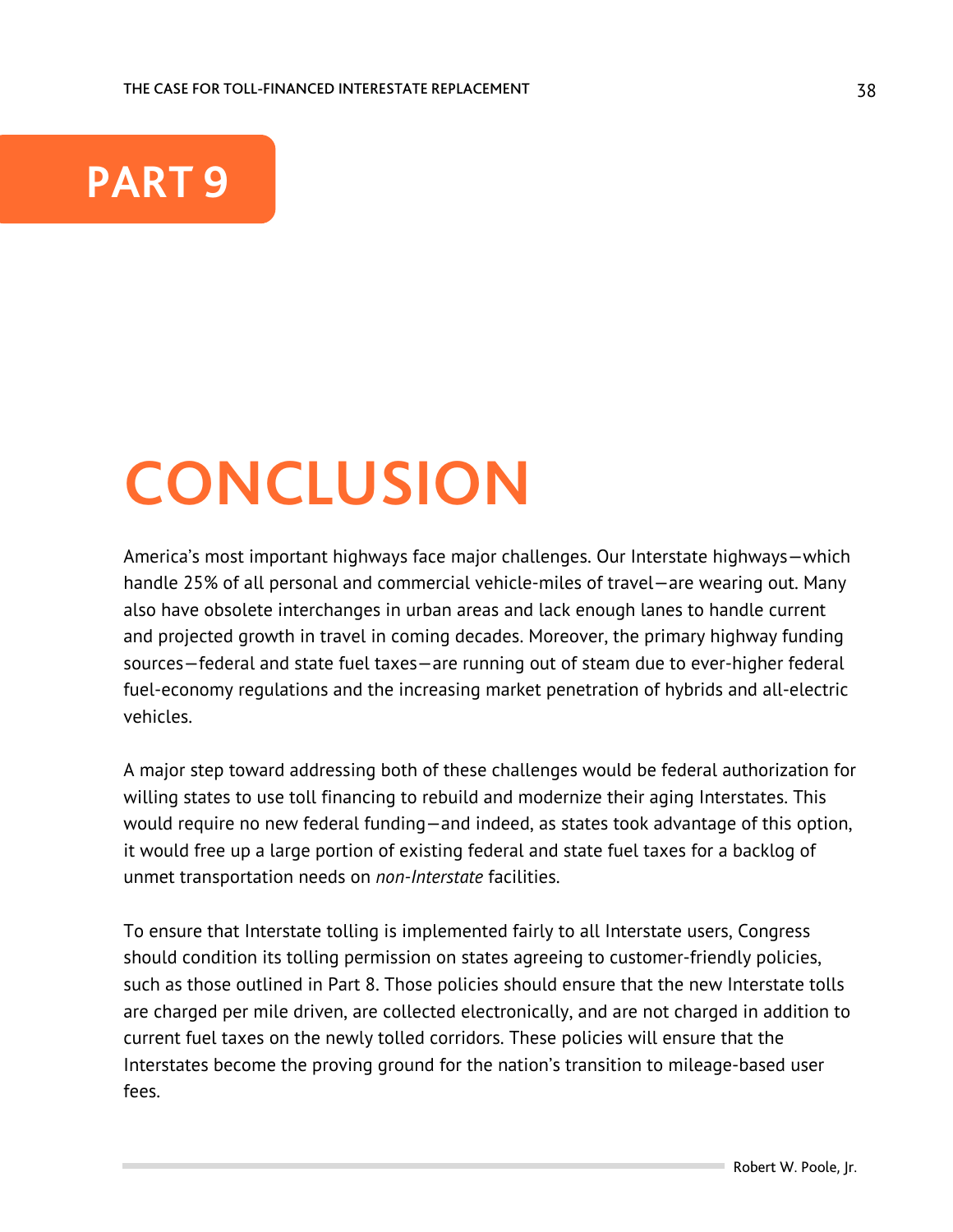## **ABOUT THE AUTHOR**

**Robert W. Poole, Jr.** is director of transportation policy and the Searle Freedom Trust Transportation Fellow at Reason Foundation, a national public policy think tank based in Los Angeles.

His 1988 policy paper proposing supplemental privately financed toll lanes as congestion relievers directly inspired California's landmark private tollway law (AB 680), which authorized four pilot projects including the highly successful 91 Express Lanes in Orange County—the world's first express toll lane project. Over two dozen other states have enacted similar public-private partnership legislation. In 1993 Poole oversaw a study that introduced the term HOT (high-occupancy/toll) Lane, a concept which has become widely accepted since then.

Poole has advised the Federal Highway Administration, the Federal Transit Administration, the White House Office of Policy Development and National Economic Council, the Government Accountability Office (GAO), and the California, Florida, Georgia, Indiana, Texas, Utah, Virginia, and Washington State Departments of Transportation. He served 18 months on the Caltrans Privatization Advisory Steering Committee, helping oversee the implementation of AB 680. He was appointed by Gov. Pete Wilson as a member of California's Commission on Transportation Investment in 1995-96. He has also served on transportation advisory bodies to the California Air Resources Board and the Southern California Association of Governments, including SCAG's REACH task force on highway pricing measures.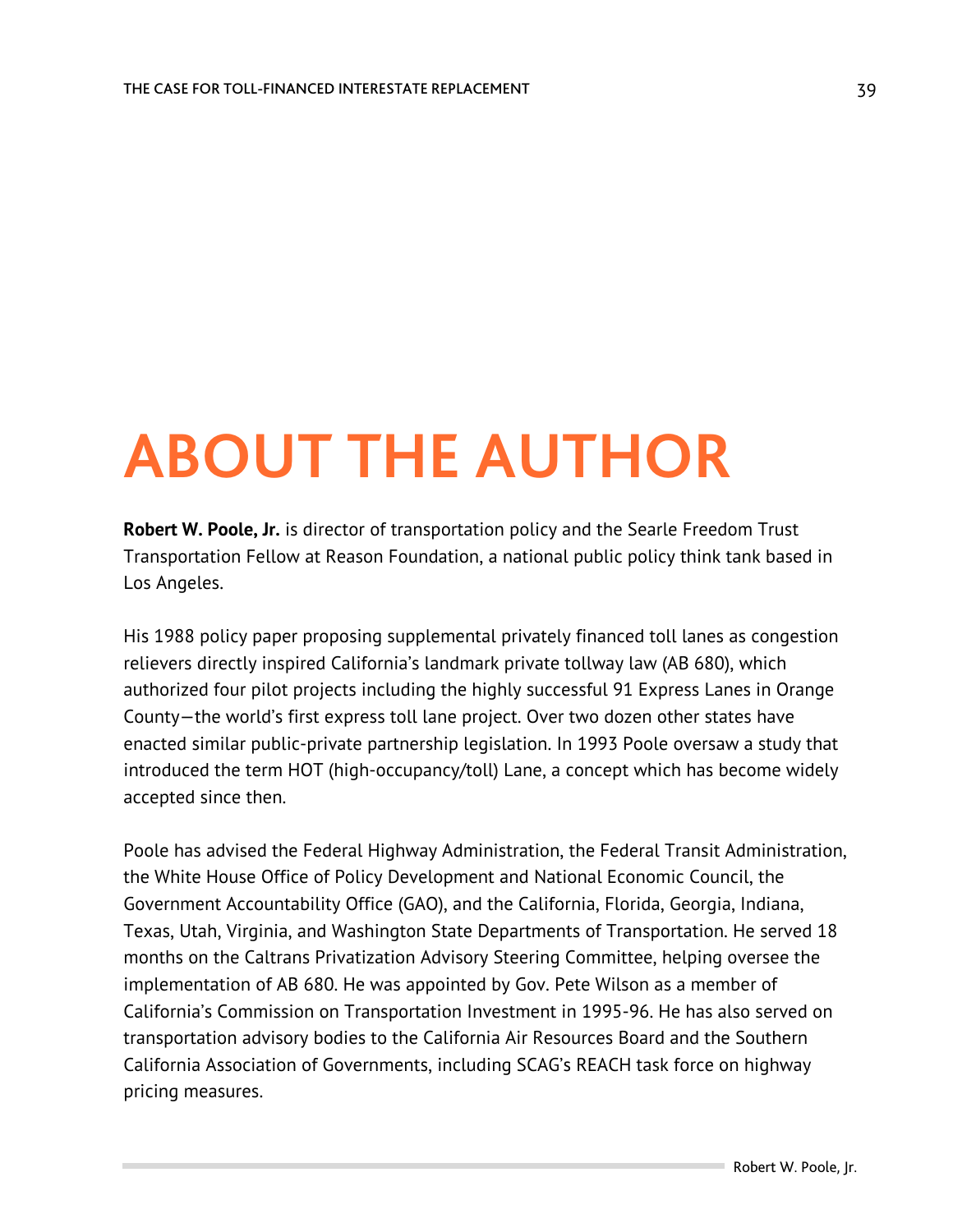#### THE CASE FOR TOLL-FINANCED INTERESTATE REPLACEMENT

Poole is a member of the board of the Public-Private Partnerships (P3) division of ARTBA and a member of the Transportation Research Board's Managed Lanes Committee. From 2003 to 2005, he was a member of the TRB's special committee on the long-term viability of the fuel tax for highway funding. In 2008 he was a member of the Study Committee on Private Participation in Toll Roads, appointed by Texas Gov. Rick Perry. In 2010 he was a member of the Washington State DOT's Expert Review Panel on the proposed Eastside Managed Lanes Corridor. Also in 2010, he served as a transportation policy advisor on the transition team of Florida Gov. Rick Scott.

Poole is the author of dozens of policy studies and journal articles on transportation issues. His book, *Rethinking America's Highways*, was published by the University of Chicago Press in July 2018. Poole's popular writings have appeared in national newspapers, including *The New York Times* and *The Wall Street Journal*; he has also been a guest on such programs as "Crossfire," "Good Morning America," and "The O'Reilly Factor," as well as ABC, CBS and NBC News, NPR and PBS. For more than two decades he wrote a monthly column on transportation policy issues for *Public Works Financing*. He edits the monthly Reason Foundation e-newsletter, *Surface Transportation Innovations*. *The New York Times* has called him "the chief theorist for private solutions to gridlock."

Poole received his B.S. and M.S. in mechanical engineering at MIT and did graduate work in operations research at NYU.